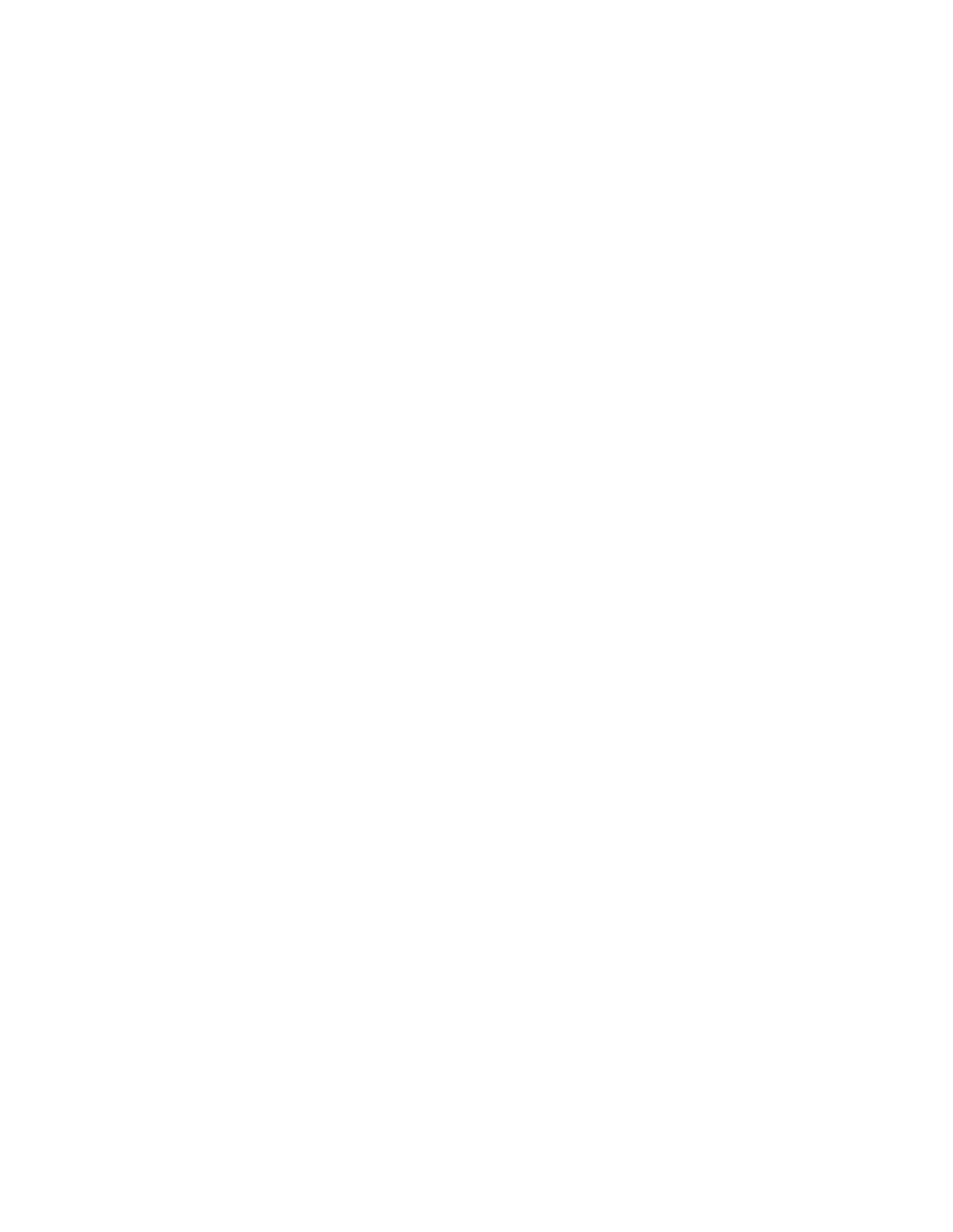|                                     |                         | <b>U.S. SENATOR REP</b> |              |                      |                     |                   |              |              |                |           |                 |                  |  |
|-------------------------------------|-------------------------|-------------------------|--------------|----------------------|---------------------|-------------------|--------------|--------------|----------------|-----------|-----------------|------------------|--|
| WYOMING COUNTY PRIMARY MAY 15, 2018 |                         |                         |              |                      |                     |                   |              |              |                |           |                 |                  |  |
| <b>District</b>                     | CHRISTIANA<br>NПr       | LOU BARLETTA            | ROBERT CASEY | <b>BOB CASEY JR.</b> | <b>LOU BARLETTA</b> | <b>JOE PETERS</b> | SOSA         | TRUMP        | TOM WOLF       | TOM WOLFE | <b>EIBRCHEL</b> |                  |  |
|                                     |                         |                         |              |                      |                     |                   |              |              |                |           |                 |                  |  |
| <b>Braintrim Township</b>           | $\overline{\mathbf{4}}$ | 47                      |              |                      |                     |                   |              |              |                |           |                 |                  |  |
| <b>Clinton Township</b>             | 21                      | 119                     |              |                      |                     |                   |              |              |                |           |                 |                  |  |
| <b>Eaton Township</b>               | 36                      | 147                     | $\mathbf{1}$ |                      |                     |                   |              |              |                |           |                 |                  |  |
| <b>Exeter Township</b>              | 8                       | 72                      |              | $\mathbf{1}$         | $\mathbf{1}$        |                   |              |              |                |           |                 |                  |  |
| <b>Factoryville Borough Ward 1</b>  | $\overline{7}$          | 32                      |              |                      |                     |                   |              |              |                |           |                 |                  |  |
| <b>Factoryville Borough Ward 2</b>  | 6                       | 34                      |              |                      |                     |                   |              |              |                |           |                 |                  |  |
| <b>Falls Township #1</b>            | 5                       | 77                      |              |                      |                     |                   |              |              |                |           |                 |                  |  |
| Falls Township #2                   | 14                      | 78                      |              |                      |                     | $\mathbf{1}$      |              |              |                |           |                 |                  |  |
| <b>Forkston Township</b>            | 6                       | 32                      |              |                      |                     |                   |              |              |                |           |                 |                  |  |
| Laceyville Borough                  | 5                       | 33                      |              |                      |                     |                   |              |              |                |           |                 |                  |  |
| Lemon<br>Township                   | 20                      | 128                     | $\mathbf{1}$ |                      |                     |                   | $\mathbf{1}$ |              |                |           |                 |                  |  |
| <b>Mehoopany Township</b>           | 14                      | 96                      |              |                      |                     |                   |              | 1            |                |           |                 |                  |  |
| <b>Meshoppen Borough</b>            | 3                       | 28                      |              |                      |                     |                   |              |              |                |           |                 |                  |  |
| <b>Meshoppen Township</b>           | $\overline{2}$          | 86                      |              |                      |                     |                   |              |              |                |           |                 |                  |  |
| Monroe Township                     | 20                      | 187                     |              |                      |                     |                   |              |              | $\mathbf 1$    | 1         |                 |                  |  |
| <b>Nicholson Borough at Large</b>   | 10                      | 54                      |              |                      |                     |                   |              |              |                |           |                 |                  |  |
| Nicholson Township                  | 14                      | 132                     |              |                      |                     |                   |              |              |                |           |                 |                  |  |
| <b>North Branch Township</b>        | 6                       | 26                      |              |                      |                     |                   |              |              |                |           |                 |                  |  |
| Northmoreland Township              | 18                      | 194                     |              |                      |                     |                   |              |              |                |           |                 |                  |  |
| <b>Noxen Township</b>               | 8                       | 77                      |              |                      |                     |                   |              |              |                |           |                 |                  |  |
| <b>Overfield Township</b>           | 23                      | 123                     |              |                      |                     |                   |              |              | $\overline{2}$ |           |                 |                  |  |
| <b>Tunkhannock Borough Ward 1</b>   | 3                       | 24                      | $\mathbf{1}$ |                      | 1                   |                   |              |              |                |           | 1               |                  |  |
| <b>Tunkhannock Borough Ward 2</b>   | 13                      | 54                      |              |                      |                     |                   |              |              |                |           |                 |                  |  |
| <b>Tunkhannock Borough Ward 3</b>   | 5                       | 34                      |              |                      |                     |                   |              |              |                |           |                 |                  |  |
| <b>Tunkhannock Borough Ward 4</b>   | 14                      | 36                      |              |                      |                     |                   |              |              |                |           |                 |                  |  |
| <b>Tunkhannock Township #1</b>      | 43                      | 244                     |              |                      |                     |                   |              |              |                |           |                 |                  |  |
| <b>Tunkhannock Township #2</b>      | 19                      | 140                     |              | 1                    |                     |                   |              |              |                |           |                 |                  |  |
| <b>Washington Township</b>          | 11                      | 134                     |              |                      |                     | $\mathbf{1}$      |              |              |                |           |                 |                  |  |
| <b>Windham Township</b>             | 19                      | 68                      |              |                      |                     |                   |              |              |                |           |                 |                  |  |
|                                     |                         |                         |              |                      |                     |                   |              |              |                |           |                 |                  |  |
| <b>TOTALS</b>                       |                         | 377 2536                | $\mathbf{3}$ | $\mathbf{2}$         | $\boldsymbol{2}$    | $\boldsymbol{2}$  | $\mathbf{1}$ | $\mathbf{1}$ | 3              | $1\vert$  | $\mathbf{1}$    | $\boldsymbol{0}$ |  |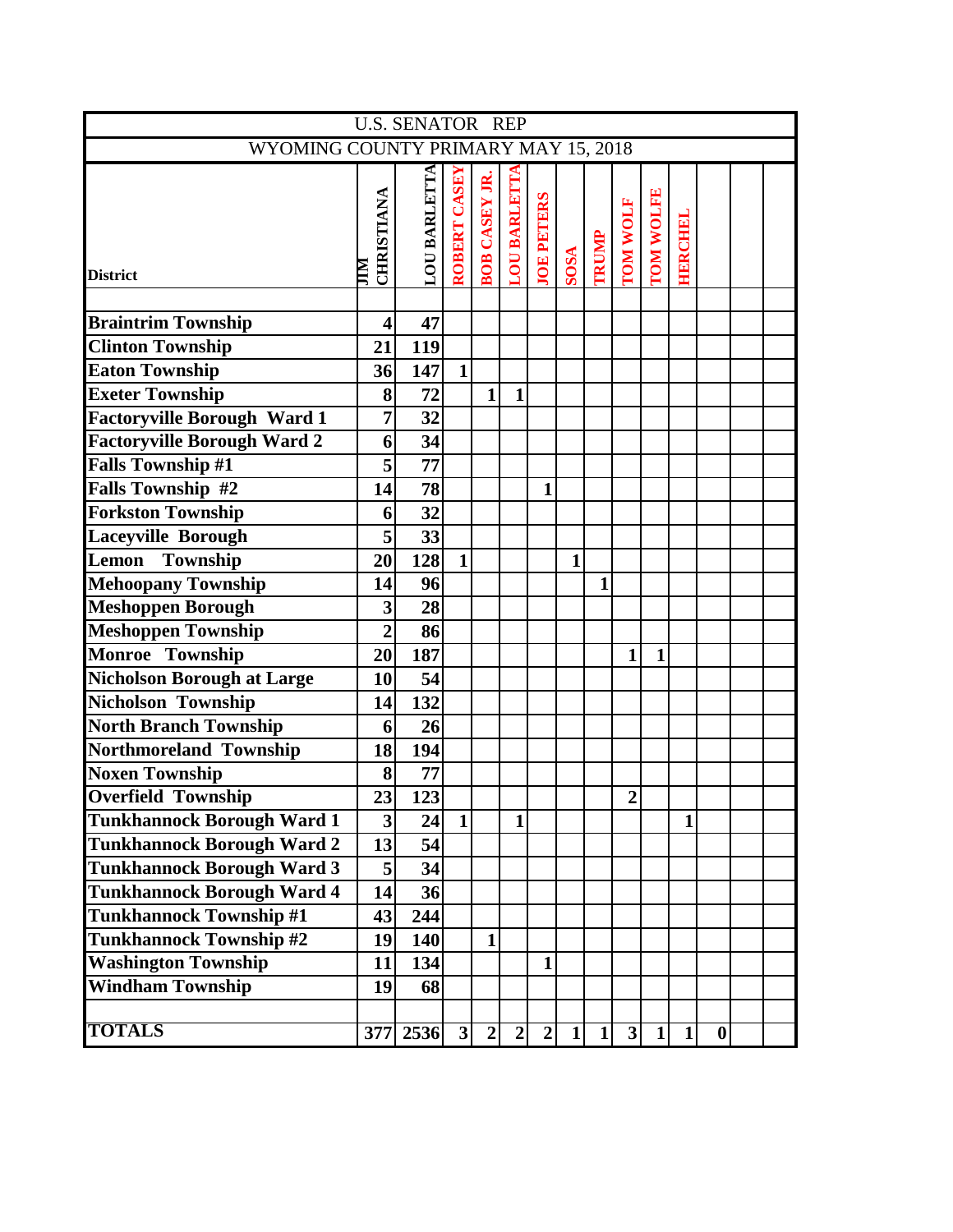|                                     | <b>GOVERNOR DEMOCRATIC</b> |                 |              |              |                   |               |                       |                |              |                     |              |                               |              |                     |              |  |
|-------------------------------------|----------------------------|-----------------|--------------|--------------|-------------------|---------------|-----------------------|----------------|--------------|---------------------|--------------|-------------------------------|--------------|---------------------|--------------|--|
| WYOMING COUNTY PRIMARY MAY 15, 2018 |                            |                 |              |              |                   |               |                       |                |              |                     |              |                               |              |                     |              |  |
| <b>District</b>                     | TOM WOLF                   | <b>NONSENSE</b> | TOM WAGNER   | CASEY        | <b>TIM WAGNER</b> | <b>BARTOS</b> | <b>LAURA ELLSWORT</b> | <b>MANGO</b>   | PAUL MANGO   | <b>SCOTT WAGNER</b> |              | <b>JACK REACHER</b><br>WAGNER | NOT TOM      | <b>LOU BARLETTA</b> | TAMMY NUDO   |  |
|                                     |                            |                 |              |              |                   |               |                       |                |              |                     |              |                               |              |                     |              |  |
| <b>Braintrim Township</b>           | 9                          | $\mathbf{1}$    | $\mathbf{1}$ |              |                   |               |                       |                |              |                     |              |                               |              |                     |              |  |
| <b>Clinton Township</b>             | 52                         |                 |              | $\mathbf{1}$ | $\mathbf{1}$      |               |                       |                |              |                     |              |                               |              |                     |              |  |
| <b>Eaton Township</b>               | 65                         |                 |              |              |                   | $\mathbf{1}$  | $\overline{2}$        | $\mathbf{1}$   | $\mathbf{1}$ | 3                   |              |                               |              |                     |              |  |
| <b>Exeter Township</b>              | 26                         |                 |              |              |                   |               | $\mathbf{1}$          |                | $\mathbf{1}$ |                     | $\mathbf{1}$ | $\mathbf{1}$                  |              |                     |              |  |
| <b>Factoryville Borough Ward 1</b>  | 20                         |                 |              |              |                   |               |                       |                |              |                     |              |                               |              |                     |              |  |
| <b>Factoryville Borough Ward 2</b>  | 24                         |                 |              |              |                   |               |                       |                |              |                     |              |                               |              |                     |              |  |
| <b>Falls Township #1</b>            | 27                         |                 |              |              |                   |               | $\overline{2}$        |                |              |                     |              |                               |              |                     |              |  |
| <b>Falls Township #2</b>            | 38                         |                 |              |              |                   |               |                       |                |              |                     |              |                               |              |                     |              |  |
| <b>Forkston Township</b>            | 17                         |                 |              |              |                   |               |                       |                |              |                     |              |                               |              |                     |              |  |
| <b>Laceyville Borough</b>           | 5                          |                 |              |              |                   |               |                       |                |              |                     |              |                               |              |                     |              |  |
| Township<br>Lemon                   | 48                         |                 |              |              |                   |               |                       |                |              |                     |              | 1                             |              |                     |              |  |
| <b>Mehoopany Township</b>           | 20                         |                 |              |              |                   |               |                       |                |              |                     |              |                               |              |                     |              |  |
| <b>Meshoppen Borough</b>            | 11                         |                 |              |              |                   |               |                       |                |              |                     |              |                               |              |                     |              |  |
| <b>Meshoppen Township</b>           | 12                         |                 |              |              |                   |               | $\mathbf{1}$          |                |              |                     |              |                               |              |                     |              |  |
| Monroe Township                     | 46                         |                 |              |              |                   |               | $\overline{2}$        |                | $\mathbf{1}$ | 3                   |              |                               |              |                     |              |  |
| <b>Nicholson Borough at Large</b>   | 34                         |                 |              |              |                   |               |                       |                |              |                     |              |                               |              |                     |              |  |
| <b>Nicholson Township</b>           | 45                         |                 |              |              |                   |               | 1                     |                |              | $\mathbf{1}$        |              |                               | $\mathbf{1}$ |                     |              |  |
| <b>North Branch Township</b>        | 9                          |                 |              |              |                   |               |                       |                |              |                     |              |                               |              |                     |              |  |
| Northmoreland Township              | 66                         |                 |              |              |                   |               |                       |                |              | $\mathbf{3}$        |              |                               |              | $\mathbf{1}$        |              |  |
| <b>Noxen Township</b>               | 30                         |                 |              |              |                   |               |                       | $\mathbf{1}$   | $\mathbf{1}$ |                     |              |                               |              |                     |              |  |
| <b>Overfield Township</b>           | 103                        |                 |              |              |                   |               |                       |                | $\mathbf{1}$ | $\mathbf{1}$        |              |                               |              |                     |              |  |
| <b>Tunkhannock Borough Ward 1</b>   | 9                          |                 |              |              |                   |               |                       |                | $\mathbf{1}$ | $\mathbf{1}$        |              |                               |              |                     |              |  |
| <b>Tunkhannock Borough Ward 2</b>   | 22                         |                 |              |              |                   |               |                       |                |              |                     |              |                               |              |                     |              |  |
| <b>Tunkhannock Borough Ward 3</b>   | 18                         |                 |              |              |                   |               |                       |                |              |                     |              |                               |              |                     |              |  |
| <b>Tunkhannock Borough Ward 4</b>   | 17                         |                 |              |              |                   |               |                       |                |              |                     |              |                               |              |                     |              |  |
| <b>Tunkhannock Township #1</b>      | 82                         |                 |              |              |                   |               | $\mathbf{1}$          |                | $\mathbf{1}$ | $\mathbf{1}$        |              |                               |              |                     |              |  |
| <b>Tunkhannock Township #2</b>      | 44                         |                 |              |              |                   |               | 1                     |                |              |                     |              |                               |              |                     | $\mathbf{1}$ |  |
| <b>Washington Township</b>          | 24                         |                 |              |              |                   |               |                       |                |              |                     |              |                               |              |                     |              |  |
| <b>Windham Township</b>             | 30                         |                 |              |              |                   |               | 1                     |                |              |                     |              |                               |              |                     |              |  |
| <b>TOTALS</b>                       | 953                        | $\mathbf{1}$    | $1\vert$     | $1\vert$     | $1\vert$          |               | 1 12                  | $\overline{2}$ |              | 7 13                | $1\vert$     | $\overline{2}$                | $1\vert$     | $\mathbf{1}$        | $\mathbf{1}$ |  |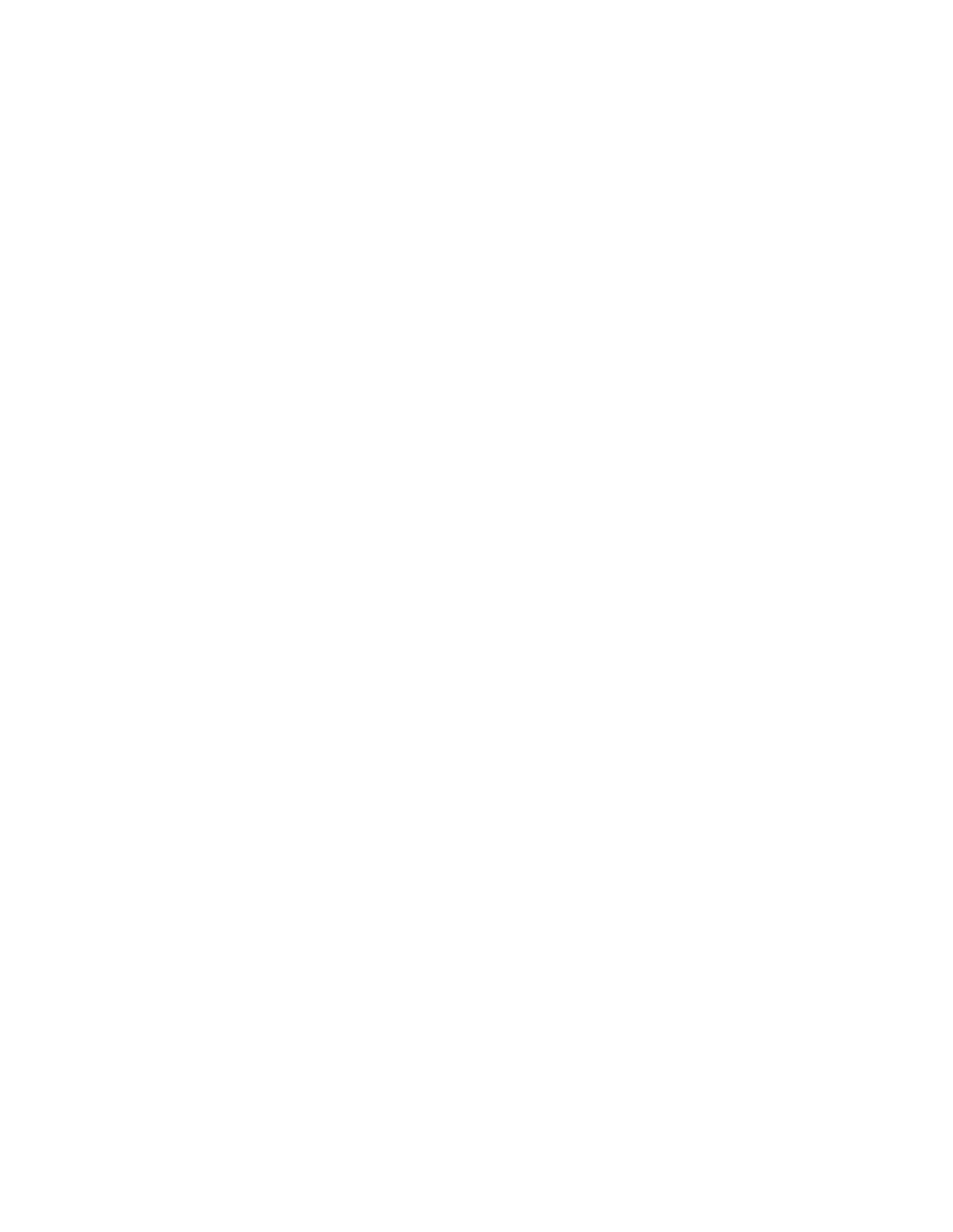|                                            | <b>GOVERNOR REPUBLICAN</b> |                 |                         |                  |              |                         |                |                |                |       |              |                     |   |
|--------------------------------------------|----------------------------|-----------------|-------------------------|------------------|--------------|-------------------------|----------------|----------------|----------------|-------|--------------|---------------------|---|
| <b>WYOMING COUNTY PRIMARY MAY 15, 2018</b> |                            |                 |                         |                  |              |                         |                |                |                |       |              |                     |   |
| <b>District</b>                            | Scott wagner               | Paul Mango      | Laura Ellsworth         | <b>Scattered</b> | FRANKLIN     | GOV. WOLF               | TOM WOLF       | TOM WOLFE      | <b>WOLF</b>    | TRUMP | NINA AHMAD   | <b>MICKEY MOUSE</b> |   |
| <b>Braintrim Township</b>                  | 24                         | 20              | $\overline{9}$          |                  | $\mathbf{1}$ |                         |                |                |                |       |              |                     |   |
| <b>Clinton Township</b>                    | 66                         | 48              | $\overline{24}$         |                  |              |                         |                |                |                |       |              |                     |   |
| <b>Eaton Township</b>                      | 85                         | 62              | $\overline{31}$         |                  |              | $\mathbf{1}$            | 1              | 1              |                |       |              |                     |   |
| <b>Exeter Township</b>                     | 33                         | 30 <sup>l</sup> | 18                      |                  |              |                         | $\mathbf{1}$   |                |                |       |              |                     |   |
| <b>Factoryville Borough Ward 1</b>         | 19                         | 15              | $\overline{\mathbf{4}}$ |                  |              |                         |                |                |                |       |              |                     |   |
| <b>Factoryville Borough Ward 2</b>         | 16                         | 14              | $\overline{11}$         |                  |              |                         |                |                |                |       |              |                     |   |
| <b>Falls Township #1</b>                   | 30                         | 26              | $\overline{23}$         |                  |              |                         |                |                |                |       |              |                     |   |
| Falls Township #2                          | 37                         | 41              | $\overline{17}$         |                  |              |                         |                |                |                |       |              |                     |   |
| <b>Forkston Township</b>                   | 11                         | 24              | $\overline{5}$          |                  |              |                         |                |                |                |       |              |                     |   |
| <b>Laceyville Borough</b>                  | 19                         | 17              | $\overline{2}$          |                  |              |                         |                |                |                |       |              |                     |   |
| Lemon<br><b>Township</b>                   | 80                         | 39              | $\overline{29}$         |                  |              |                         | $\overline{2}$ |                | $\mathbf{1}$   |       |              |                     |   |
| <b>Mehoopany Township</b>                  | 54                         | 33              | 22                      |                  |              |                         | $\mathbf{1}$   |                |                | 1     |              |                     |   |
| <b>Meshoppen Borough</b>                   | 18                         | 10 <sup>1</sup> | $\overline{\mathbf{4}}$ |                  |              |                         |                |                |                |       |              |                     |   |
| <b>Meshoppen Township</b>                  | 49                         | 26              | 15                      |                  |              |                         |                |                |                |       |              |                     |   |
| <b>Monroe Township</b>                     | 64                         | 99              | 40                      |                  |              |                         |                |                |                |       |              |                     |   |
| <b>Nicholson Borough at Large</b>          | 26                         | 20              | 17                      |                  |              |                         |                |                |                |       |              |                     |   |
| Nicholson Township                         | 96                         | 32              | 17                      |                  |              |                         |                |                |                |       |              |                     |   |
| <b>North Branch Township</b>               | 12                         | 11              | $\boldsymbol{9}$        |                  |              |                         |                |                |                |       |              |                     |   |
| Northmoreland Township                     | 74                         | 92              | 42                      |                  |              |                         | 1              | $\mathbf{1}$   |                |       |              |                     |   |
| <b>Noxen Township</b>                      | $\overline{37}$            | 29              | $\overline{15}$         |                  |              |                         |                |                |                |       |              |                     |   |
| <b>Overfield Township</b>                  | $\overline{57}$            | 57              | $\overline{31}$         |                  |              |                         |                |                |                |       | $\mathbf{1}$ |                     |   |
| <b>Tunkhannock Borough Ward 1</b>          | 10                         | $\bf{8}$        | $\boldsymbol{9}$        |                  |              |                         |                |                |                |       |              |                     |   |
| <b>Tunkhannock Borough Ward 2</b>          | 22                         | 25              | $\overline{17}$         |                  |              |                         | 1              |                |                |       |              |                     |   |
| <b>Tunkhannock Borough Ward 3</b>          | 19                         | 13              | $\overline{\mathbf{5}}$ |                  |              |                         |                |                | $\mathbf{1}$   |       |              |                     |   |
| <b>Tunkhannock Borough Ward 4</b>          | 25                         | 17              | 6                       |                  |              |                         |                | $\mathbf{1}$   |                |       |              |                     |   |
| <b>Tunkhannock Township #1</b>             | 128                        | 109             | 48                      |                  |              |                         | $\mathbf{1}$   |                |                |       |              | $\mathbf{1}$        |   |
| Tunkhannock Township #2                    | 76                         | 54              | 32                      |                  |              |                         |                |                |                |       |              |                     |   |
| <b>Washington Township</b>                 | 73                         | 45              | 24                      |                  |              |                         |                |                |                |       |              |                     |   |
| <b>Windham Township</b>                    | 39                         | 28              | 22                      |                  |              |                         |                |                |                |       |              |                     |   |
| <b>TOTALS</b>                              |                            | 1299 1044 548   |                         | $\boldsymbol{0}$ | 1            | $\overline{\mathbf{1}}$ | $\bf{8}$       | $\overline{3}$ | $\overline{2}$ | 1     | $\mathbf{1}$ | $\mathbf{1}$        | 0 |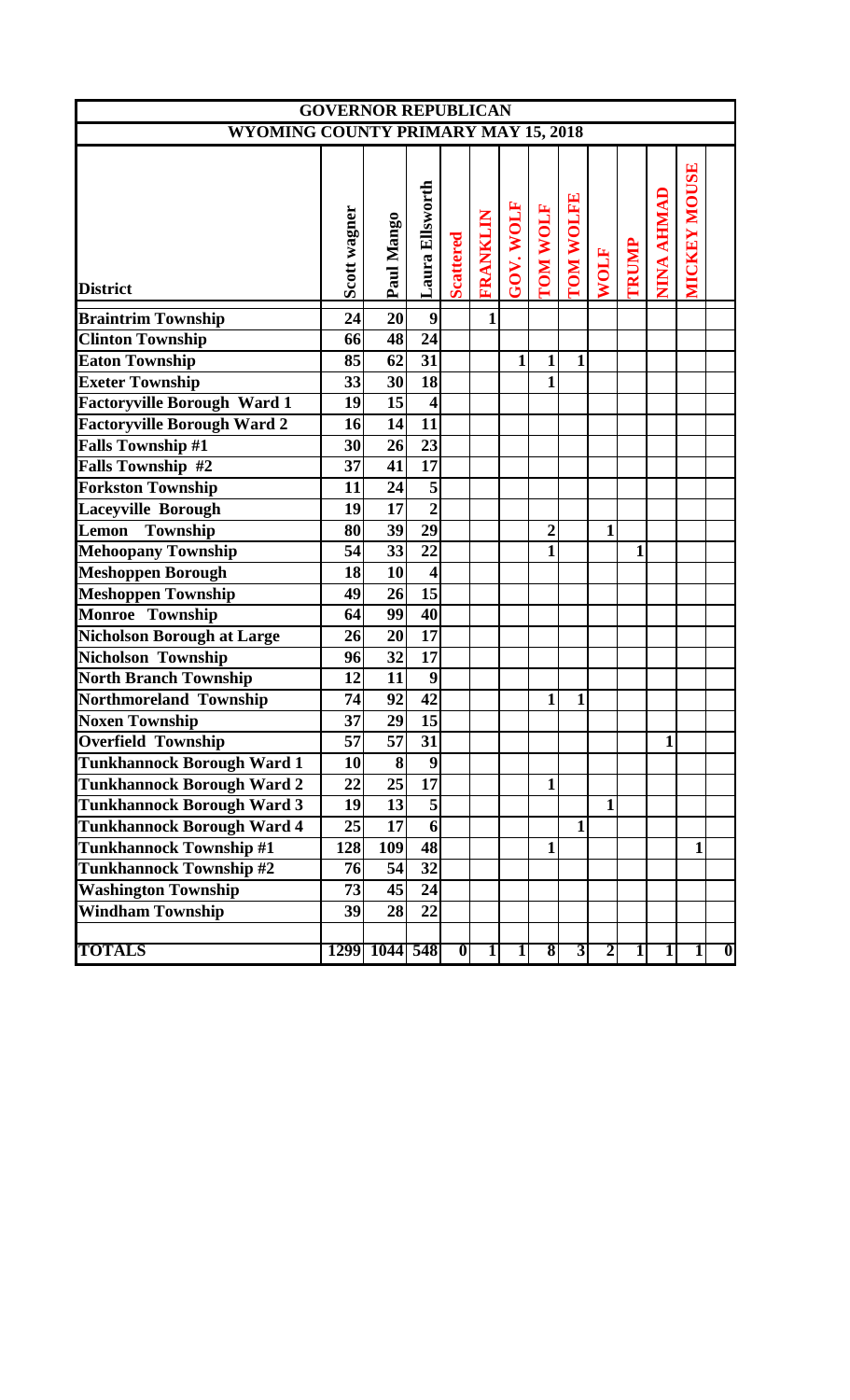|                                     |                         |                           | LT GOVERNOR DEMOCRATIC  |                         |                         |          |                         |                   |                        |                    |               |                    |                   |              |                   |                  |
|-------------------------------------|-------------------------|---------------------------|-------------------------|-------------------------|-------------------------|----------|-------------------------|-------------------|------------------------|--------------------|---------------|--------------------|-------------------|--------------|-------------------|------------------|
| WYOMING COUNTY PRIMARY MAY 15, 2018 |                         |                           |                         |                         |                         |          |                         |                   |                        |                    |               |                    |                   |              |                   |                  |
|                                     |                         |                           |                         |                         |                         |          |                         |                   |                        |                    |               |                    |                   |              |                   |                  |
|                                     |                         | <b>JOHN FETTERMAN</b>     |                         |                         |                         |          |                         |                   | <b>RICHARD HINAMAN</b> |                    |               | HELEN QUAGLIARELLO |                   |              |                   |                  |
| <b>District</b>                     | KATHI COZZONE           |                           | NINE STACK              | SOSA<br>$\sim$ RAY !    | NINA AHMAN              | NONSENSE | <b>JEFF BARTOS</b>      | <b>MIKE STACK</b> |                        | <b>KATHY CODER</b> | <b>BARTOS</b> |                    | <b>JOE PETERS</b> | PEG LUKSIK   | <b>JOSHUA IDE</b> |                  |
| <b>Braintrim Township</b>           | $\overline{\mathbf{4}}$ | $\overline{2}$            |                         |                         | $\overline{\mathbf{4}}$ |          |                         |                   |                        |                    |               |                    |                   |              |                   |                  |
| <b>Clinton Township</b>             | 10                      | $\overline{7}$            | 20                      | $\overline{2}$          | 14                      | 1        | $\overline{\mathbf{3}}$ |                   |                        |                    |               |                    |                   |              |                   |                  |
| <b>Eaton Township</b>               | 23                      | 10                        | $\overline{15}$         | $\overline{\mathbf{3}}$ | 19                      |          |                         | $\mathbf{1}$      | $\mathbf{1}$           |                    |               |                    |                   |              |                   |                  |
| <b>Exeter Township</b>              | 6                       | 12                        | $\overline{\mathbf{8}}$ | $\bf{0}$                | 6                       |          |                         |                   |                        | 1                  |               |                    |                   |              |                   |                  |
| <b>Factoryville Borough Ward 1</b>  | $\overline{\mathbf{3}}$ | $\overline{\mathbf{4}}$   | 6                       | $\boldsymbol{0}$        | $\boldsymbol{9}$        |          |                         |                   |                        |                    |               |                    |                   |              |                   |                  |
| <b>Factoryville Borough Ward 2</b>  | $\overline{2}$          | $\overline{\mathbf{3}}$   | $\overline{\mathbf{5}}$ | $\overline{\mathbf{4}}$ | 11                      |          |                         |                   |                        |                    |               |                    |                   |              |                   |                  |
| <b>Falls Township #1</b>            | 9                       | 11                        | 10                      | $\mathbf{1}$            | $\boldsymbol{2}$        |          |                         |                   |                        |                    |               |                    |                   |              |                   |                  |
| <b>Falls Township #2</b>            | 7                       | $\boldsymbol{9}$          | 14                      | $\overline{\mathbf{0}}$ | 13                      |          | $\mathbf{1}$            |                   |                        |                    |               |                    |                   |              |                   |                  |
| <b>Forkston Township</b>            | 6                       | $\overline{\mathbf{4}}$   | $\overline{\mathbf{3}}$ | $\overline{2}$          | $\overline{\mathbf{5}}$ |          |                         |                   |                        |                    |               |                    |                   |              |                   |                  |
| <b>Laceyville Borough</b>           | 1                       | $\mathbf{1}$              | $\overline{5}$          | $\overline{\mathbf{0}}$ | $\overline{2}$          |          |                         |                   |                        |                    | 1             |                    |                   |              |                   |                  |
| Township<br>Lemon                   | 6                       | $\overline{7}$            | $\overline{20}$         | $\overline{\mathbf{3}}$ | 11                      |          |                         |                   |                        |                    |               |                    |                   |              |                   |                  |
| <b>Mehoopany Township</b>           | 9                       | $\overline{\overline{3}}$ | 7                       | $\mathbf{1}$            | 8                       |          |                         |                   |                        |                    |               |                    |                   |              |                   |                  |
| <b>Meshoppen Borough</b>            | 1                       | $\overline{7}$            | $\bf{0}$                | $\boldsymbol{0}$        | $\overline{\mathbf{3}}$ |          |                         |                   |                        |                    |               |                    |                   |              |                   |                  |
| <b>Meshoppen Township</b>           | 6                       | $\overline{\mathbf{4}}$   | $\boldsymbol{0}$        | $\boldsymbol{0}$        | 6                       |          |                         |                   |                        |                    |               |                    |                   |              |                   |                  |
| Monroe Township                     | 15                      | $\overline{11}$           | $\overline{19}$         | $\mathbf{1}$            | $\overline{13}$         |          |                         |                   |                        |                    |               |                    |                   |              |                   |                  |
| <b>Nicholson Borough at Large</b>   | 8                       | $\overline{\mathbf{3}}$   | 15                      | $\overline{2}$          | 8                       |          |                         |                   |                        |                    |               |                    |                   |              |                   |                  |
| <b>Nicholson Township</b>           | 6                       | $\boldsymbol{9}$          | 18                      | 6 <sup>1</sup>          | 14                      |          |                         |                   |                        |                    |               |                    |                   |              |                   |                  |
| <b>North Branch Township</b>        | 4                       | $\overline{2}$            | $\overline{2}$          | $\boldsymbol{0}$        | $\overline{\mathbf{3}}$ |          |                         |                   |                        |                    |               |                    |                   |              |                   |                  |
| Northmoreland Township              | $\overline{5}$          | 29                        | 19                      | $\overline{2}$          | $\overline{15}$         |          |                         |                   |                        |                    |               | 1                  |                   |              |                   |                  |
| <b>Noxen Township</b>               | 10                      | 11                        | 10                      | 0                       | $\overline{\mathbf{4}}$ |          |                         |                   |                        |                    |               |                    |                   |              |                   |                  |
| <b>Overfield Township</b>           | 21                      | 20                        | $\overline{31}$         | $\mathbf{1}$            | 34                      |          |                         |                   |                        |                    |               |                    | $1\vert$          | $\mathbf{1}$ |                   |                  |
| <b>Tunkhannock Borough Ward 1</b>   | $\mathbf{1}$            | $\overline{\mathbf{3}}$   | $\mathbf{1}$            | $\mathbf{1}$            | $\overline{2}$          |          |                         |                   |                        |                    |               |                    |                   |              |                   |                  |
| <b>Tunkhannock Borough Ward 2</b>   | $\overline{\mathbf{5}}$ | $\overline{\mathbf{4}}$   | $\overline{7}$          | $\overline{2}$          | $\overline{7}$          |          |                         |                   |                        |                    |               |                    |                   |              |                   |                  |
| <b>Tunkhannock Borough Ward 3</b>   | $\overline{\mathbf{3}}$ | $\overline{\mathbf{A}}$   | 6                       | $\boldsymbol{0}$        | $\overline{\mathbf{5}}$ |          |                         |                   |                        |                    |               |                    |                   |              |                   |                  |
| <b>Tunkhannock Borough Ward 4</b>   | $\overline{\mathbf{3}}$ | $6 \mid$                  | $\overline{2}$          | $\mathbf{1}$            | $\overline{\mathbf{5}}$ |          |                         |                   |                        |                    |               |                    |                   |              |                   |                  |
| <b>Tunkhannock Township #1</b>      | 17                      | 24                        | 19                      | $\vert 4 \vert$         | $\overline{26}$         |          | $\mathbf{1}$            |                   |                        |                    |               |                    |                   |              | $\mathbf{1}$      |                  |
| <b>Tunkhannock Township #2</b>      | 9                       | 14                        | 13                      | 0                       | 10                      |          |                         |                   |                        |                    |               |                    |                   |              |                   |                  |
| <b>Washington Township</b>          | $\overline{\mathbf{3}}$ | $\boldsymbol{9}$          | $\boldsymbol{9}$        | $\overline{\mathbf{3}}$ | $\overline{7}$          |          |                         |                   |                        |                    |               |                    |                   |              |                   |                  |
| <b>Windham Township</b>             | 7                       | 10                        | $\overline{\mathbf{8}}$ | $\mathbf{1}$            | $6 \overline{6}$        |          | $\mathbf{1}$            |                   |                        |                    |               |                    |                   |              |                   |                  |
|                                     |                         |                           |                         |                         |                         |          |                         |                   |                        |                    |               |                    |                   |              |                   |                  |
| <b>TOTALS</b>                       |                         |                           | 210 243 294             | 42                      | 272                     | $1\vert$ | 6 <sup>1</sup>          | $\overline{1}$    | $\mathbf{1}$           | $\mathbf{1}$       | $\mathbf{1}$  | 1                  | $\overline{1}$    |              | $\mathbf{1}$      | $\boldsymbol{0}$ |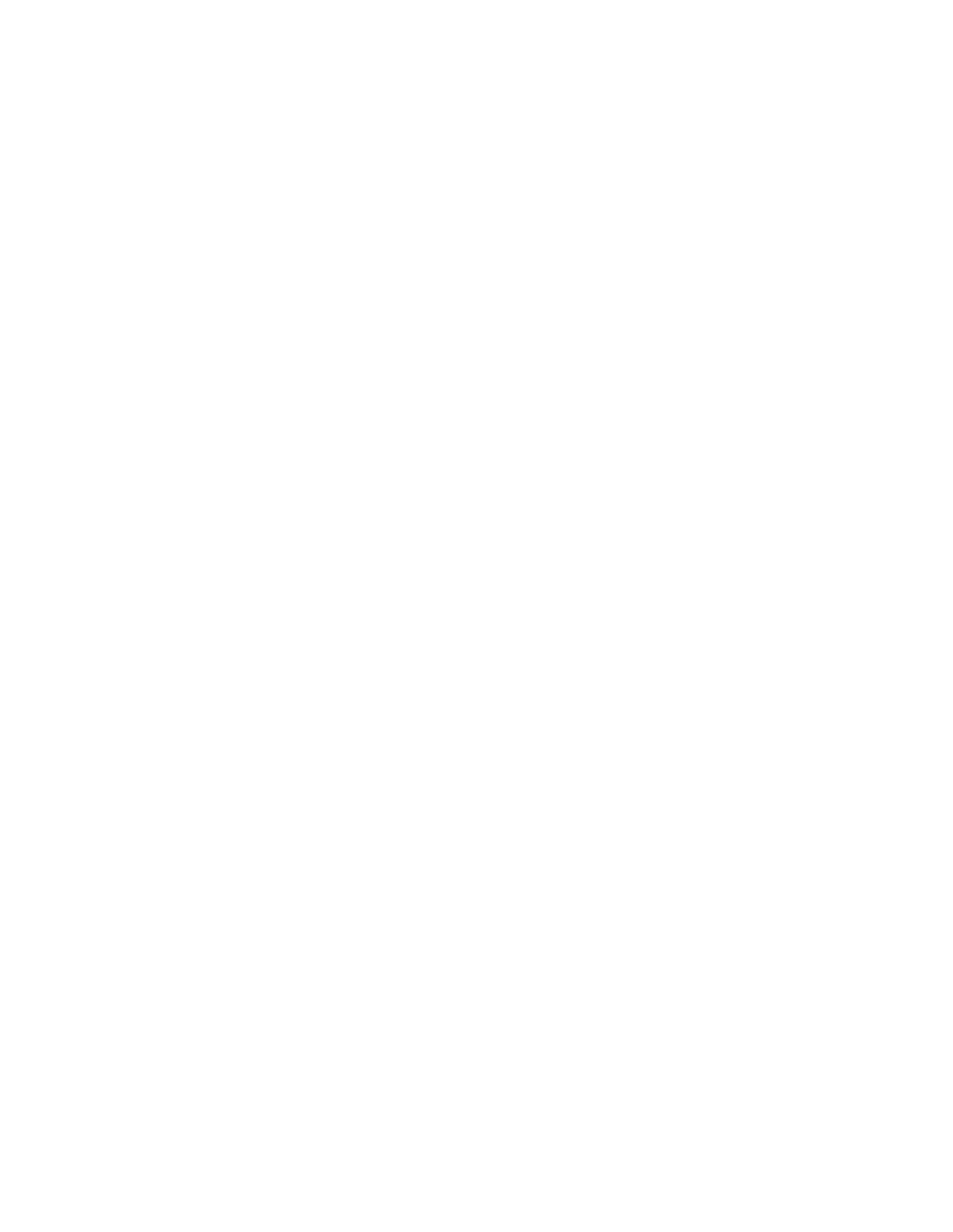|                                     | LT GOVERNOR REPUBLICAN  |                           |                    |                         |                         |                         |              |                |                |              |                     |                       |                   |                  |
|-------------------------------------|-------------------------|---------------------------|--------------------|-------------------------|-------------------------|-------------------------|--------------|----------------|----------------|--------------|---------------------|-----------------------|-------------------|------------------|
| WYOMING COUNTY PRIMARY MAY 15, 2018 |                         |                           |                    |                         |                         |                         |              |                |                |              |                     |                       |                   |                  |
| <b>District</b>                     | KATHY CODER             | <b>DIANA IREY VAUGHAN</b> | <b>JEFF BARTOS</b> | PEG LUKSIK              | <b>JOHN FETTERMAN</b>   | <b>STACK</b>            | <b>TRUMP</b> | <b>AHNIAD</b>  | MIKE STACK     | <b>NN</b>    | <b>KAREN BOBACK</b> | <b>BENJAMIN SAYRE</b> | <b>MIKE STARK</b> |                  |
| <b>Braintrim Township</b>           | 10                      | 6                         | 27                 | $\overline{\mathbf{4}}$ |                         |                         |              |                |                |              |                     |                       |                   |                  |
| <b>Clinton Township</b>             | 20                      | 19                        | 80                 | 12                      |                         |                         |              |                |                |              |                     |                       |                   |                  |
| <b>Eaton Township</b>               | 24                      | 23                        | 106                | 15                      |                         |                         |              |                |                |              |                     |                       |                   |                  |
| <b>Exeter Township</b>              | 23                      | $\overline{7}$            | 41                 | $\overline{2}$          | 1                       |                         |              |                |                |              |                     |                       |                   |                  |
| <b>Factoryville Borough Ward 1</b>  | $\overline{\mathbf{3}}$ | 8                         | 19                 | 4                       |                         |                         |              |                |                |              |                     |                       |                   |                  |
| <b>Factoryville Borough Ward 2</b>  | 7                       | $\overline{7}$            | 16                 | $\overline{7}$          |                         |                         |              |                |                |              |                     |                       |                   |                  |
| <b>Falls Township #1</b>            | 17                      | 6                         | 42                 | $\overline{7}$          |                         |                         |              |                |                |              |                     |                       |                   |                  |
| Falls Township #2                   | 13                      | 11                        | 44                 | 18                      |                         |                         |              |                |                |              |                     |                       |                   |                  |
| <b>Forkston Township</b>            | 5                       | 6                         | 19                 | 5                       |                         |                         |              |                |                |              |                     |                       |                   |                  |
| <b>Laceyville Borough</b>           | 4                       | $\overline{\mathbf{3}}$   | 22                 | 6                       |                         |                         |              |                |                |              |                     |                       |                   |                  |
| Lemon<br>Township                   | 24                      | 21                        | 82                 | 12                      |                         | 1                       |              |                |                |              |                     |                       |                   |                  |
| <b>Mehoopany Township</b>           | 8                       | 17                        | 61                 | 14                      |                         |                         | 1            |                |                |              |                     |                       |                   |                  |
| <b>Meshoppen Borough</b>            | 9                       | 6                         | 14                 | $\mathbf{1}$            |                         |                         |              |                |                |              |                     |                       |                   |                  |
| <b>Meshoppen Township</b>           | 12                      | 10                        | 57                 | 6                       |                         |                         |              |                |                |              |                     |                       |                   |                  |
| Monroe Township                     | 34                      | 26                        | 107                | 19                      |                         |                         |              |                |                |              |                     |                       |                   |                  |
| <b>Nicholson Borough at Large</b>   | 13                      | 5                         | 30                 | 8                       |                         |                         |              | 1              | 1              |              |                     |                       |                   |                  |
| Nicholson Township                  | 18                      | 15                        | 97                 | 15                      |                         |                         |              |                |                |              |                     |                       |                   |                  |
| <b>North Branch Township</b>        | $\overline{\mathbf{4}}$ | $\overline{2}$            | 15                 | 5                       |                         |                         |              |                |                |              |                     |                       |                   |                  |
| <b>Northmoreland Township</b>       | 34                      | 22                        | 116                | 13                      |                         |                         |              |                |                | $\mathbf{1}$ |                     |                       |                   |                  |
| <b>Noxen Township</b>               | 11                      | $\boldsymbol{9}$          | 48                 | 9                       |                         |                         |              |                |                |              |                     |                       |                   |                  |
| <b>Overfield Township</b>           | 27                      | 23                        | 69                 | 20                      |                         |                         |              |                |                |              |                     |                       |                   |                  |
| <b>Tunkhannock Borough Ward 1</b>   | 3                       | $\overline{\mathbf{4}}$   | 15                 | $\overline{\mathbf{4}}$ |                         |                         |              |                |                |              |                     |                       |                   |                  |
| <b>Tunkhannock Borough Ward 2</b>   | 11                      | 10                        | 32                 | 6                       |                         |                         |              |                |                |              |                     |                       |                   |                  |
| <b>Tunkhannock Borough Ward 3</b>   | 7                       | $\mathbf{3}$              | 20                 | $\overline{2}$          |                         | 1                       |              |                |                |              |                     |                       |                   |                  |
| <b>Tunkhannock Borough Ward 4</b>   | 15                      | 5                         | 24                 | $\overline{2}$          |                         |                         |              |                |                |              |                     |                       |                   |                  |
| <b>Tunkhannock Township #1</b>      | 58                      | 44                        | 144                | 25                      |                         |                         |              | $\mathbf{1}$   | 1              |              | 1                   |                       |                   |                  |
| <b>Tunkhannock Township #2</b>      | 24                      | 24                        | 92                 | $\boldsymbol{9}$        | $\overline{2}$          | $\mathbf{1}$            |              |                |                |              |                     |                       |                   |                  |
| <b>Washington Township</b>          | 14                      | 18                        | 93                 | 13                      |                         |                         |              |                |                |              |                     | 1                     | 1                 |                  |
| <b>Windham Township</b>             | 15                      | 11                        | 51                 | 5                       |                         |                         |              |                |                |              |                     |                       |                   |                  |
|                                     |                         |                           |                    |                         |                         |                         |              |                |                |              |                     |                       |                   |                  |
| <b>TOTALS</b>                       | 467                     | 371                       | 1583               | 268                     | $\overline{\mathbf{3}}$ | $\overline{\mathbf{3}}$ | $\mathbf{1}$ | $\overline{2}$ | $\overline{2}$ | $\mathbf{1}$ | $1\vert$            | $\mathbf{1}$          | $\mathbf{1}$      | $\boldsymbol{0}$ |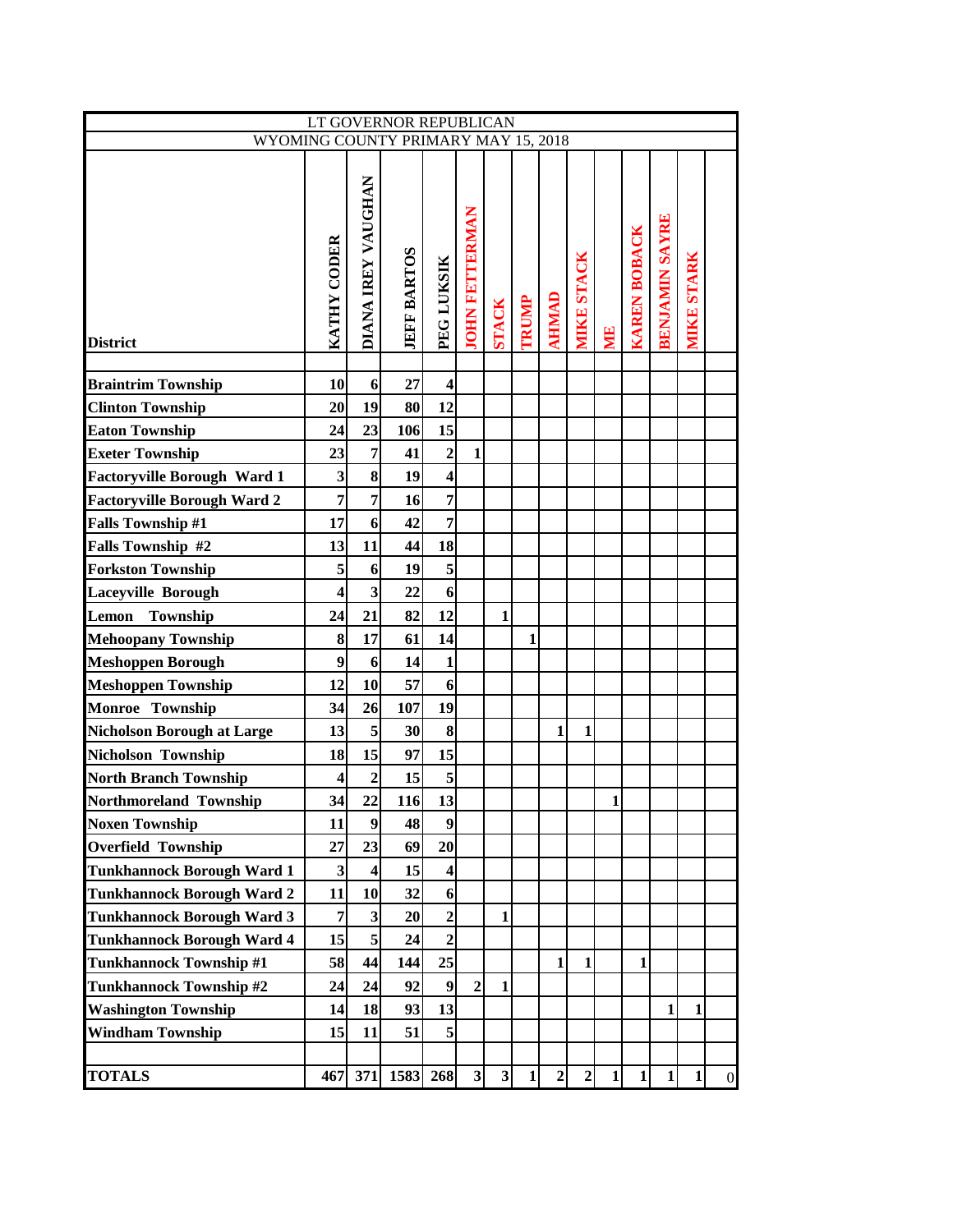| REP IN CONGRESS 12TH DISTRICT DEMOCRATIC                                 |                       |                         |                     |               |                |                              |              |                         |                    |              |                           |               |                   |              |                    |                  |
|--------------------------------------------------------------------------|-----------------------|-------------------------|---------------------|---------------|----------------|------------------------------|--------------|-------------------------|--------------------|--------------|---------------------------|---------------|-------------------|--------------|--------------------|------------------|
| <b>WYOMING COUNTY PRIMARY MAY 15, 2018</b>                               |                       |                         |                     |               |                |                              |              |                         |                    |              |                           |               |                   |              |                    |                  |
|                                                                          |                       |                         |                     |               |                |                              |              |                         |                    |              |                           |               |                   |              |                    |                  |
|                                                                          | <b>JUDY HERSCHEL</b>  | MARC FRIEDENBERG        | <b>DOUG MCLINKO</b> | <b>BOBACK</b> |                | <b>KAREN BOBACK</b>          | NO DEMOCRATE | TOM MARINO              | <b>ART MALARKY</b> | BARLETTA     | <b>HELEN QUAGLIARELLO</b> | <b>MUESER</b> | <b>JOE PETERS</b> |              | <b>LISA BOBACK</b> |                  |
|                                                                          |                       |                         |                     |               | <b>BOBICK</b>  |                              |              |                         |                    |              |                           |               |                   | <b>MANIO</b> |                    |                  |
| <b>District</b>                                                          | $\overline{12}$       | $\overline{\mathbf{0}}$ | $\overline{3}$      |               |                |                              |              |                         |                    |              |                           |               |                   |              |                    |                  |
| <b>Braintrim Township</b>                                                |                       |                         |                     |               |                |                              |              |                         |                    |              |                           |               |                   |              |                    |                  |
| <b>Clinton Township</b>                                                  | 43<br>$\overline{57}$ | 11<br>10                | $\mathbf{1}$        | 1             | $\mathbf{1}$   |                              | $\mathbf{1}$ | 1                       |                    |              |                           |               |                   |              |                    |                  |
| <b>Eaton Township</b>                                                    | 26                    |                         |                     |               |                | $\mathbf{1}$<br>$\mathbf{1}$ |              |                         | 1                  |              |                           |               |                   |              |                    |                  |
| <b>Exeter Township</b>                                                   | 19                    | $\overline{\mathbf{4}}$ |                     |               |                |                              |              |                         |                    |              |                           |               |                   |              |                    |                  |
| <b>Factoryville Borough Ward 1</b><br><b>Factoryville Borough Ward 2</b> | 18                    | $\frac{2}{6}$           |                     |               |                |                              |              |                         |                    |              |                           |               |                   |              |                    |                  |
| <b>Falls Township #1</b>                                                 | 23                    | $\overline{7}$          |                     |               |                |                              |              |                         |                    |              |                           |               |                   |              |                    |                  |
| Falls Township #2                                                        | 33                    | $\overline{10}$         |                     |               |                |                              |              |                         |                    |              |                           |               |                   |              |                    |                  |
| <b>Forkston Township</b>                                                 | 15                    | $\overline{\mathbf{4}}$ |                     |               |                | 1                            |              |                         |                    |              |                           |               |                   |              |                    |                  |
| <b>Laceyville Borough</b>                                                | 9                     | $\boldsymbol{0}$        |                     |               |                | $\mathbf{1}$                 |              |                         |                    | $\mathbf{1}$ |                           |               |                   |              |                    |                  |
| Township<br>Lemon                                                        | 40                    | $\overline{\bf{4}}$     |                     |               |                |                              |              |                         |                    |              |                           |               |                   |              |                    |                  |
| <b>Mehoopany Township</b>                                                | 23                    | $\overline{\mathbf{5}}$ |                     |               |                |                              |              |                         |                    |              |                           |               |                   |              |                    |                  |
| <b>Meshoppen Borough</b>                                                 | 11                    | $\overline{\mathbf{0}}$ |                     |               |                |                              |              |                         |                    |              |                           |               |                   |              |                    |                  |
| <b>Meshoppen Township</b>                                                | 15                    | $\overline{2}$          |                     |               |                |                              |              |                         |                    |              |                           |               |                   |              |                    |                  |
| Monroe Township                                                          | 40                    | $\overline{10}$         |                     |               |                | $\overline{2}$               |              | $\mathbf{1}$            |                    |              |                           |               |                   |              |                    |                  |
| <b>Nicholson Borough at Large</b>                                        | 27                    | $\overline{7}$          |                     |               |                | $\overline{2}$               |              |                         |                    |              |                           |               |                   |              |                    |                  |
| Nicholson Township                                                       | 48                    | $\overline{\mathbf{5}}$ |                     |               |                |                              |              |                         |                    |              |                           |               |                   |              |                    |                  |
| <b>North Branch Township</b>                                             | 11                    | $\overline{\mathbf{0}}$ |                     |               |                |                              |              |                         |                    |              |                           |               |                   |              |                    |                  |
| Northmoreland Township                                                   | 54                    | 12                      |                     |               |                | $\mathbf{1}$                 |              |                         |                    |              | $\mathbf{1}$              | $\mathbf{1}$  |                   |              |                    |                  |
|                                                                          | 24                    | 6                       |                     |               |                |                              |              |                         |                    |              |                           |               |                   |              |                    |                  |
| <b>Noxen Township</b><br><b>Overfield Township</b>                       | 88                    | $\overline{12}$         |                     |               |                |                              |              |                         |                    |              |                           |               | 1                 |              |                    |                  |
| <b>Tunkhannock Borough Ward 1</b>                                        | $\overline{7}$        | $\overline{2}$          |                     |               |                |                              |              |                         |                    |              |                           |               |                   |              |                    |                  |
| <b>Tunkhannock Borough Ward 2</b>                                        | 22                    | $\overline{5}$          |                     |               |                |                              |              |                         |                    |              |                           |               |                   |              |                    |                  |
| <b>Tunkhannock Borough Ward 3</b>                                        | 17                    | $\overline{2}$          |                     |               |                |                              |              |                         |                    |              |                           |               |                   |              |                    |                  |
| Tunkhannock Borough Ward 4                                               | 12                    | $\overline{\mathbf{5}}$ |                     |               |                |                              |              |                         |                    |              |                           |               |                   |              |                    |                  |
| <b>Tunkhannock Township #1</b>                                           | 67                    | 20                      | $\mathbf{1}$        |               |                | $\mathbf{1}$                 |              |                         |                    |              |                           |               |                   | 1            |                    |                  |
|                                                                          | 35                    | $\boldsymbol{9}$        |                     |               |                |                              |              |                         |                    |              |                           |               |                   |              | 1                  |                  |
| <b>Tunkhannock Township #2</b><br><b>Washington Township</b>             | 30                    | $\overline{\mathbf{1}}$ |                     |               |                |                              |              |                         |                    |              |                           |               |                   |              |                    |                  |
| <b>Windham Township</b>                                                  | 29                    | $\overline{2}$          |                     |               |                | $\boldsymbol{2}$             |              |                         |                    |              |                           |               |                   |              |                    |                  |
|                                                                          |                       |                         |                     |               |                |                              |              |                         |                    |              |                           |               |                   |              |                    |                  |
| <b>TOTALS</b>                                                            |                       | 855 163                 | $\overline{5}$      | 1             | $\overline{1}$ | <b>12</b>                    | $\mathbf{1}$ | $\overline{\mathbf{2}}$ | 1                  | 1            | 1                         | $1\vert$      | $1\vert$          | 1            | 1                  | $\boldsymbol{0}$ |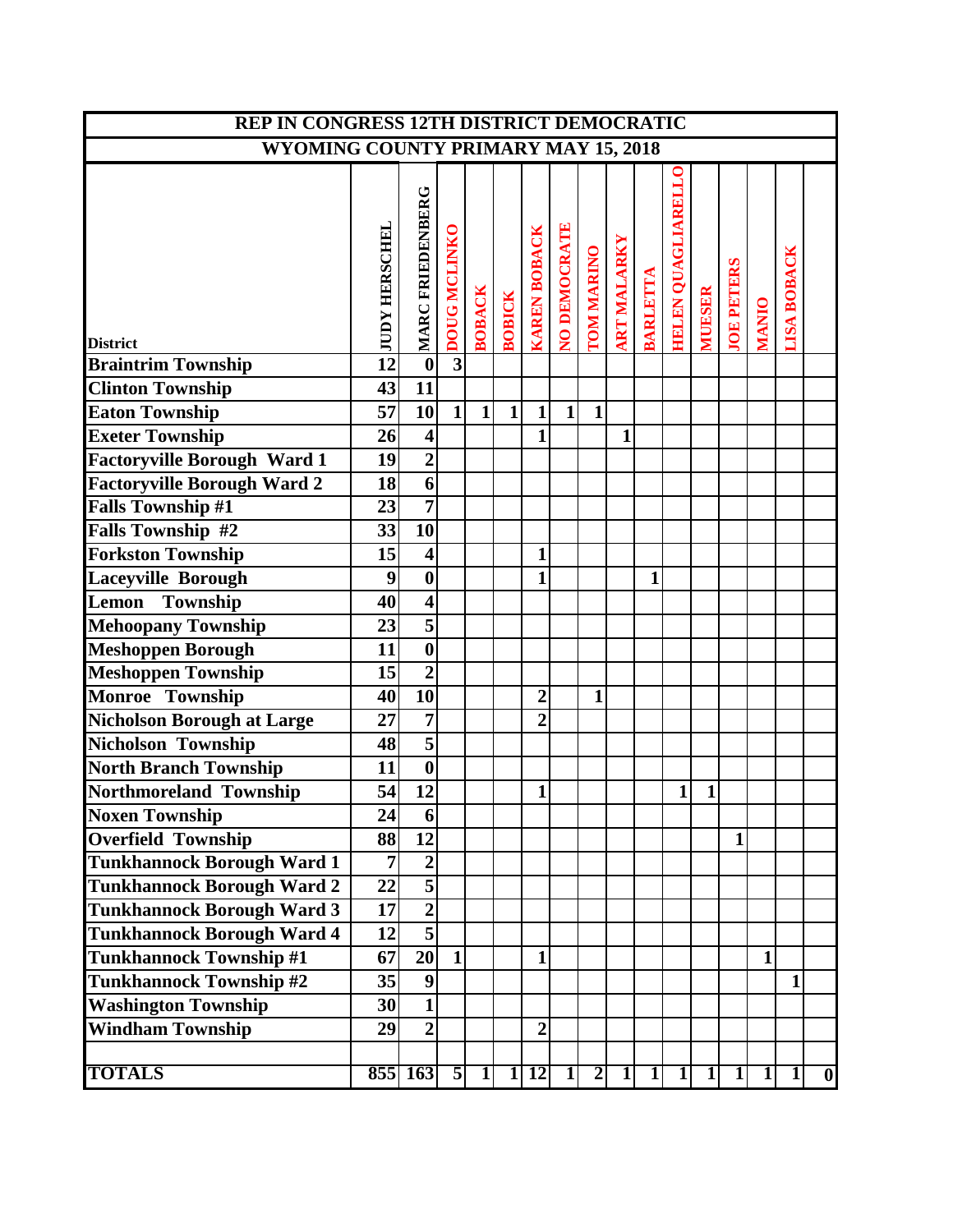| <b>REP IN CONGRESS 12TH DISTRICT REPUBLICAN</b> |             |                 |                 |                      |                    |                   |                             |                |                   |                     |                |                      |               |                     |                       |   |
|-------------------------------------------------|-------------|-----------------|-----------------|----------------------|--------------------|-------------------|-----------------------------|----------------|-------------------|---------------------|----------------|----------------------|---------------|---------------------|-----------------------|---|
| <b>WYOMING COUNTY PRIMARY MAY 15, 2018</b>      |             |                 |                 |                      |                    |                   |                             |                |                   |                     |                |                      |               |                     |                       |   |
| <b>District</b>                                 | concretives | TOM MARINO      | <b>IASIKOFF</b> | <b>JUDY HERSCHEI</b> | <b>FRIEDENBERG</b> | <b>TOM MARINO</b> | <b>LOU JASIKOFF</b>         | <b>TRUMP</b>   | <b>JOE PETERS</b> | <b>DON SHERWOOD</b> | <b>HERCHEL</b> | <b>ANY BODY ELSE</b> | CAMERON MILNE | <b>DON SHERWOOD</b> | <b>FRANCIS MCHALE</b> |   |
| <b>Braintrim Township</b>                       |             | $\overline{22}$ |                 |                      |                    |                   |                             |                |                   |                     |                |                      |               |                     |                       |   |
| <b>Clinton Township</b>                         | 47          | 86              | $1\vert$        | $\mathbf{1}$         |                    |                   |                             |                |                   |                     |                |                      |               |                     |                       |   |
| <b>Eaton Township</b>                           | 55          | 126             |                 |                      |                    |                   |                             |                |                   |                     |                |                      |               |                     |                       |   |
| <b>Exeter Township</b>                          | 25          | 50              |                 |                      | $\mathbf{1}$       | $\mathbf{1}$      |                             |                |                   |                     |                |                      |               |                     |                       |   |
| <b>Factoryville Borough Ward 1</b>              | 11          | 26              |                 |                      |                    |                   |                             |                |                   |                     |                |                      |               |                     |                       |   |
| <b>Factoryville Borough Ward 2</b>              | 15          | 25              |                 |                      |                    |                   | 1                           |                |                   |                     |                |                      |               |                     |                       |   |
| <b>Falls Township #1</b>                        | 23          | $\overline{55}$ |                 |                      |                    |                   |                             |                |                   |                     |                |                      |               |                     |                       |   |
| Falls Township #2                               | 30          | 59              |                 |                      |                    |                   |                             |                |                   |                     |                |                      |               |                     |                       |   |
| <b>Forkston Township</b>                        | 16          | 19              |                 |                      |                    |                   |                             |                |                   |                     |                |                      |               |                     |                       |   |
| <b>Laceyville Borough</b>                       | 25          | 14              |                 |                      |                    |                   |                             |                |                   |                     |                |                      |               |                     |                       |   |
| Lemon<br>Township                               | 53          | 93              |                 |                      |                    |                   |                             |                |                   |                     |                |                      |               |                     |                       |   |
| <b>Mehoopany Township</b>                       | 51          | 58              |                 |                      |                    |                   |                             | 1              |                   |                     |                |                      |               |                     |                       |   |
| <b>Meshoppen Borough</b>                        | 19          | $\overline{12}$ |                 |                      |                    |                   |                             |                |                   |                     |                |                      |               |                     |                       |   |
| <b>Meshoppen Township</b>                       | 39          | 49              |                 |                      |                    |                   | $\mathbf{1}$                |                |                   |                     |                |                      |               |                     |                       |   |
| Monroe Township                                 | 61          | 139             |                 |                      |                    |                   |                             |                |                   |                     |                |                      |               |                     |                       |   |
| <b>Nicholson Borough at large</b>               | 26          | 33              |                 |                      |                    |                   | $\mathbf{1}$                |                |                   |                     |                |                      |               |                     |                       |   |
| <b>Nicholson Township</b>                       | 65          | $\overline{79}$ |                 |                      |                    |                   |                             |                |                   |                     |                |                      |               |                     |                       |   |
| <b>North Branch Township</b>                    | 17          | 15              |                 |                      |                    |                   |                             |                |                   |                     |                |                      |               |                     |                       |   |
| Northmoreland Township                          | 53          | 154             |                 |                      |                    |                   |                             |                |                   |                     |                |                      |               |                     |                       |   |
| <b>Noxen Township</b>                           | 21          | 59              |                 |                      |                    |                   |                             |                |                   |                     |                |                      |               |                     |                       |   |
| Overfield Township                              | 47          | 93              |                 | 1                    |                    |                   |                             |                | $\overline{2}$    | $\mathbf{1}$        |                |                      |               |                     |                       |   |
| <b>Tunkhannock Borough Ward 1</b>               | 7           | 20              |                 |                      |                    |                   |                             |                |                   |                     | $\mathbf{1}$   |                      |               |                     |                       |   |
| Tunkhannock Borough Ward 2                      | 17          | 48              |                 |                      |                    |                   |                             |                |                   |                     |                |                      |               |                     |                       |   |
| <b>Tunkhannock Borough Ward 3</b>               | 15          | 21              |                 |                      |                    |                   |                             |                |                   |                     |                |                      |               |                     |                       |   |
| <b>Tunkhannock Borough Ward 4</b>               | 16          | 33              |                 |                      |                    |                   |                             |                |                   |                     |                |                      |               |                     |                       |   |
| <b>Tunkhannock Township #1</b>                  | 98          | 184             |                 |                      |                    |                   |                             |                |                   |                     |                | 1                    | $\mathbf{1}$  |                     |                       |   |
| <b>Tunkhannock Township #2</b>                  | 67          | 92              |                 |                      |                    |                   |                             |                |                   |                     |                |                      |               | $\mathbf{1}$        |                       |   |
| <b>Washington Township</b>                      | 51          | 93              |                 |                      |                    |                   |                             |                |                   |                     |                |                      |               |                     | 1                     |   |
| <b>Windham Township</b>                         | 40          | 48              |                 |                      |                    |                   |                             |                |                   |                     |                |                      |               |                     |                       |   |
| <b>TOTALS</b>                                   |             | 1041   1805     | $1\vert$        | $2\vert$             | 1                  | $1\vert$          | $\overline{\left 3\right }$ | $\overline{1}$ | $2\vert$          | $1\vert$            | $1\vert$       | $1\overline{ }$      | $\mathbf{1}$  | $1\vert$            | $\mathbf{1}$          | 0 |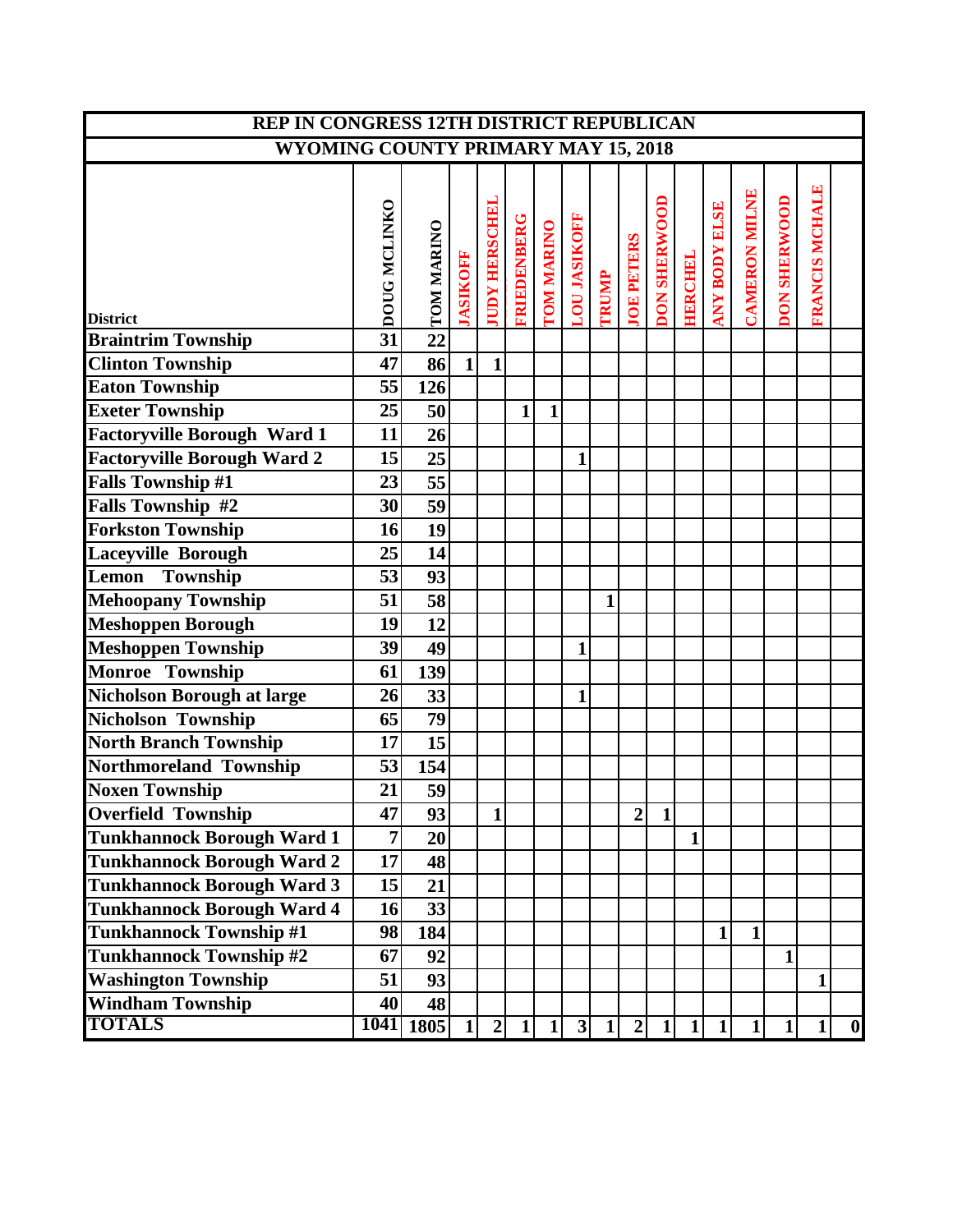|                                    |                         |                     |                |                       |                              |                   |                         |                    |                     |                       |                     |                           |                |                     |                | SENATOR IN GENERAL ASSEMBLY 20TH DEMOCRATIC |                       |                     |                     |                       |                     |                   |                        |                  |                    |                     |                    |              |                     |                       |                                                               |                    |
|------------------------------------|-------------------------|---------------------|----------------|-----------------------|------------------------------|-------------------|-------------------------|--------------------|---------------------|-----------------------|---------------------|---------------------------|----------------|---------------------|----------------|---------------------------------------------|-----------------------|---------------------|---------------------|-----------------------|---------------------|-------------------|------------------------|------------------|--------------------|---------------------|--------------------|--------------|---------------------|-----------------------|---------------------------------------------------------------|--------------------|
|                                    |                         |                     |                |                       |                              |                   |                         |                    |                     |                       |                     |                           |                |                     |                | WYOMING COUNTY PRIMARY MAY 15, 2018         |                       |                     |                     |                       |                     |                   |                        |                  |                    |                     |                    |              |                     |                       |                                                               |                    |
| <b>District</b>                    | <b>LISA BAKER</b>       | <b>ABE KUKUCHKA</b> | <b>BAKER</b>   | <b>JOHN J SWEENEY</b> | <b>KAREN BOBACK</b>          | <b>MIKE KELLY</b> | <b>NONE</b>             | <b>IAY SWEENEY</b> | <b>LOU JASIKOFF</b> | <b>BRUCE PARTCHES</b> | RANDOLPH GREENIP JR | <b>GORDON TRAVENY JR.</b> | DANIEL MAYER   | <b>LOU BARLETTA</b> | WILLIAM S HILL | DICK JONES                                  | <b>HILARY CLINTON</b> | <b>ALAN WEIDNER</b> | HELEN QUAGLIARIELLO | <b>MARK GUBBIOTTI</b> | <b>GERARD GAVIN</b> | <b>JOE PETERS</b> | <b>PHILIP F SHEBBY</b> | <b>BOB CASEY</b> | <b>FRANK WADAS</b> | <b>AURA DICKSON</b> | <b>LORI PILOSI</b> | PAUL OHEARN  | <b>CHRIS CARNEY</b> | <b>VLADIMIR PUTIN</b> | $\mathbb{R}$<br><b>SMITH</b><br>$\mathbf{r}$<br><b>DANIEL</b> |                    |
| <b>Braintrim Township</b>          | $\mathbf{1}$            |                     |                |                       |                              |                   |                         |                    |                     |                       |                     |                           |                |                     |                |                                             |                       |                     |                     |                       |                     |                   |                        |                  |                    |                     |                    |              |                     |                       |                                                               |                    |
| <b>Clinton Township</b>            |                         |                     |                |                       |                              |                   |                         |                    |                     |                       |                     |                           |                |                     |                |                                             |                       |                     |                     |                       |                     |                   |                        |                  |                    |                     |                    |              |                     |                       |                                                               |                    |
| <b>Eaton Township</b>              | $\overline{\mathbf{4}}$ | 1                   | 1              | 1                     |                              |                   | $\mathbf{1}$            |                    |                     |                       |                     |                           |                |                     |                |                                             |                       |                     |                     |                       |                     |                   |                        |                  |                    |                     |                    |              |                     |                       |                                                               |                    |
| <b>Exeter Township</b>             | $\overline{2}$          |                     |                |                       | $\mathbf{1}$<br>$\mathbf{1}$ | 1                 |                         |                    |                     |                       |                     |                           |                |                     |                |                                             |                       |                     |                     |                       |                     |                   |                        |                  |                    |                     |                    |              |                     |                       |                                                               |                    |
| <b>Factoryville Borough Ward 1</b> | $\mathbf{1}$            |                     |                |                       |                              |                   | $\mathbf{1}$            | $\mathbf{1}$       | $\mathbf{1}$        |                       |                     |                           |                |                     |                |                                             |                       |                     |                     |                       |                     |                   |                        |                  |                    |                     |                    |              |                     |                       |                                                               |                    |
| <b>Factoryville Borough Ward 2</b> |                         |                     |                |                       | $\mathbf{1}$                 |                   |                         |                    |                     |                       |                     |                           |                |                     |                |                                             |                       |                     |                     |                       |                     |                   |                        |                  |                    |                     |                    |              |                     |                       |                                                               |                    |
| <b>Falls Township #1</b>           | $\mathbf{1}$            |                     |                |                       |                              |                   |                         |                    |                     | $\mathbf{1}$          | $\mathbf{1}$        |                           |                |                     |                |                                             |                       |                     |                     |                       |                     |                   |                        |                  |                    |                     |                    |              |                     |                       |                                                               |                    |
| Falls Township #2                  |                         |                     |                |                       |                              |                   |                         | $\overline{2}$     |                     |                       |                     | $\mathbf{1}$              |                |                     |                |                                             |                       |                     |                     |                       |                     |                   |                        |                  |                    |                     |                    |              |                     |                       |                                                               |                    |
| <b>Forkston Township</b>           |                         |                     |                |                       |                              |                   |                         |                    |                     |                       |                     |                           |                |                     |                |                                             |                       |                     |                     |                       |                     |                   |                        |                  |                    |                     |                    |              |                     |                       |                                                               |                    |
| <b>Laceyville Borough</b>          |                         |                     |                |                       |                              |                   |                         |                    |                     |                       |                     |                           |                |                     |                |                                             |                       |                     |                     |                       |                     |                   |                        |                  |                    |                     |                    |              |                     |                       |                                                               |                    |
| Lemon Township                     |                         |                     |                |                       |                              |                   |                         |                    |                     |                       |                     |                           |                |                     |                |                                             |                       |                     |                     |                       |                     |                   |                        |                  |                    |                     |                    |              |                     |                       |                                                               |                    |
| <b>Mehoopany Township</b>          |                         |                     |                |                       |                              |                   |                         |                    |                     |                       |                     |                           |                |                     |                |                                             |                       |                     |                     |                       |                     |                   |                        |                  |                    |                     |                    |              |                     |                       |                                                               |                    |
| <b>Meshoppen Borough</b>           |                         |                     |                |                       |                              |                   |                         |                    |                     |                       |                     |                           |                |                     |                |                                             |                       |                     |                     |                       |                     |                   |                        |                  |                    |                     |                    |              |                     |                       |                                                               |                    |
| <b>Meshoppen Township</b>          |                         |                     |                |                       |                              |                   |                         |                    |                     |                       |                     |                           | $\blacksquare$ |                     |                |                                             |                       |                     |                     |                       |                     |                   |                        |                  |                    |                     |                    |              |                     |                       |                                                               |                    |
| Monroe Township                    | $\mathbf{1}$            |                     |                |                       |                              |                   |                         |                    |                     |                       |                     |                           |                |                     |                |                                             |                       |                     |                     |                       |                     |                   |                        |                  |                    |                     |                    |              |                     |                       |                                                               |                    |
| <b>Nicholson Borough at large</b>  | $\mathbf{1}$            |                     |                |                       |                              |                   |                         | $\mathbf{1}$       |                     |                       |                     |                           |                | $\mathbf{1}$        | $\mathbf{1}$   |                                             |                       |                     |                     |                       |                     |                   |                        |                  |                    |                     |                    |              |                     |                       |                                                               |                    |
| Nicholson Township                 |                         |                     |                |                       |                              |                   | $\mathbf{1}$            |                    |                     |                       |                     |                           |                |                     |                | $\mathbf{1}$                                | $\mathbf{1}$          |                     |                     |                       |                     |                   |                        |                  |                    |                     |                    |              |                     |                       |                                                               |                    |
| <b>North Branch Township</b>       |                         |                     |                |                       |                              |                   |                         |                    |                     |                       |                     |                           |                |                     |                |                                             |                       |                     |                     |                       |                     |                   |                        |                  |                    |                     |                    |              |                     |                       |                                                               |                    |
| Northmoreland Township             |                         |                     |                |                       | 3                            |                   |                         | $\overline{2}$     |                     |                       |                     |                           |                |                     |                |                                             |                       |                     | $\mathbf{1}$        |                       |                     |                   |                        |                  |                    |                     |                    |              |                     |                       |                                                               |                    |
| <b>Noxen Township</b>              | $\overline{\mathbf{4}}$ |                     | $\overline{2}$ |                       |                              |                   |                         |                    |                     |                       |                     |                           |                |                     |                |                                             |                       | 1                   |                     |                       |                     |                   |                        |                  |                    |                     |                    |              |                     |                       |                                                               |                    |
| <b>Overfield Township</b>          | $\overline{2}$          |                     |                | 6                     | $\mathbf{1}$                 |                   |                         |                    |                     |                       |                     |                           |                |                     |                |                                             |                       |                     |                     |                       | $\mathbf{1}$        | $\overline{2}$    | $\mathbf{1}$           |                  |                    |                     |                    |              |                     |                       |                                                               |                    |
| <b>Tunkhannock Borough Ward 1</b>  |                         |                     |                |                       |                              |                   |                         |                    |                     |                       |                     |                           |                |                     |                |                                             |                       |                     |                     |                       |                     |                   |                        | $\mathbf{1}$     |                    |                     |                    |              |                     |                       |                                                               |                    |
| <b>Tunkhannock Borough Ward 2</b>  | $\mathbf{1}$            |                     |                |                       |                              |                   |                         |                    |                     |                       |                     |                           |                |                     |                |                                             |                       |                     |                     |                       |                     |                   |                        |                  |                    |                     |                    |              |                     |                       |                                                               |                    |
| <b>Tunkhannock Borough Ward 3</b>  | $\mathbf{1}$            |                     |                |                       |                              |                   |                         |                    |                     |                       |                     |                           |                |                     |                |                                             |                       |                     |                     |                       |                     |                   |                        |                  |                    |                     |                    |              |                     |                       |                                                               |                    |
| <b>Tunkhannock Borough Ward 4</b>  |                         |                     |                |                       |                              |                   |                         |                    |                     |                       |                     |                           |                |                     |                |                                             |                       |                     |                     |                       |                     |                   |                        |                  |                    |                     |                    |              |                     |                       |                                                               |                    |
| <b>Tunkhannock Township #1</b>     | $\overline{\mathbf{4}}$ | $\mathbf{1}$        |                | $\overline{7}$        | $\overline{2}$               |                   |                         |                    |                     |                       |                     |                           |                |                     |                |                                             |                       |                     |                     |                       |                     |                   |                        |                  | $\mathbf{1}$       | $\mathbf{1}$        | $\mathbf{1}$       | $\mathbf{1}$ |                     |                       |                                                               |                    |
| <b>Tunkhannock Township #2</b>     | $\mathbf{1}$            |                     |                |                       |                              |                   |                         | $\mathbf{1}$       |                     |                       |                     |                           |                |                     |                |                                             |                       |                     |                     |                       |                     |                   |                        |                  |                    |                     |                    |              | $\mathbf{1}$        | $\mathbf{1}$          |                                                               |                    |
| <b>Washington Township</b>         | $\mathbf{1}$            |                     |                |                       |                              |                   |                         |                    |                     |                       |                     |                           |                |                     |                |                                             |                       |                     |                     |                       |                     |                   |                        |                  |                    |                     |                    |              |                     |                       |                                                               |                    |
| <b>Windham Township</b>            | $\mathbf{1}$            |                     |                |                       |                              |                   |                         |                    |                     |                       |                     |                           |                |                     |                |                                             |                       |                     |                     |                       |                     |                   |                        |                  |                    |                     |                    |              |                     |                       | 1                                                             |                    |
|                                    |                         |                     |                |                       |                              |                   |                         |                    |                     |                       |                     |                           |                |                     |                |                                             |                       |                     |                     |                       |                     |                   |                        |                  |                    |                     |                    |              |                     |                       |                                                               |                    |
| <b>TOTALS</b>                      | 26                      | $\overline{2}$      | $\mathbf{3}$   | 14                    | 9                            | $\mathbf{1}$      | $\overline{\mathbf{3}}$ | $\boldsymbol{7}$   |                     | $\mathbf{1}$          | $\mathbf{1}$        | 1                         | 1              | 1                   |                | $\mathbf{1}$                                | 1                     | 1                   | $\mathbf{1}$        |                       |                     | $\boldsymbol{2}$  | 1                      | $\mathbf{1}$     | $\mathbf{1}$       |                     | $\mathbf{1}$       | 1            | 1                   | $\mathbf{1}$          | $\mathbf{1}$                                                  | $\mathbf{0}$<br>89 |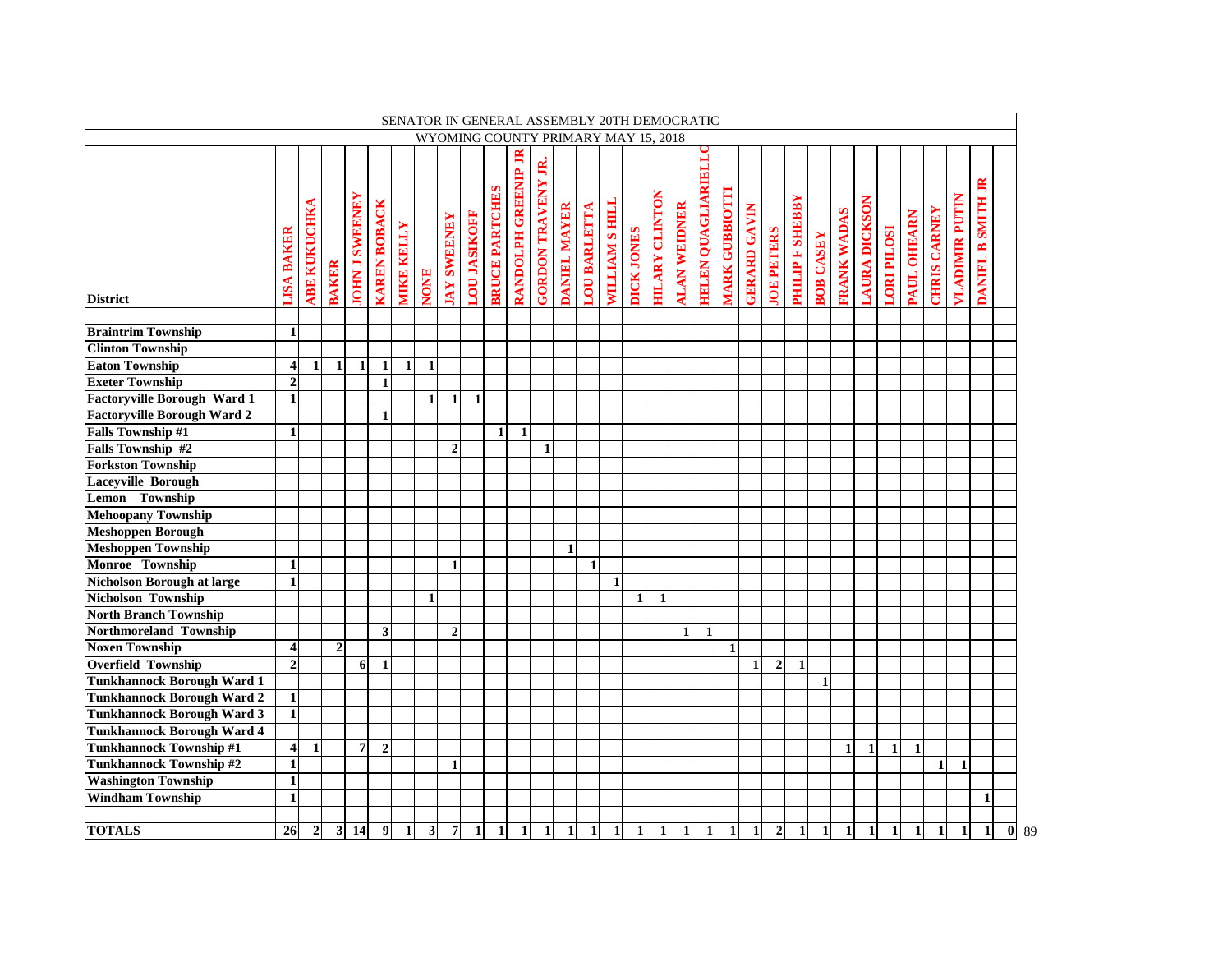| SENATOR IN GENERAL ASSEMBLY 20TH REPUBLICAN |                                            |           |                |                         |                     |                      |                                    |                |                         |                     |                         |                         |                         |                         |                         |          |                  |                  |
|---------------------------------------------|--------------------------------------------|-----------|----------------|-------------------------|---------------------|----------------------|------------------------------------|----------------|-------------------------|---------------------|-------------------------|-------------------------|-------------------------|-------------------------|-------------------------|----------|------------------|------------------|
|                                             | <b>WYOMING COUNTY PRIMARY MAY 15, 2018</b> |           |                |                         |                     |                      |                                    |                |                         |                     |                         |                         |                         |                         |                         |          |                  |                  |
| <b>District</b>                             | LISA BAKER                                 | SCATTERED | NONESENSE      | <b>JOHN SWEENEY</b>     | <b>LOU JASIKOFF</b> | <b>KAREN STONIER</b> | <b>SR</b><br><b>EUGENE R ADAMS</b> | <b>TRUMP</b>   | DALE LANE               | <b>GARY RUSSELL</b> | <b>BENJAMIN SAYRE</b>   |                         |                         |                         |                         |          |                  |                  |
| <b>Braintrim Township</b>                   | $\overline{52}$                            |           |                |                         |                     |                      |                                    |                |                         |                     |                         |                         |                         |                         |                         |          |                  |                  |
| <b>Clinton Township</b>                     | 130                                        |           |                |                         |                     |                      |                                    |                |                         |                     |                         |                         |                         |                         |                         |          |                  |                  |
| <b>Eaton Township</b>                       | 178                                        |           | 1              |                         |                     |                      |                                    |                |                         |                     |                         |                         |                         |                         |                         |          |                  |                  |
| <b>Exeter Township</b>                      | 78                                         |           |                |                         |                     |                      |                                    |                |                         |                     |                         |                         |                         |                         |                         |          |                  |                  |
| <b>Factoryville Borough Ward 1</b>          | 35                                         |           |                |                         |                     |                      |                                    |                |                         |                     |                         |                         |                         |                         |                         |          |                  |                  |
| Factoryville Borough Ward 2                 | 35                                         |           |                |                         |                     |                      |                                    |                |                         |                     |                         |                         |                         |                         |                         |          |                  |                  |
| <b>Falls Township #1</b>                    | 76                                         |           | 1              |                         |                     |                      |                                    |                |                         |                     |                         |                         |                         |                         |                         |          |                  |                  |
| Falls Township #2                           | 81                                         |           |                | $\overline{2}$          | $\mathbf{1}$        |                      |                                    |                |                         |                     |                         |                         |                         |                         |                         |          |                  |                  |
| <b>Forkston Township</b>                    | 37                                         |           |                |                         |                     |                      |                                    |                |                         |                     |                         |                         |                         |                         |                         |          |                  |                  |
| <b>Laceyville Borough</b>                   | 34                                         |           |                |                         |                     |                      |                                    |                |                         |                     |                         |                         |                         |                         |                         |          |                  |                  |
| Township<br>Lemon                           | 140                                        |           |                |                         |                     | 1                    |                                    |                |                         |                     |                         |                         |                         |                         |                         |          |                  |                  |
| <b>Mehoopany Township</b>                   | 107                                        |           |                |                         |                     |                      | $\mathbf{1}$                       | 1              |                         |                     |                         |                         |                         |                         |                         |          |                  |                  |
| <b>Meshoppen Borough</b>                    | 28                                         |           |                |                         |                     |                      |                                    |                |                         |                     |                         |                         |                         |                         |                         |          |                  |                  |
| <b>Meshoppen Township</b>                   | 84                                         |           |                |                         |                     |                      |                                    |                |                         |                     |                         |                         |                         |                         |                         |          |                  |                  |
| Monroe Township                             | 199                                        |           |                |                         |                     |                      |                                    |                |                         |                     |                         |                         |                         |                         |                         |          |                  |                  |
| <b>Nicholson Borough at Large</b>           | 58                                         |           |                |                         |                     |                      |                                    |                |                         |                     |                         |                         |                         |                         |                         |          |                  |                  |
| Nicholson Township                          | 140                                        |           |                |                         |                     |                      |                                    |                |                         |                     |                         |                         |                         |                         |                         |          |                  |                  |
| <b>North Branch Township</b>                | 29                                         |           |                |                         |                     |                      |                                    |                |                         |                     |                         |                         |                         |                         |                         |          |                  |                  |
| Northmoreland Township                      | 199                                        |           |                |                         |                     |                      |                                    |                |                         |                     |                         |                         |                         |                         |                         |          |                  |                  |
| <b>Noxen Township</b>                       | 82                                         |           |                |                         |                     |                      |                                    |                |                         |                     |                         |                         |                         |                         |                         |          |                  |                  |
| <b>Overfield Township</b>                   | 134                                        |           |                |                         |                     |                      |                                    |                |                         |                     |                         |                         |                         |                         |                         |          |                  |                  |
| <b>Tunkhannock Borough Ward 1</b>           | 25                                         |           |                |                         |                     |                      |                                    |                |                         |                     |                         |                         |                         |                         |                         |          |                  |                  |
| <b>Tunkhannock Borough Ward 2</b>           | 65                                         |           |                |                         |                     |                      |                                    |                |                         |                     |                         |                         |                         |                         |                         |          |                  |                  |
| <b>Tunkhannock Borough Ward 3</b>           | 39                                         |           |                |                         |                     |                      |                                    |                |                         |                     |                         |                         |                         |                         |                         |          |                  |                  |
| <b>Tunkhannock Borough Ward 4</b>           | 46                                         |           |                |                         |                     |                      |                                    |                |                         |                     |                         |                         |                         |                         |                         |          |                  |                  |
| Tunkhannock Township #1                     | 273                                        |           | 1              |                         |                     |                      |                                    |                | $\mathbf{1}$            | 1                   |                         |                         |                         |                         |                         |          |                  |                  |
| <b>Tunkhannock Township #2</b>              | 152                                        |           | 1              |                         |                     |                      |                                    |                |                         |                     |                         |                         |                         |                         |                         |          |                  |                  |
| <b>Washington Township</b>                  | 138                                        |           |                |                         |                     |                      |                                    |                |                         |                     | $\overline{2}$          |                         |                         |                         |                         |          |                  |                  |
| <b>Windham Township</b>                     | 85                                         |           |                |                         |                     |                      |                                    |                |                         |                     |                         |                         |                         |                         |                         |          |                  |                  |
| <b>TOTALS</b>                               | 2759                                       | $\bf{0}$  | $\overline{4}$ | $\overline{\mathbf{2}}$ | $\overline{1}$      | $1\vert$             | $\overline{1}$                     | $\overline{1}$ | $\overline{\mathbf{1}}$ | 1                   | $\overline{\mathbf{2}}$ | $\overline{\mathbf{0}}$ | $\overline{\mathbf{0}}$ | $\overline{\mathbf{0}}$ | $\overline{\mathbf{0}}$ | $\bf{0}$ | $\boldsymbol{0}$ | $\boldsymbol{0}$ |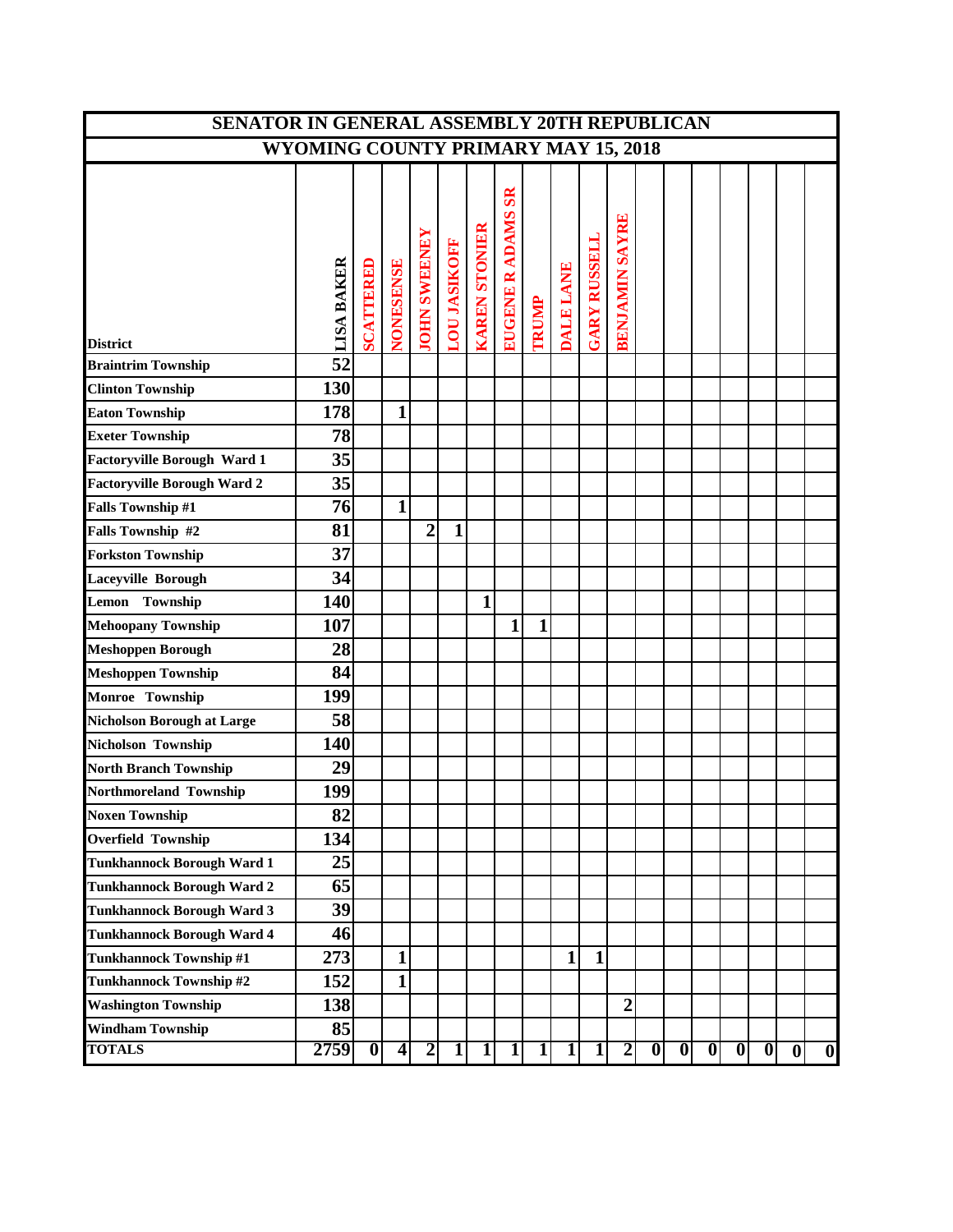|                                    |                         |                         |                    |                   |                 |                   |                        |                   |                       |                   |                    | REP IN GENERAL ASSEMBLY 117TH DEMOCRATIC |                       |                   |              |                   |                            |                   |                    |                       |                      |                   |              |                   |                  |                     |                      |                     |              |
|------------------------------------|-------------------------|-------------------------|--------------------|-------------------|-----------------|-------------------|------------------------|-------------------|-----------------------|-------------------|--------------------|------------------------------------------|-----------------------|-------------------|--------------|-------------------|----------------------------|-------------------|--------------------|-----------------------|----------------------|-------------------|--------------|-------------------|------------------|---------------------|----------------------|---------------------|--------------|
|                                    |                         |                         |                    |                   |                 |                   |                        |                   |                       |                   |                    | WYOMING COUNTY PRIMARY MAY 15, 2018      |                       |                   |              |                   |                            |                   |                    |                       |                      |                   |              |                   |                  |                     |                      |                     |              |
|                                    |                         |                         |                    |                   |                 |                   |                        |                   |                       |                   |                    |                                          |                       |                   |              |                   |                            |                   |                    |                       |                      |                   |              |                   |                  |                     |                      |                     |              |
|                                    |                         |                         |                    |                   |                 |                   | <b>AAYMOND HAMMOND</b> |                   |                       |                   |                    |                                          |                       |                   |              |                   | <b>TELEN QUAGLIARIELLO</b> |                   |                    |                       |                      |                   |              |                   |                  |                     |                      |                     |              |
|                                    |                         |                         |                    |                   |                 |                   |                        |                   |                       |                   |                    |                                          |                       |                   |              |                   |                            |                   |                    |                       |                      |                   |              |                   |                  |                     |                      |                     |              |
|                                    | <b>CAREN BOBACK</b>     | <b>LOU JASIKOFF</b>     | <b>ABE KUKUCHK</b> | <b>MIKE KELLY</b> | <b>JONSENSE</b> | <b>AY SWEENEY</b> |                        | <b>ASILKOWSKY</b> | <b>SRUCE PARTCHES</b> | <b>ISLUMSNITH</b> | <b>JAMES BOSCO</b> | DANIEL MAYER                             | <b>DONALD J TRUMP</b> | <b>WILLS HILL</b> | DICK JONES   | <b>FOM CAWLEY</b> |                            | <b>MARK BOICE</b> | <b>GRARD GAVIN</b> | <b>ABBEN AN ALLIH</b> | <b>DEB MENDOLSON</b> | <b>RANK WADAS</b> | AURA DICKSON | <b>ACOMPADYOD</b> | <b>MARY WALL</b> | <b>CHRIS CARNEY</b> | <b>DENIS KUCINCH</b> | <b>AKE JAZIKOFF</b> |              |
| <b>District</b>                    |                         |                         |                    |                   |                 |                   |                        |                   |                       |                   |                    |                                          |                       |                   |              |                   |                            |                   |                    |                       |                      |                   |              |                   |                  |                     |                      |                     | <b>BAKER</b> |
| <b>Braintrim Township</b>          | $\overline{2}$          |                         |                    |                   |                 |                   |                        |                   |                       |                   |                    |                                          |                       |                   |              |                   |                            |                   |                    |                       |                      |                   |              |                   |                  |                     |                      |                     |              |
| <b>Clinton Township</b>            | $\overline{\mathbf{4}}$ | 1                       |                    |                   |                 |                   |                        |                   |                       |                   |                    |                                          |                       |                   |              |                   |                            |                   |                    |                       |                      |                   |              |                   |                  |                     |                      |                     |              |
| <b>Eaton Township</b>              | 16                      |                         | 1                  |                   |                 |                   |                        |                   |                       |                   |                    |                                          |                       |                   |              |                   |                            |                   |                    |                       |                      |                   |              |                   |                  |                     |                      |                     |              |
| <b>Exeter Township</b>             | $\overline{\mathbf{4}}$ |                         |                    |                   |                 |                   |                        |                   |                       |                   |                    |                                          |                       |                   |              |                   |                            |                   |                    |                       |                      |                   |              |                   |                  |                     |                      |                     |              |
| <b>Factoryville Borough Ward 1</b> | 3                       | 5                       |                    |                   |                 | $\mathbf{1}$      | $\mathbf{1}$           |                   |                       |                   |                    |                                          |                       |                   |              |                   |                            |                   |                    |                       |                      |                   |              |                   |                  |                     |                      |                     |              |
| <b>Factoryville Borough Ward 2</b> | 1                       | $\overline{\mathbf{4}}$ |                    |                   |                 |                   |                        | $\mathbf{1}$      |                       |                   |                    |                                          |                       |                   |              |                   |                            |                   |                    |                       |                      |                   |              |                   |                  |                     |                      |                     |              |
| <b>Falls Township #1</b>           | $\overline{\mathbf{3}}$ |                         |                    |                   |                 |                   |                        |                   |                       | $\blacksquare$    |                    |                                          |                       |                   |              |                   |                            |                   |                    |                       |                      |                   |              |                   |                  |                     |                      |                     |              |
| Falls Township #2                  | 1                       | 1                       |                    |                   |                 | $\mathbf{1}$      |                        |                   |                       |                   |                    |                                          |                       |                   |              |                   |                            |                   |                    |                       |                      |                   |              |                   |                  |                     |                      |                     |              |
| <b>Forkston Township</b>           | $\overline{\mathbf{4}}$ |                         |                    |                   |                 |                   |                        |                   |                       |                   |                    |                                          |                       |                   |              |                   |                            |                   |                    |                       |                      |                   |              |                   |                  |                     |                      |                     |              |
| <b>Laceyville Borough</b>          | $\overline{2}$          | 3                       |                    |                   |                 |                   |                        |                   |                       |                   |                    |                                          |                       |                   |              |                   |                            |                   |                    |                       |                      |                   |              |                   |                  |                     |                      |                     |              |
| Lemon Township                     |                         |                         |                    |                   |                 |                   |                        |                   |                       |                   |                    |                                          |                       |                   |              |                   |                            |                   |                    |                       |                      |                   |              |                   |                  |                     |                      |                     |              |
| <b>Mehoopany Township</b>          | $\mathbf{1}$            |                         |                    |                   |                 |                   |                        |                   |                       |                   | $\mathbf{1}$       |                                          |                       |                   |              |                   |                            |                   |                    |                       |                      |                   |              |                   |                  |                     |                      |                     |              |
| <b>Meshoppen Borough</b>           |                         | $\mathbf{1}$            |                    |                   |                 |                   |                        |                   |                       |                   |                    |                                          |                       |                   |              |                   |                            |                   |                    |                       |                      |                   |              |                   |                  |                     |                      |                     |              |
| <b>Meshoppen Township</b>          |                         |                         |                    |                   |                 |                   |                        |                   |                       |                   |                    | 1                                        |                       |                   |              |                   |                            |                   |                    |                       |                      |                   |              |                   |                  |                     |                      |                     |              |
| Monroe Township                    | 16                      | 1                       |                    |                   |                 |                   |                        |                   |                       |                   |                    |                                          | $\overline{2}$        |                   |              |                   |                            |                   |                    |                       |                      |                   |              |                   |                  |                     |                      |                     |              |
| <b>Nicholson Borough at Large</b>  | $\mathbf{2}$            |                         |                    |                   |                 |                   |                        |                   |                       |                   |                    |                                          |                       | $\mathbf{1}$      |              |                   |                            |                   |                    |                       |                      |                   |              |                   |                  |                     |                      |                     |              |
|                                    | 4                       |                         |                    |                   |                 |                   |                        |                   |                       |                   |                    |                                          |                       |                   |              |                   |                            |                   |                    |                       |                      |                   |              |                   |                  |                     |                      |                     |              |
| <b>Nicholson Township</b>          |                         |                         |                    |                   |                 |                   |                        |                   |                       |                   |                    |                                          |                       |                   | $\mathbf{1}$ | $\mathbf{1}$      |                            |                   |                    |                       |                      |                   |              |                   |                  |                     |                      |                     |              |
| <b>North Branch Township</b>       |                         |                         |                    |                   |                 |                   |                        |                   |                       |                   |                    |                                          |                       |                   |              |                   |                            |                   |                    |                       |                      |                   |              |                   |                  |                     |                      |                     |              |
| <b>Northmoreland Township</b>      | 5                       | $\overline{\mathbf{4}}$ |                    |                   |                 |                   |                        |                   |                       |                   |                    |                                          |                       |                   |              |                   | $\blacksquare$             |                   |                    |                       |                      |                   |              |                   |                  |                     |                      |                     |              |
| <b>Noxen Township</b>              | $\bf{8}$                | $\mathbf 2$             |                    |                   |                 |                   |                        |                   |                       |                   |                    |                                          |                       |                   |              |                   |                            | $\mathbf{1}$      |                    |                       |                      |                   |              |                   |                  |                     |                      |                     |              |
| <b>Overfield Township</b>          | 7                       | $\overline{\mathbf{z}}$ |                    |                   |                 |                   |                        |                   |                       |                   |                    |                                          |                       |                   |              |                   |                            |                   | $\mathbf{1}$       | $\mathbf{1}$          |                      |                   |              |                   |                  |                     |                      |                     |              |
| <b>Tunkhannock Borough Ward 1</b>  |                         | $\mathbf{1}$            |                    |                   |                 |                   |                        |                   |                       |                   |                    |                                          |                       |                   |              |                   |                            |                   |                    |                       |                      |                   |              |                   |                  |                     |                      |                     |              |
| <b>Tunkhannock Borough Ward 2</b>  | 1                       | $\mathbf{1}$            |                    |                   |                 |                   |                        |                   |                       |                   |                    |                                          |                       |                   |              |                   |                            |                   |                    |                       |                      |                   |              |                   |                  |                     |                      |                     |              |
| <b>Tunkhannock Borough Ward 3</b>  | 1                       | $\boldsymbol{2}$        |                    |                   |                 |                   |                        |                   |                       |                   |                    |                                          |                       |                   |              |                   |                            |                   |                    |                       |                      |                   |              |                   |                  |                     |                      |                     |              |
| <b>Tunkhannock Borough Ward 4</b>  |                         | $\overline{\mathbf{c}}$ |                    |                   |                 |                   |                        |                   |                       |                   |                    |                                          |                       |                   |              |                   |                            |                   |                    |                       |                      |                   |              |                   |                  |                     |                      |                     |              |
| <b>Tunkhannock Township #1</b>     | 9                       | 5                       | $\blacksquare$     |                   |                 | $\mathbf{1}$      |                        |                   |                       |                   |                    |                                          |                       |                   |              |                   |                            |                   |                    |                       | $\blacksquare$       | $\mathbf{1}$      | $\mathbf{1}$ | $\mathbf{1}$      | $\mathbf{1}$     |                     |                      |                     |              |
| <b>Tunkhannock Township #2</b>     | $\overline{9}$          |                         |                    |                   |                 |                   |                        |                   |                       |                   |                    |                                          |                       |                   |              |                   |                            |                   |                    |                       |                      |                   |              |                   |                  | $\mathbf{1}$        | $\mathbf{1}$         | $\mathbf{1}$        |              |
| <b>Washington Township</b>         | $\overline{2}$          |                         |                    |                   |                 |                   |                        |                   |                       |                   |                    |                                          |                       |                   |              |                   |                            |                   |                    |                       |                      |                   |              |                   |                  |                     |                      |                     | $\mathbf{1}$ |
| <b>Windham Township</b>            | $\mathbf{1}$            |                         |                    |                   |                 | 11                |                        |                   |                       |                   |                    |                                          |                       |                   |              |                   |                            |                   |                    |                       |                      |                   |              |                   |                  |                     |                      |                     |              |
| <b>TOTALS</b>                      | <b>106</b>              | 40                      | 2                  |                   |                 | 4                 |                        |                   |                       |                   |                    |                                          |                       |                   |              |                   |                            |                   |                    |                       |                      |                   |              |                   |                  |                     |                      |                     |              |

179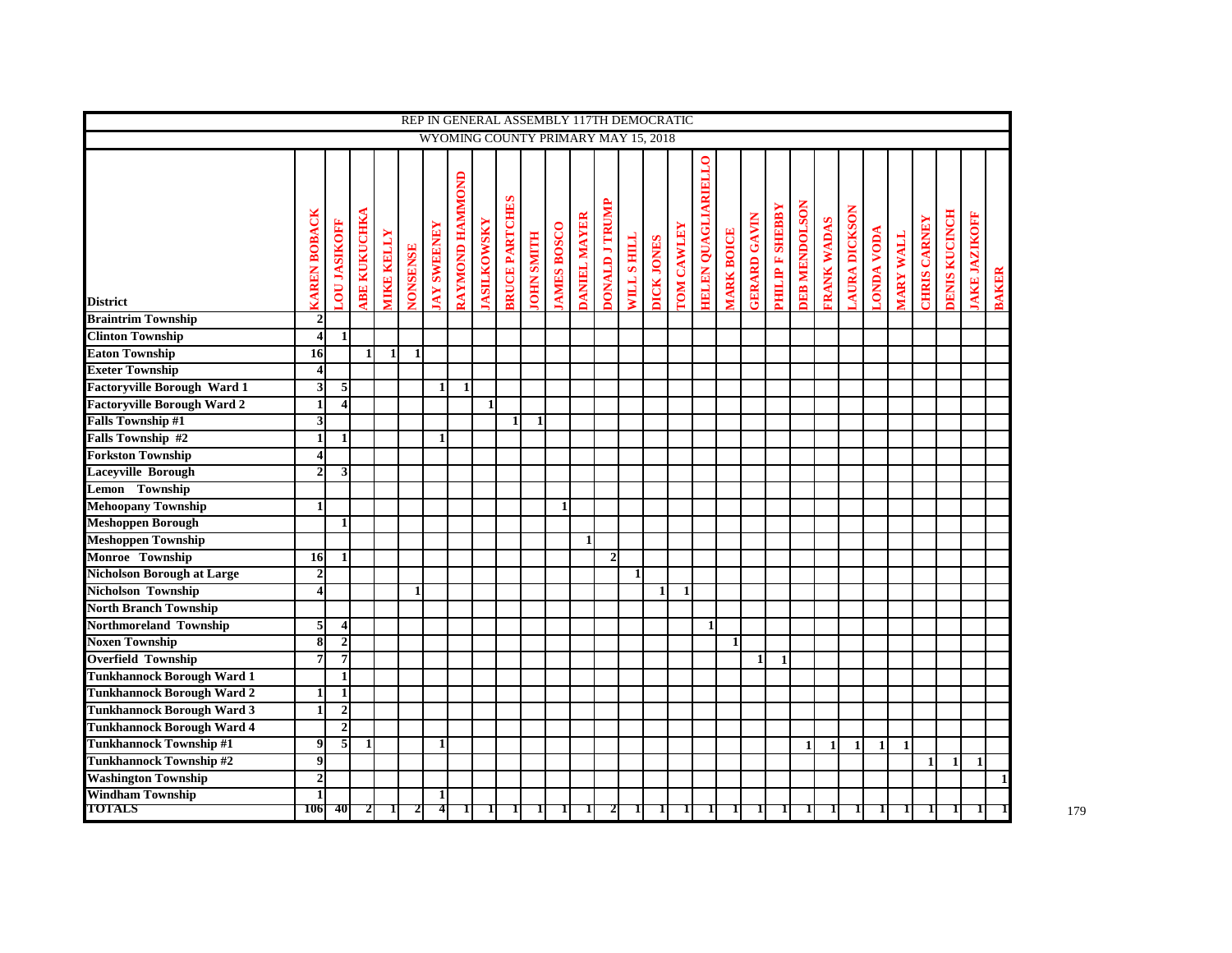|                                    |                     |                     |                     |                  |                   |                     | REP IN GENERAL ASSEMBLY 117TH REPUBLICAN |                    |                   |                   |                      |                     |                       |              |                     |                 |                    |                      |                    |                |                       |                  |
|------------------------------------|---------------------|---------------------|---------------------|------------------|-------------------|---------------------|------------------------------------------|--------------------|-------------------|-------------------|----------------------|---------------------|-----------------------|--------------|---------------------|-----------------|--------------------|----------------------|--------------------|----------------|-----------------------|------------------|
|                                    |                     |                     |                     |                  |                   |                     | WYOMING COUNTY PRIMARY MAY 15, 2018      |                    |                   |                   |                      |                     |                       |              |                     |                 |                    |                      |                    |                |                       |                  |
| <b>District</b>                    | <b>KAREN BOBACK</b> | <b>LOU JASIKOFF</b> | <b>ABE KUKUCHKA</b> | <b>NONESENSE</b> | <b>ERIC BROWN</b> | <b>SANDRA MAJOR</b> | <b>THOMAS KUKUCHKA</b>                   | <b>TOM HARDING</b> | <b>LOU LUSIKS</b> | <b>IOHN KEEFE</b> | <b>KAREN STONIER</b> | <b>LINDA TRAVER</b> | <b>THOMAS FRAZIER</b> | <b>TRUMP</b> | <b>DONNA SPUDIS</b> | ROBERT LEONHART | <b>FRANK WADAS</b> | <b>MARTIN HARVEY</b> | WILLIAM DESROSIERS | <b>FRAZIER</b> | <b>BENJAMIN SAYRE</b> |                  |
| <b>Braintrim Township</b>          | 48                  |                     |                     |                  |                   |                     |                                          |                    |                   |                   |                      |                     |                       |              |                     |                 |                    |                      |                    |                |                       |                  |
| <b>Clinton Township</b>            | 128                 | 1                   |                     |                  |                   |                     |                                          |                    |                   |                   |                      |                     |                       |              |                     |                 |                    |                      |                    |                |                       |                  |
| <b>Eaton Township</b>              | 165                 |                     | $\mathbf{1}$        | $\mathbf{2}$     | $\mathbf{1}$      | 1                   | 1                                        | 1                  |                   |                   |                      |                     |                       |              |                     |                 |                    |                      |                    |                |                       |                  |
| <b>Exeter Township</b>             | 76                  | $\mathbf{2}$        |                     |                  |                   |                     |                                          |                    |                   |                   |                      |                     |                       |              |                     |                 |                    |                      |                    |                |                       |                  |
| Factoryville Borough Ward 1        | 35                  |                     |                     |                  |                   |                     |                                          |                    |                   |                   |                      |                     |                       |              |                     |                 |                    |                      |                    |                |                       |                  |
| <b>Factoryville Borough Ward 2</b> | 33                  | 1                   |                     |                  |                   |                     |                                          |                    |                   |                   |                      |                     |                       |              |                     |                 |                    |                      |                    |                |                       |                  |
| <b>Falls Township #1</b>           | 74                  |                     |                     | 1                |                   |                     |                                          |                    |                   |                   |                      |                     |                       |              |                     |                 |                    |                      |                    |                |                       |                  |
| Falls Township #2                  | 84                  | $\mathbf{2}$        |                     |                  |                   |                     |                                          |                    | $\mathbf{1}$      |                   |                      |                     |                       |              |                     |                 |                    |                      |                    |                |                       |                  |
| <b>Forkston Township</b>           | 37                  |                     |                     |                  |                   |                     |                                          |                    |                   |                   |                      |                     |                       |              |                     |                 |                    |                      |                    |                |                       |                  |
| <b>Laceyville Borough</b>          | 35                  |                     |                     |                  |                   |                     |                                          |                    |                   |                   |                      |                     |                       |              |                     |                 |                    |                      |                    |                |                       |                  |
| Lemon Township                     | 133                 |                     |                     |                  |                   |                     |                                          |                    |                   | 1                 | 1                    |                     |                       |              |                     |                 |                    |                      |                    |                |                       |                  |
| <b>Mehoopany Township</b>          | 107                 |                     |                     |                  |                   |                     |                                          |                    |                   |                   |                      |                     |                       |              |                     |                 |                    |                      |                    |                |                       |                  |
| <b>Meshoppen Borough</b>           | 27                  |                     |                     |                  |                   |                     |                                          |                    |                   |                   |                      |                     |                       |              |                     |                 |                    |                      |                    |                |                       |                  |
| <b>Meshoppen Township</b>          | 83                  |                     |                     |                  |                   |                     |                                          |                    |                   |                   |                      | $\mathbf{1}$        | $\mathbf{1}$          | $\mathbf{1}$ |                     |                 |                    |                      |                    |                |                       |                  |
| Monroe Township                    | 190                 |                     |                     |                  |                   |                     |                                          |                    |                   |                   |                      |                     |                       |              |                     |                 |                    |                      |                    |                |                       |                  |
| Nicholson Borough at Large         | 59                  | 1                   |                     |                  |                   |                     |                                          |                    |                   |                   |                      |                     |                       |              |                     |                 |                    |                      |                    |                |                       |                  |
| Nicholson Township                 | 139                 | $\mathbf{1}$        |                     |                  |                   |                     |                                          |                    |                   |                   |                      |                     |                       |              |                     |                 |                    |                      |                    |                |                       |                  |
| <b>North Branch Township</b>       | 29                  |                     |                     |                  |                   |                     |                                          |                    |                   |                   |                      |                     |                       |              |                     |                 |                    |                      |                    |                |                       |                  |
| Northmoreland Township             | 191                 |                     |                     |                  |                   |                     |                                          |                    |                   |                   |                      |                     |                       |              | 1                   |                 |                    |                      |                    |                |                       |                  |
| <b>Noxen Township</b>              | 82                  |                     |                     |                  |                   |                     |                                          |                    |                   |                   |                      |                     |                       |              |                     |                 |                    |                      |                    |                |                       |                  |
| <b>Overfield Township</b>          | 132                 | 1                   |                     |                  |                   |                     |                                          |                    |                   |                   |                      |                     |                       |              |                     | $\mathbf{1}$    |                    |                      |                    |                |                       |                  |
| <b>Tunkhannock Borough Ward 1</b>  | 23                  |                     |                     |                  |                   |                     |                                          |                    |                   |                   |                      |                     |                       |              |                     |                 |                    |                      |                    |                |                       |                  |
| <b>Tunkhannock Borough Ward 2</b>  | 65                  |                     |                     |                  |                   |                     |                                          |                    |                   |                   |                      |                     |                       |              |                     |                 |                    |                      |                    |                |                       |                  |
| <b>Tunkhannock Borough Ward 3</b>  | 39                  |                     |                     |                  |                   |                     |                                          |                    |                   |                   |                      |                     |                       |              |                     |                 |                    |                      |                    |                |                       |                  |
| <b>Tunkhannock Borough Ward 4</b>  | 44                  |                     |                     |                  |                   |                     |                                          |                    |                   |                   |                      |                     |                       |              |                     |                 |                    |                      |                    |                |                       |                  |
| Tunkhannock Township #1            | 265                 | 1                   | $\mathbf{1}$        |                  |                   |                     |                                          |                    |                   |                   |                      |                     |                       |              |                     |                 | $\mathbf{1}$       | $\mathbf{1}$         | $\mathbf{1}$       |                |                       |                  |
| Tunkhannock Township #2            | 145                 | 1                   |                     | $\mathbf{1}$     |                   |                     |                                          |                    |                   |                   |                      |                     |                       |              |                     |                 |                    |                      |                    | $\mathbf{1}$   |                       |                  |
| <b>Washington Township</b>         | 140                 |                     |                     |                  |                   |                     |                                          |                    |                   |                   |                      |                     |                       |              |                     |                 |                    |                      |                    |                | $\mathbf{1}$          |                  |
| <b>Windham Township</b>            | 86                  | 1                   |                     |                  |                   |                     |                                          |                    |                   |                   |                      |                     |                       |              |                     |                 |                    |                      |                    |                |                       |                  |
| <b>TOTALS</b>                      | 2694                | 12                  | $\overline{2}$      | $\vert$          | $\mathbf{1}$      | $1\vert$            | $1\vert$                                 | $1\vert$           | $\mathbf{1}$      | $1\vert$          | $1\vert$             | $\mathbf{1}$        | 1                     |              | $1 \mid 1$          | $\mathbf{1}$    | 1                  | 1                    | $1\vert$           | $\mathbf{1}$   | $\mathbf{1}$          | $\boldsymbol{0}$ |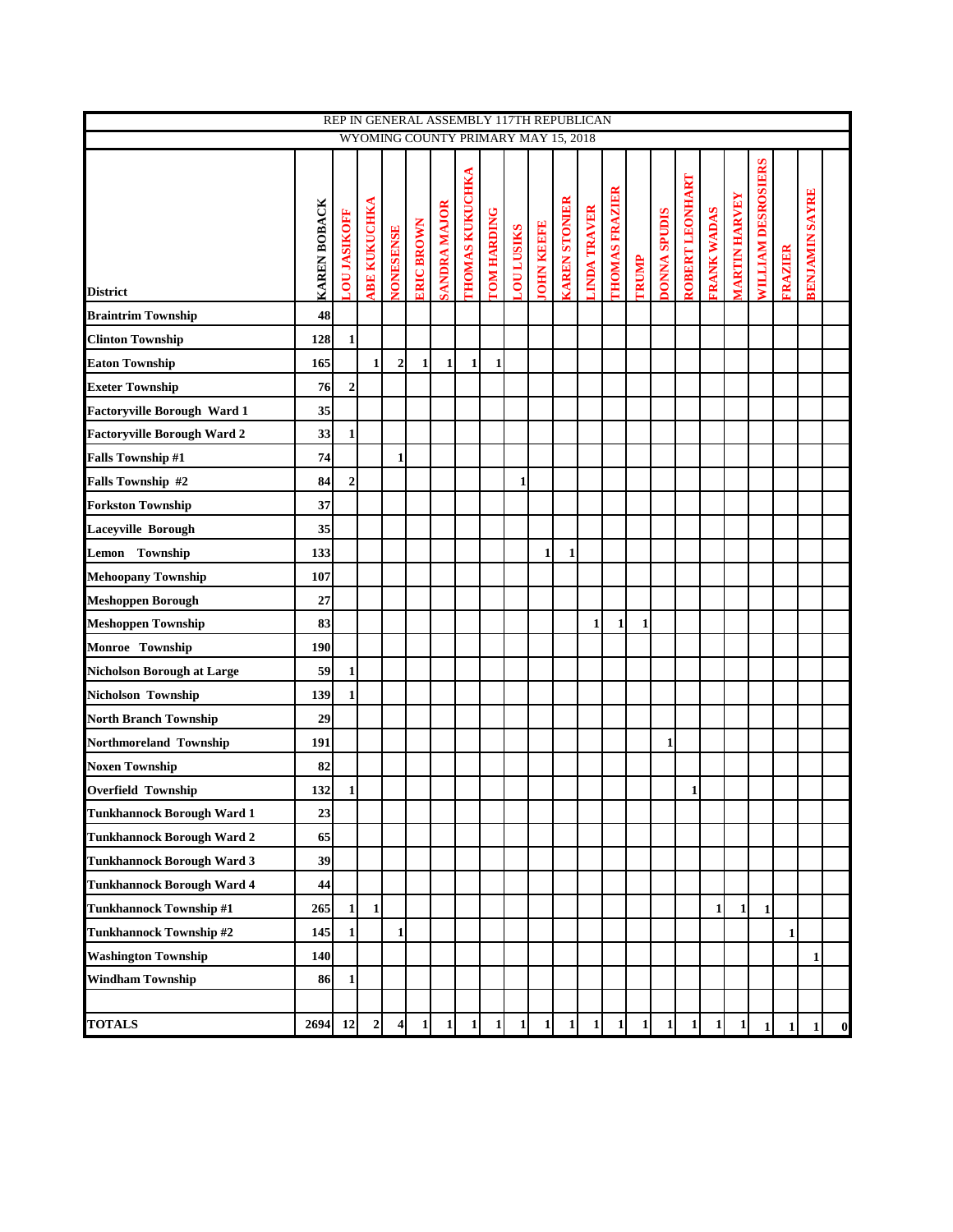| MEMBER OF THE DEMOCRATIC STATE COMMITTEE<br>WYOMING COUNTY PRIMARY MAY 15, 2018 |                               |    |               |                   |                                |                  |                   |                 |                         |                |                                |                   |                        |                    |                      |                     |                      |                   |                                        |                           |                   |              |                       |                      |                  |                    |                   |                       |                    |                      |                     |                |                 |            |                      |                          |              |    |
|---------------------------------------------------------------------------------|-------------------------------|----|---------------|-------------------|--------------------------------|------------------|-------------------|-----------------|-------------------------|----------------|--------------------------------|-------------------|------------------------|--------------------|----------------------|---------------------|----------------------|-------------------|----------------------------------------|---------------------------|-------------------|--------------|-----------------------|----------------------|------------------|--------------------|-------------------|-----------------------|--------------------|----------------------|---------------------|----------------|-----------------|------------|----------------------|--------------------------|--------------|----|
|                                                                                 |                               |    |               |                   |                                |                  |                   |                 |                         |                |                                |                   |                        |                    |                      |                     |                      |                   |                                        |                           |                   |              |                       |                      |                  |                    |                   |                       |                    |                      |                     |                |                 |            |                      |                          |              |    |
| <b>District</b>                                                                 | WHITE<br><b>JORMAN ROBERT</b> | SE | <b>CASPER</b> | <b>TIKE KELLY</b> | <b>TNON</b>                    | <b>RYAN ROWE</b> | WILLIAM EGGLESTON | RAYMOND HAMMOND | <b>ELMER J FRANKO 3</b> | <b>OE SOME</b> | <b>IENRY MICHAEL LABORANTI</b> | <b>AMES BOSCO</b> | <b>HARON T NEUMANE</b> | <b>ANIEL MAYER</b> | <b>DENISE JORDAN</b> | <b>CAREN BOBACK</b> | <b>VILLIAM SHILL</b> | <b>AT MAHONEY</b> | <b>MAHONEY</b><br><b>ARTICK JOSEPH</b> | <b>IELEN QUAGLIARELLO</b> | <b>OE STRAUCH</b> | AURA DICKSON | <b>TCTORIA PREKEI</b> | <b>SABELLE BOICE</b> | <b>IM SAVAGE</b> | <b>ERARD GAVIN</b> | <b>AY SWEENEY</b> | <b>HILIP F SHEBBY</b> | <b>JORMAN BALL</b> | <b>30B CINGOLANI</b> | <b>HARLES SLODY</b> | OHN JAY SWEENE | <b>TIVALITY</b> | AUL OHEARN | <b>IICHAEL KLEES</b> | <b>IICHAEL STABINSKY</b> |              |    |
| <b>Braintrim Township</b>                                                       |                               |    |               |                   |                                |                  |                   |                 |                         |                |                                |                   |                        |                    |                      |                     |                      |                   |                                        |                           |                   |              |                       |                      |                  |                    |                   |                       |                    |                      |                     |                |                 |            |                      |                          |              |    |
| <b>Clinton Township</b>                                                         | $\blacksquare$                |    |               |                   |                                |                  |                   |                 |                         |                |                                |                   |                        |                    |                      |                     |                      |                   |                                        |                           |                   |              |                       |                      |                  |                    |                   |                       |                    |                      |                     |                |                 |            |                      |                          |              |    |
| <b>Eaton Township</b>                                                           |                               |    |               |                   | $\mathbf{1}$<br>$\overline{1}$ |                  | $\mathbf{3}$      |                 |                         |                |                                |                   |                        |                    |                      |                     |                      |                   |                                        |                           |                   |              |                       |                      |                  |                    |                   |                       |                    |                      |                     |                |                 |            |                      |                          |              |    |
| <b>Exeter Township</b>                                                          |                               |    |               |                   |                                |                  |                   |                 |                         |                |                                |                   |                        |                    |                      |                     |                      |                   |                                        |                           |                   |              |                       |                      |                  |                    |                   |                       |                    |                      |                     |                |                 |            |                      |                          |              |    |
| Factoryville Borough Ward 1                                                     | -1                            |    |               |                   |                                |                  |                   | $\mathcal{L}$   |                         |                |                                |                   |                        |                    |                      |                     |                      |                   |                                        |                           |                   |              |                       |                      |                  |                    |                   |                       |                    |                      |                     |                |                 |            |                      |                          |              |    |
| <b>Factoryville Borough Ward 2</b>                                              | $\overline{2}$                |    |               |                   |                                |                  |                   |                 |                         |                |                                |                   |                        |                    |                      |                     |                      |                   |                                        |                           |                   |              |                       |                      |                  |                    |                   |                       |                    |                      |                     |                |                 |            |                      |                          |              |    |
| <b>Falls Township #1</b>                                                        |                               |    |               |                   |                                |                  |                   |                 |                         |                |                                |                   |                        |                    |                      |                     |                      |                   |                                        |                           |                   |              |                       |                      |                  |                    |                   |                       |                    |                      |                     |                |                 |            |                      |                          |              |    |
| Falls Township #2                                                               |                               |    |               |                   |                                |                  |                   |                 |                         |                |                                |                   |                        |                    |                      |                     |                      |                   |                                        |                           |                   |              |                       |                      |                  |                    |                   |                       |                    |                      |                     |                |                 |            |                      |                          |              |    |
| <b>Forkston Township</b>                                                        |                               |    |               |                   |                                |                  |                   |                 |                         |                |                                |                   |                        |                    |                      |                     |                      |                   |                                        |                           |                   |              |                       |                      |                  |                    |                   |                       |                    |                      |                     |                |                 |            |                      |                          |              |    |
| <b>Laceyville Borough</b>                                                       |                               |    |               |                   |                                |                  |                   |                 |                         |                |                                |                   |                        |                    |                      |                     |                      |                   |                                        |                           |                   |              |                       |                      |                  |                    |                   |                       |                    |                      |                     |                |                 |            |                      |                          |              |    |
| Lemon Township                                                                  |                               |    |               |                   |                                |                  |                   |                 |                         |                |                                |                   |                        |                    |                      |                     |                      |                   |                                        |                           |                   |              |                       |                      |                  |                    |                   |                       |                    |                      |                     |                |                 |            |                      |                          |              |    |
| Mehoopany Township                                                              |                               |    |               |                   |                                |                  | $\overline{1}$    |                 |                         |                |                                |                   | $\overline{2}$         |                    |                      |                     |                      |                   |                                        |                           |                   |              |                       |                      |                  |                    |                   |                       |                    |                      |                     |                |                 |            |                      |                          |              |    |
| <b>Meshoppen Borough</b>                                                        |                               |    |               |                   |                                |                  |                   |                 |                         |                |                                |                   |                        |                    |                      |                     |                      |                   |                                        |                           |                   |              |                       |                      |                  |                    |                   |                       |                    |                      |                     |                |                 |            |                      |                          |              |    |
| <b>Meshoppen Township</b>                                                       |                               |    |               |                   |                                |                  |                   |                 |                         |                |                                |                   |                        |                    |                      |                     |                      |                   |                                        |                           |                   |              |                       |                      |                  |                    |                   |                       |                    |                      |                     |                |                 |            |                      |                          |              |    |
| Monroe Township                                                                 |                               |    |               |                   |                                |                  |                   |                 |                         |                |                                |                   |                        |                    |                      | -1                  |                      |                   |                                        |                           |                   |              |                       |                      |                  |                    |                   |                       |                    |                      |                     |                |                 |            |                      |                          |              |    |
| <b>Nicholson Borough at Large</b>                                               |                               |    |               |                   |                                |                  |                   |                 |                         |                |                                |                   |                        |                    |                      |                     |                      |                   |                                        |                           |                   |              |                       |                      |                  |                    |                   |                       |                    |                      |                     |                |                 |            |                      |                          |              |    |
| Nicholson Township                                                              |                               |    |               |                   |                                |                  |                   |                 |                         |                |                                |                   |                        |                    |                      |                     |                      |                   |                                        |                           |                   |              |                       |                      |                  |                    |                   |                       |                    |                      |                     |                |                 |            |                      |                          |              |    |
| <b>North Branch Township</b>                                                    |                               |    |               |                   |                                |                  |                   |                 |                         |                |                                |                   |                        |                    |                      |                     |                      |                   |                                        |                           |                   |              |                       |                      |                  |                    |                   |                       |                    |                      |                     |                |                 |            |                      |                          |              |    |
| Northmoreland Township                                                          |                               |    |               |                   |                                |                  |                   |                 |                         |                |                                |                   |                        |                    |                      |                     |                      |                   |                                        |                           | $\mathbf{1}$      | $\mathbf{1}$ |                       |                      |                  |                    |                   |                       |                    |                      |                     |                |                 |            |                      |                          |              |    |
| <b>Noxen Township</b>                                                           |                               |    |               |                   |                                |                  |                   |                 |                         |                |                                |                   |                        |                    |                      | J.                  |                      |                   |                                        |                           |                   |              |                       |                      |                  |                    |                   |                       |                    |                      |                     |                |                 |            |                      |                          |              |    |
| <b>Overfield Township</b>                                                       |                               |    |               |                   |                                |                  |                   |                 |                         |                |                                |                   |                        |                    |                      | $\overline{1}$      |                      |                   |                                        |                           |                   |              |                       |                      |                  |                    | $\overline{2}$    |                       |                    |                      |                     |                |                 |            |                      |                          |              |    |
| Tunkhannock Borough Ward 1                                                      |                               |    |               |                   |                                |                  |                   |                 |                         |                |                                |                   |                        |                    |                      |                     |                      |                   |                                        |                           |                   |              |                       |                      |                  |                    |                   |                       |                    |                      |                     |                |                 |            |                      |                          |              |    |
| <b>Tunkhannock Borough Ward 2</b>                                               |                               |    |               |                   |                                |                  |                   |                 |                         |                |                                |                   |                        |                    |                      |                     |                      |                   |                                        |                           |                   |              |                       |                      |                  |                    |                   |                       |                    |                      |                     |                |                 |            |                      |                          |              |    |
| <b>Tunkhannock Borough Ward 3</b>                                               |                               |    |               |                   |                                |                  |                   |                 |                         |                |                                |                   |                        |                    |                      |                     |                      |                   |                                        |                           |                   |              |                       |                      |                  |                    |                   |                       |                    |                      |                     |                |                 |            |                      |                          |              |    |
| <b>Tunkhannock Borough Ward 4</b>                                               |                               |    |               |                   |                                |                  |                   |                 |                         |                |                                |                   |                        |                    |                      | $\overline{1}$      |                      |                   |                                        |                           |                   |              |                       |                      |                  |                    |                   |                       |                    |                      |                     |                |                 |            |                      |                          |              |    |
| Tunkhannock Township #1                                                         |                               |    |               |                   |                                |                  |                   |                 |                         |                |                                |                   |                        |                    |                      | $\overline{1}$      |                      |                   |                                        |                           |                   |              |                       |                      |                  |                    |                   |                       |                    |                      |                     |                | $\overline{1}$  |            |                      |                          |              |    |
| <b>Tunkhannock Township #2</b>                                                  |                               |    |               |                   |                                |                  |                   |                 |                         |                |                                |                   |                        |                    |                      |                     |                      |                   |                                        |                           |                   |              |                       |                      |                  |                    |                   |                       |                    |                      |                     |                |                 |            |                      |                          |              |    |
| <b>Washington Township</b>                                                      |                               |    |               |                   |                                |                  |                   |                 |                         |                |                                |                   |                        |                    |                      |                     |                      |                   |                                        |                           |                   |              |                       |                      |                  |                    |                   |                       |                    |                      |                     |                |                 |            |                      |                          |              |    |
| <b>Windham Township</b>                                                         | -1                            |    |               |                   |                                |                  |                   |                 |                         |                |                                |                   |                        |                    |                      |                     |                      |                   |                                        |                           |                   |              |                       |                      |                  |                    |                   |                       |                    |                      |                     |                |                 |            |                      |                          |              |    |
|                                                                                 |                               |    |               |                   |                                |                  |                   |                 |                         |                |                                |                   |                        |                    |                      |                     |                      |                   |                                        |                           |                   |              |                       |                      |                  |                    |                   |                       |                    |                      |                     |                |                 |            |                      |                          |              |    |
| <b>TOTALS</b>                                                                   | 5                             |    |               | $\overline{1}$    | $\overline{2}$                 |                  |                   |                 |                         |                |                                |                   |                        |                    |                      | 5                   |                      |                   |                                        |                           |                   |              |                       |                      |                  |                    |                   |                       |                    |                      |                     |                |                 |            |                      |                          | $\mathbf{0}$ | 56 |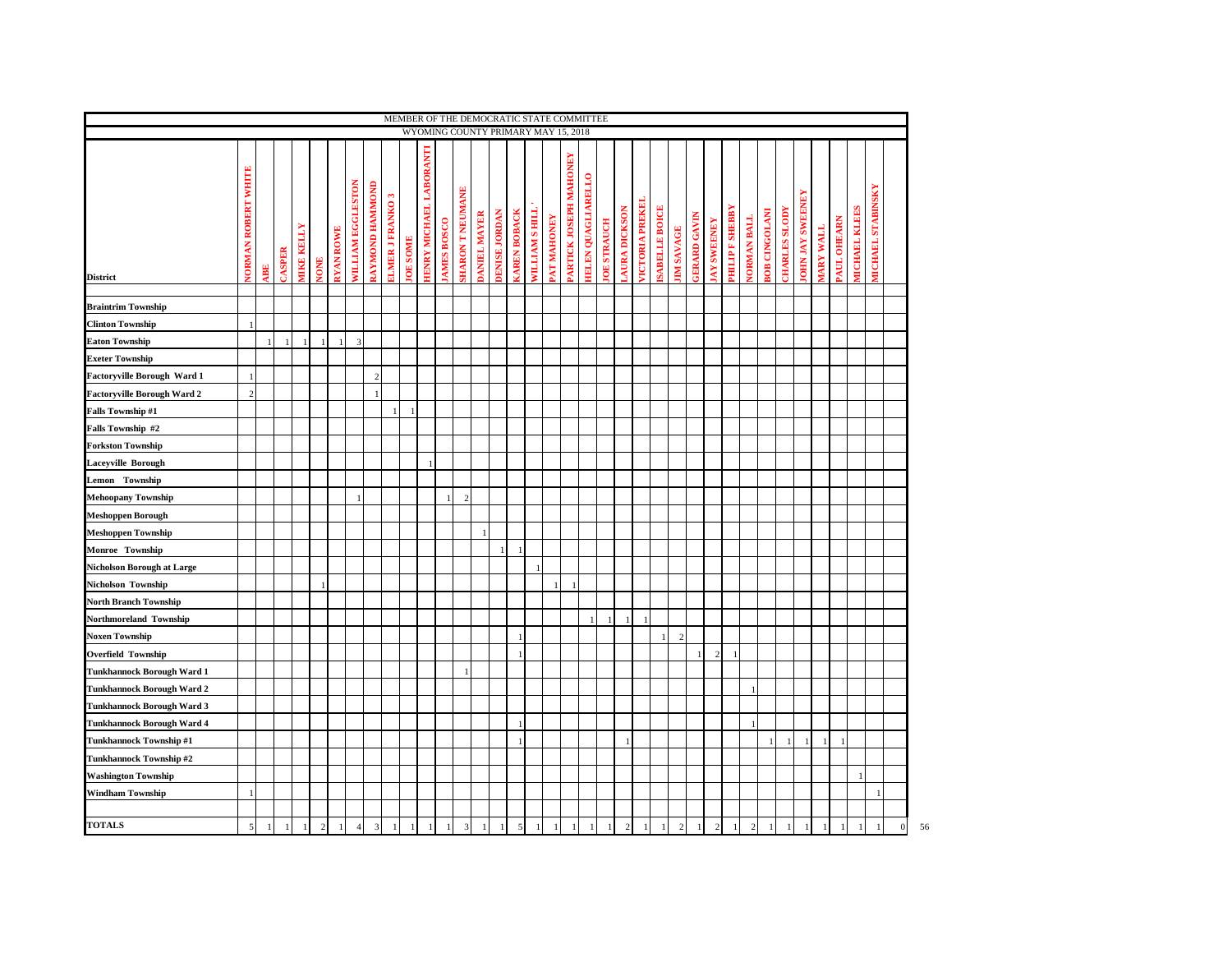| MEMBER OF THE REPUBLICAN STATE COMMITTEE |                    |                   |                    |                        |              |               |                       |                |                |                 |                |  |
|------------------------------------------|--------------------|-------------------|--------------------|------------------------|--------------|---------------|-----------------------|----------------|----------------|-----------------|----------------|--|
| <b>WYOMING COUNTY May 15, 2018</b>       |                    |                   |                    |                        |              |               |                       |                |                |                 |                |  |
|                                          |                    |                   |                    |                        |              |               |                       |                |                |                 |                |  |
|                                          |                    |                   |                    |                        |              |               |                       |                |                |                 |                |  |
|                                          |                    |                   |                    |                        |              |               |                       |                |                |                 |                |  |
|                                          |                    |                   |                    |                        |              |               |                       |                |                |                 |                |  |
|                                          |                    |                   |                    |                        |              |               |                       |                |                |                 |                |  |
|                                          |                    |                   |                    |                        |              |               |                       |                |                |                 |                |  |
|                                          |                    |                   |                    |                        |              |               |                       |                |                |                 |                |  |
| <b>District</b>                          | <b>Joe Strauch</b> | William Eggleston | <b>BETSY GREEN</b> | <b>STEPHEN GARNECK</b> | TRUMP        | <b>THANOS</b> | <b>BENJAMIN SAYRE</b> |                |                |                 |                |  |
| <b>Braintrim Township</b>                | 22                 | 26                |                    |                        |              |               |                       |                |                |                 |                |  |
| <b>Clinton Township</b>                  | 47                 | 94                |                    |                        |              |               |                       |                |                |                 |                |  |
| <b>Eaton Township</b>                    | 39                 | 134               | $\mathbf{1}$       |                        |              |               |                       |                |                |                 |                |  |
| <b>Exeter Township</b>                   | 38                 | 30                |                    |                        |              |               |                       |                |                |                 |                |  |
| <b>Factoryville Borough Ward 1</b>       | $\overline{7}$     | 29                |                    |                        |              |               |                       |                |                |                 |                |  |
| <b>Factoryville Borough Ward 2</b>       | 15                 | 24                |                    |                        |              |               |                       |                |                |                 |                |  |
| <b>Falls Township #1</b>                 | 28                 | 45                |                    |                        |              |               |                       |                |                |                 |                |  |
| Falls Township #2                        | 32                 | 48                |                    |                        |              |               |                       |                |                |                 |                |  |
| <b>Forkston Township</b>                 | 14                 | 20                |                    |                        |              |               |                       |                |                |                 |                |  |
| <b>Laceyville Borough</b>                | 16                 | 20                |                    |                        |              |               |                       |                |                |                 |                |  |
| Township<br>Lemon                        | 33                 | 102               |                    | $\overline{2}$         |              |               |                       |                |                |                 |                |  |
| <b>Mehoopany Township</b>                | 43                 | 55                |                    |                        | $\mathbf{1}$ |               |                       |                |                |                 |                |  |
| Meshoppen Borough                        | 13                 | 14                |                    |                        |              |               |                       |                |                |                 |                |  |
| <b>Meshoppen Township</b>                | 32                 | 50                |                    |                        |              |               |                       |                |                |                 |                |  |
| Monroe Township                          | 42                 | 138               |                    |                        |              |               |                       |                |                |                 |                |  |
| <b>Nicholson Borough at Large</b>        | 24                 | 34                |                    |                        |              |               |                       |                |                |                 |                |  |
| Nicholson Township                       | 48                 | 87                |                    |                        |              |               |                       |                |                |                 |                |  |
| <b>North Branch Township</b>             | 11                 | 18                |                    |                        |              |               |                       |                |                |                 |                |  |
| Northmoreland Township                   | 58                 | 123               |                    |                        |              | 1             |                       |                |                |                 |                |  |
| <b>Noxen Township</b>                    | 32                 | 43                |                    |                        |              |               |                       |                |                |                 |                |  |
| <b>Overfield Township</b>                | 67                 | 64                |                    |                        |              |               |                       |                |                |                 |                |  |
| <b>Tunkhannock Borough Ward 1</b>        | 7                  | 20                |                    |                        |              |               |                       |                |                |                 |                |  |
| <b>Tunkhannock Borough Ward 2</b>        | 10                 | 52                |                    |                        |              |               |                       |                |                |                 |                |  |
| <b>Tunkhannock Borough Ward 3</b>        | 11                 | 23                |                    |                        |              |               |                       |                |                |                 |                |  |
| <b>Tunkhannock Borough Ward 4</b>        | 12                 | 30                |                    |                        |              |               |                       |                |                |                 |                |  |
| <b>Tunkhannock Township #1</b>           | 86                 | 182               |                    |                        |              |               |                       |                |                |                 |                |  |
| <b>Tunkhannock Township #2</b>           | 48                 | 98                |                    |                        |              |               |                       |                |                |                 |                |  |
| <b>Washington Township</b>               | 39                 | 94                |                    |                        |              |               | 1                     |                |                |                 |                |  |
| <b>Windham Township</b>                  | 32                 | 49                |                    |                        |              |               |                       |                |                |                 |                |  |
|                                          |                    |                   |                    |                        |              |               |                       |                |                |                 |                |  |
| <b>TOTALS</b>                            |                    | 906 1746          | 1                  | $\overline{2}$         | $\mathbf{1}$ | 1             | $\mathbf{1}$          | $\overline{0}$ | $\overline{0}$ | $\vert 0 \vert$ | $\overline{0}$ |  |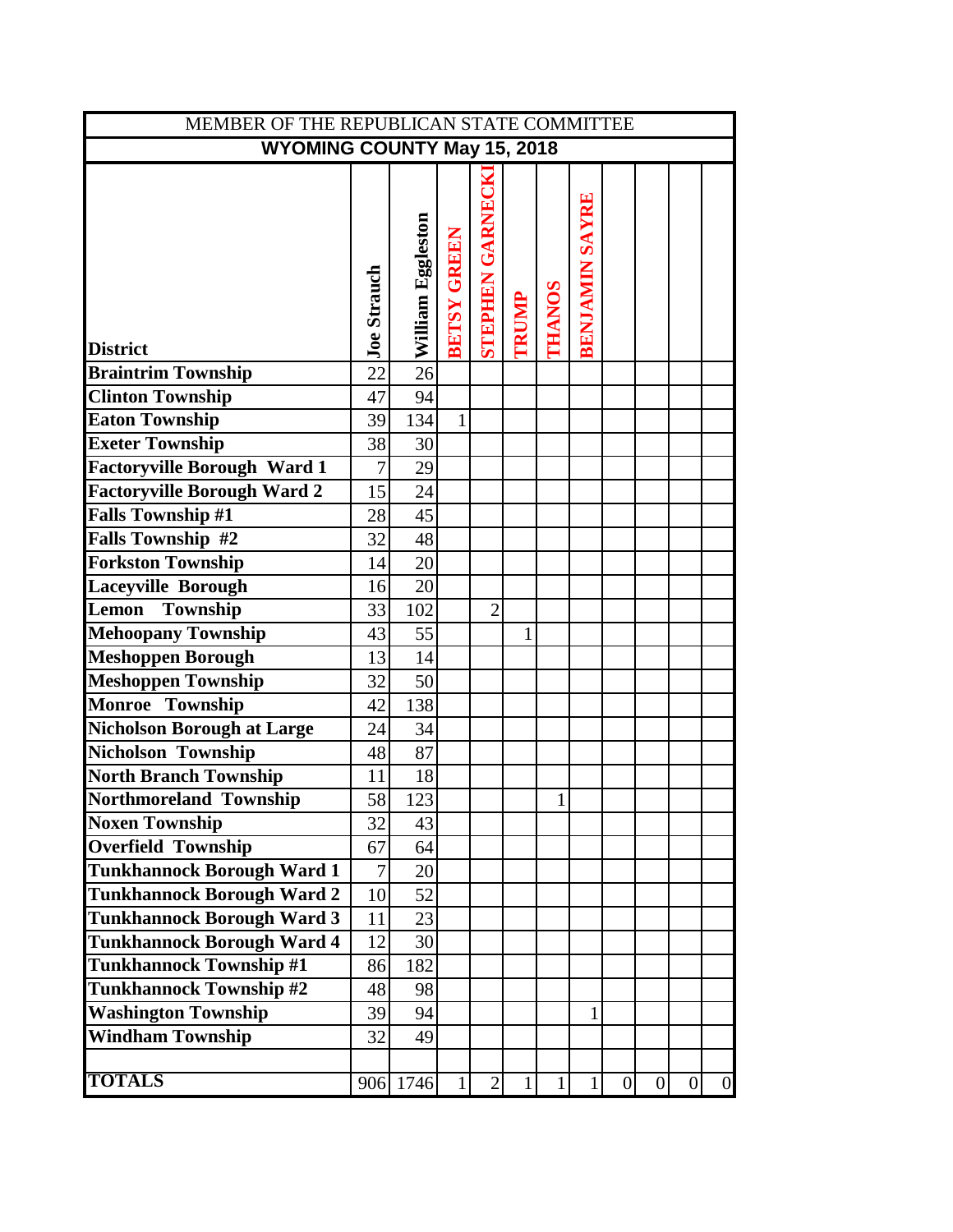|                                            | <b>VOTES</b> |  |  |
|--------------------------------------------|--------------|--|--|
| <b>DEMOCRATIC COMMITTEEPERSON VOTE TWO</b> |              |  |  |
|                                            |              |  |  |
|                                            |              |  |  |
|                                            |              |  |  |
|                                            |              |  |  |
|                                            |              |  |  |
|                                            |              |  |  |
|                                            |              |  |  |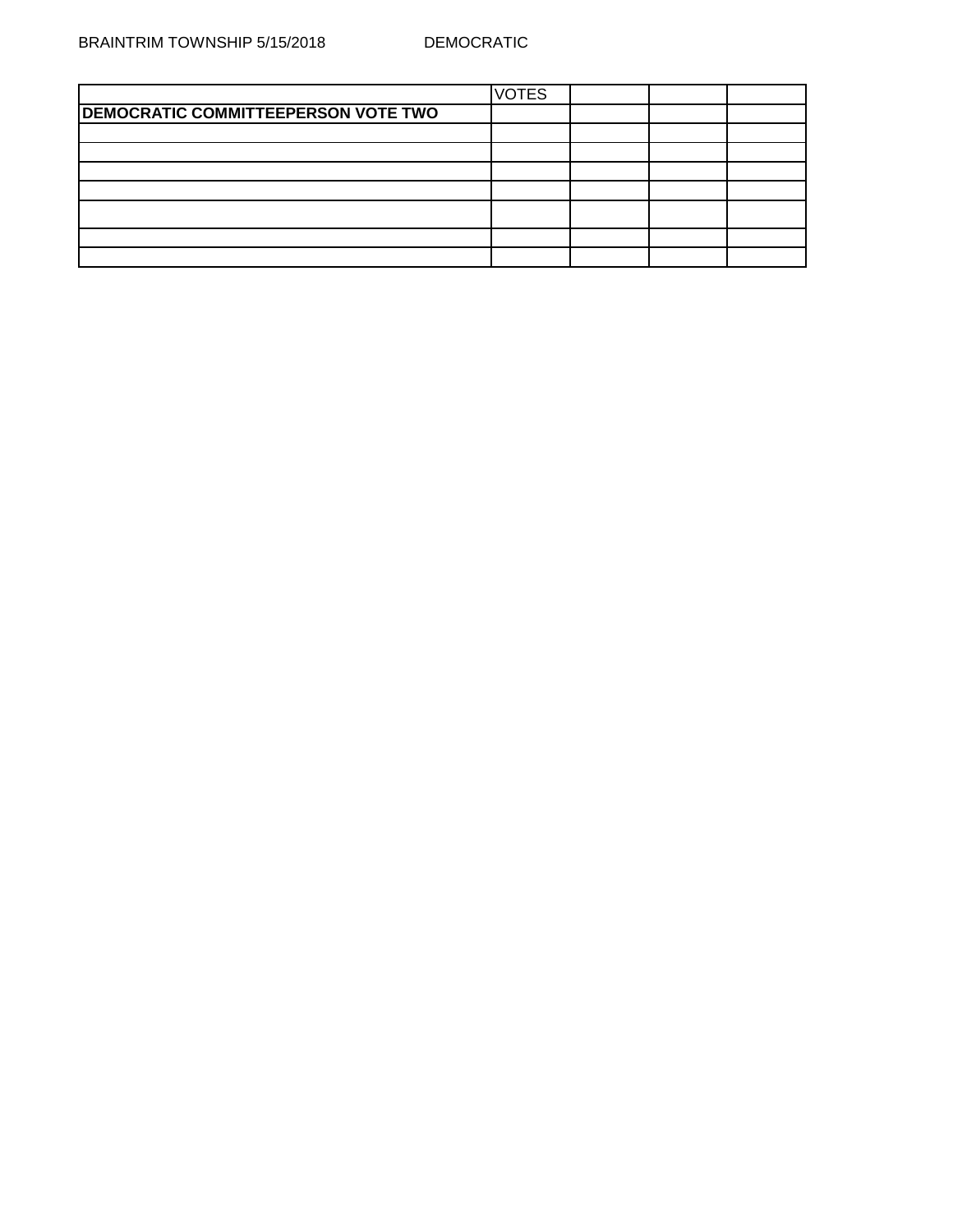|                                                             | <b>VOTES</b> |        |  |
|-------------------------------------------------------------|--------------|--------|--|
| <b>DEMOCRATIC COMMITTEEPERSON VOTE TWO</b>                  |              |        |  |
| Raymond Hammond                                             |              |        |  |
| Lynn Manheim 55 Mound Ave Factoryville PA 18419             |              | winner |  |
| Molly Mahoney 208 Hearthstone Apts #3 Factoryville PA 18419 |              | winner |  |
| <b>William Eggleston</b>                                    |              |        |  |
|                                                             |              |        |  |
|                                                             |              |        |  |
|                                                             |              |        |  |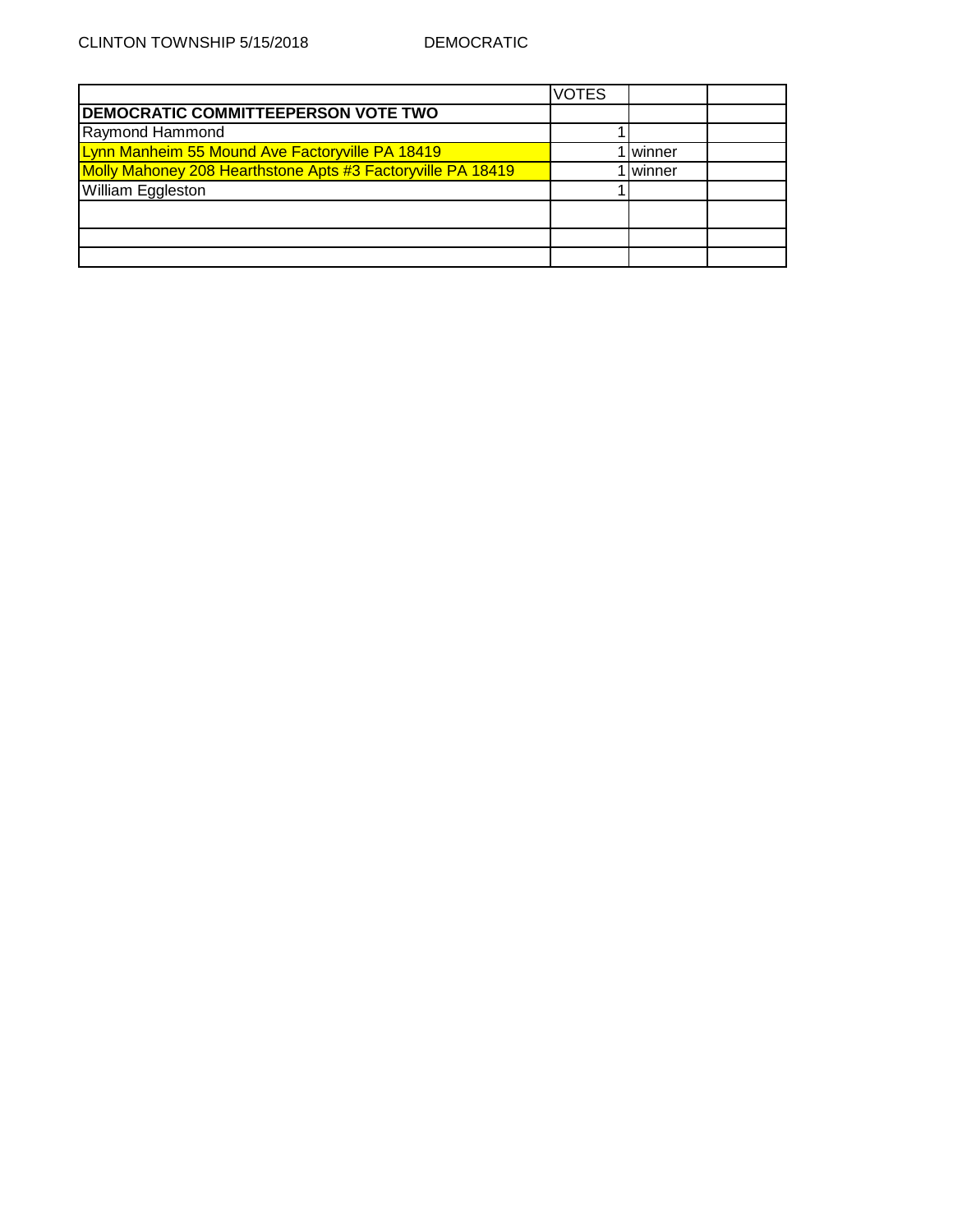|                                                   | <b>VOTES</b> |             |        |  |
|---------------------------------------------------|--------------|-------------|--------|--|
| DEMOCRATIC COMMITTEEPERSON VOTE TWO               |              |             |        |  |
| KRISTIN ROWE 21 Rocky Ln Tunkhannock PA 18657     |              | letter sent |        |  |
| <b>NONE</b>                                       |              |             |        |  |
| SHELLIE KELLY 112 Hemlock Dr Tunkhannock PA 18657 |              | letter sent |        |  |
| <b>AVERY</b>                                      |              |             |        |  |
| <b>JIMMY CARTER</b>                               |              |             |        |  |
| MIKE KELLY 112 Hemlock Dr Tunkhannock PA 18657    |              | letter sent |        |  |
| RYAN ROWE 21 Rocky Ln Tunkhannock PA 18657        |              | letter sent |        |  |
| <b>WILLIAM EGGLESTON</b>                          |              |             | Winner |  |
|                                                   |              |             |        |  |
|                                                   |              |             |        |  |

William Eggleston registered Republican Clinton Twp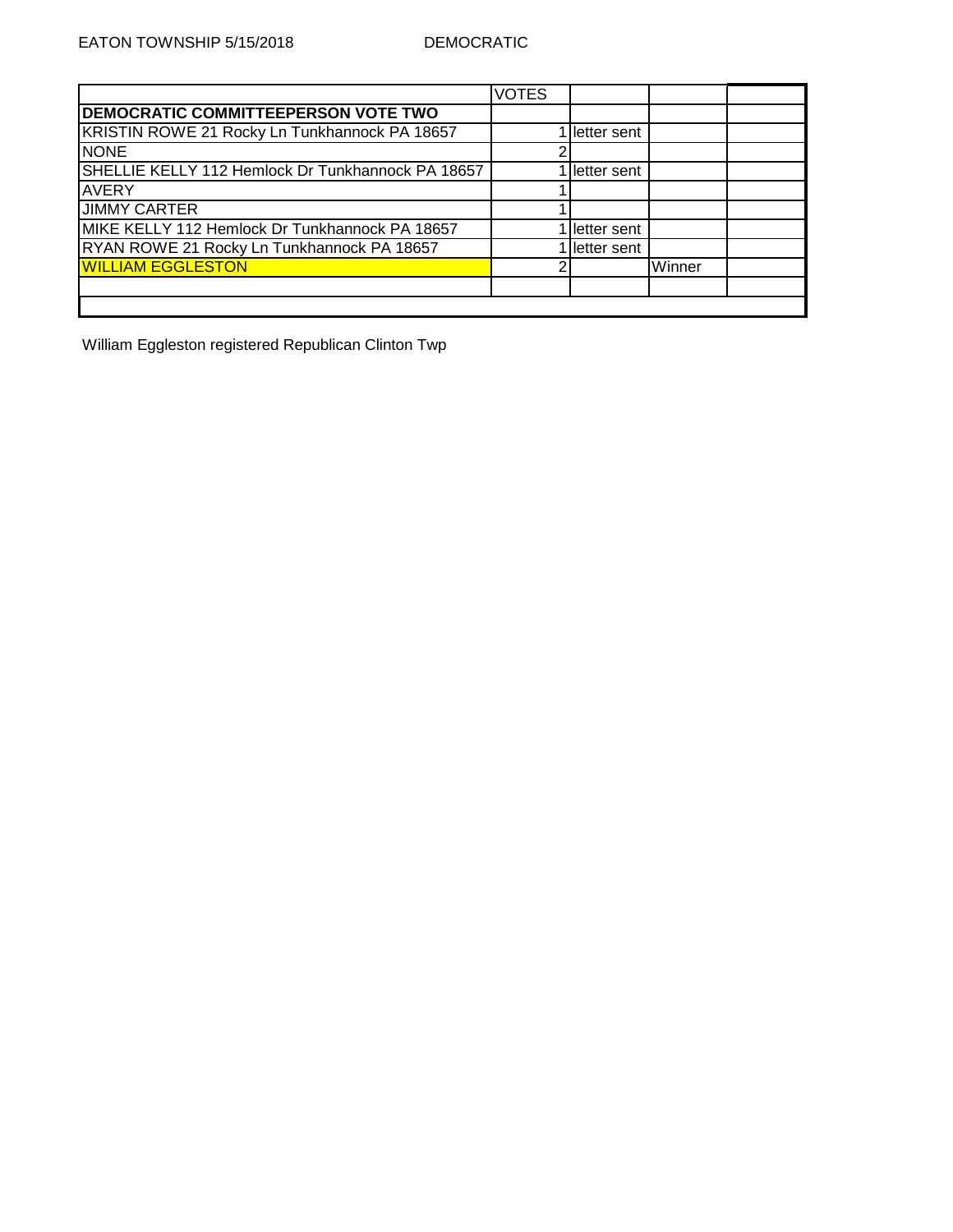|                                     | <b>VOTES</b> |  |  |
|-------------------------------------|--------------|--|--|
| DEMOCRATIC COMMITTEEPERSON VOTE TWO |              |  |  |
|                                     |              |  |  |
|                                     |              |  |  |
|                                     |              |  |  |
|                                     |              |  |  |
|                                     |              |  |  |
|                                     |              |  |  |
|                                     |              |  |  |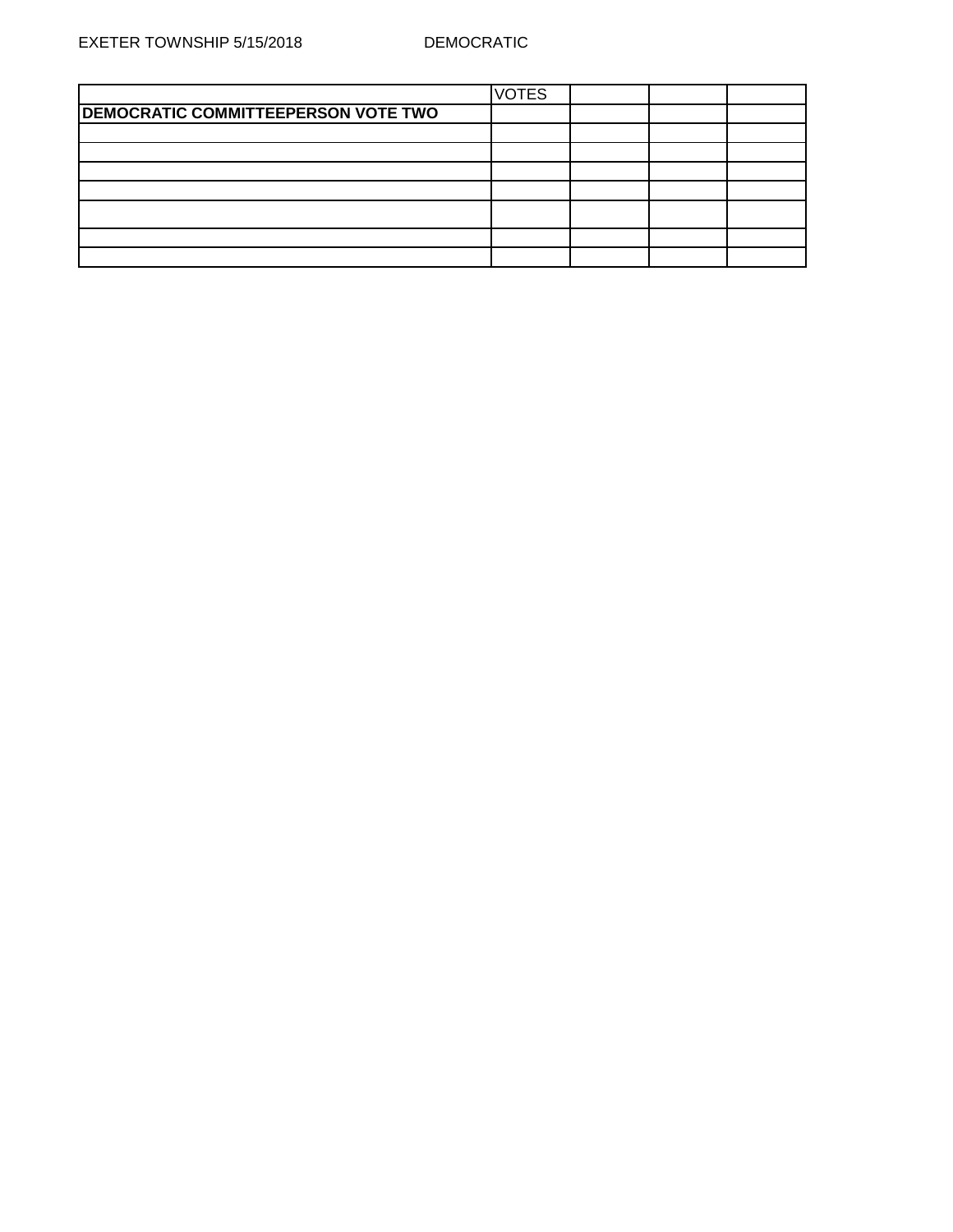|                                                                   | <b>VOTES</b> |          |  |
|-------------------------------------------------------------------|--------------|----------|--|
| <b>DEMOCRATIC COMMITTEEPERSON VOTE TWO</b>                        |              |          |  |
| <b>KEVIN HOWARD PO Box 224 Factoryville PA 18419</b>              |              | winner   |  |
| <b>NORMAN WHITE</b>                                               |              |          |  |
| <b>RAYMOND HAMOND 11 Matthewson Terrace Factoryville PA 18419</b> |              | 9 winner |  |
|                                                                   |              |          |  |
|                                                                   |              |          |  |
|                                                                   |              |          |  |
|                                                                   |              |          |  |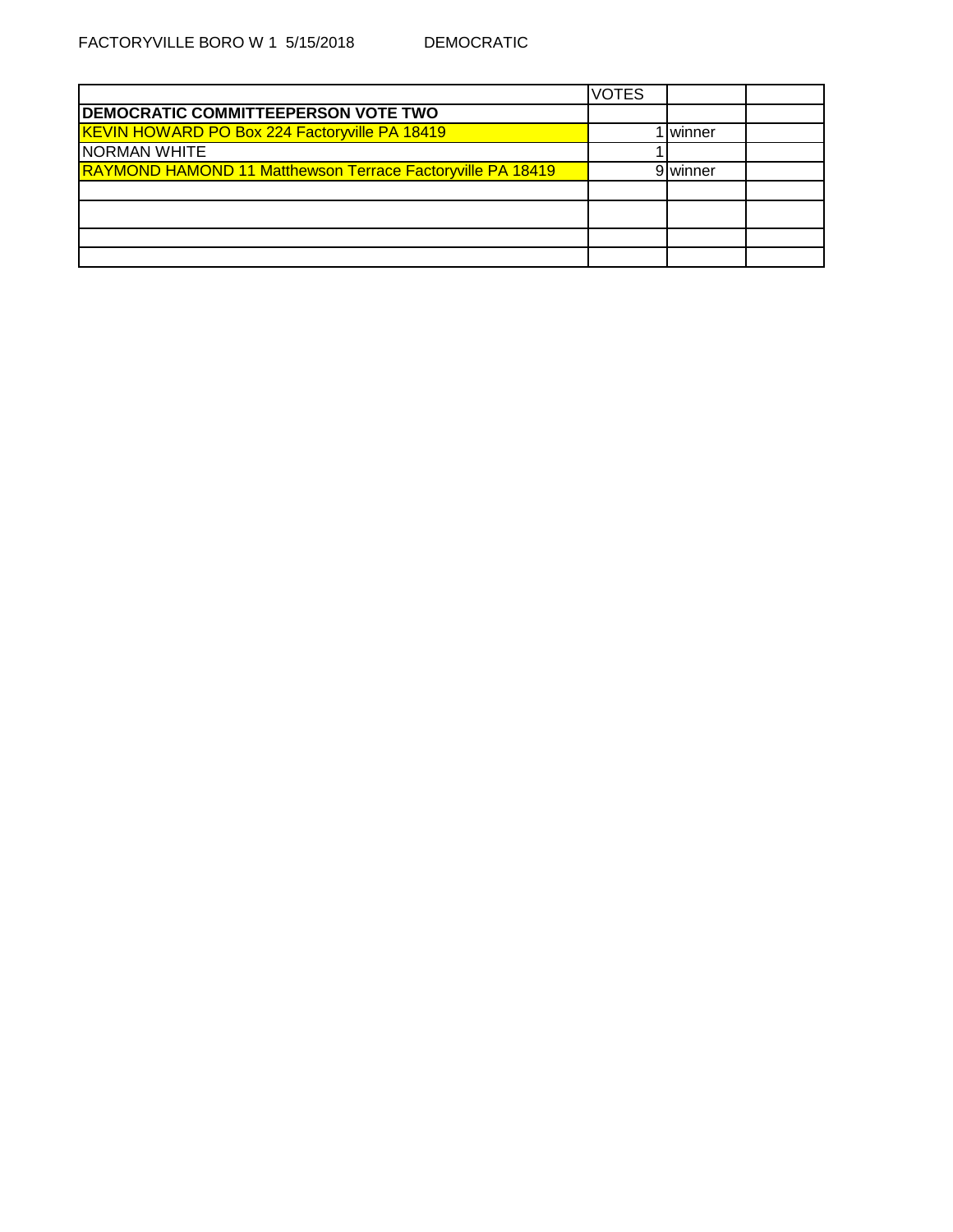|                                                      | <b>VOTES</b> |                 |  |
|------------------------------------------------------|--------------|-----------------|--|
| <b>DEMOCRATIC COMMITTEEPERSON VOTE TWO</b>           |              |                 |  |
| <b>ELENA OCONNOR</b>                                 |              | not registered  |  |
| PATRICIA MOULD 22 Riverside Dr Factoryville PA 18419 |              | <b>I</b> winner |  |
| <b>RICH RONCHI</b>                                   |              | republican      |  |
|                                                      |              |                 |  |
|                                                      |              |                 |  |
|                                                      |              |                 |  |
|                                                      |              |                 |  |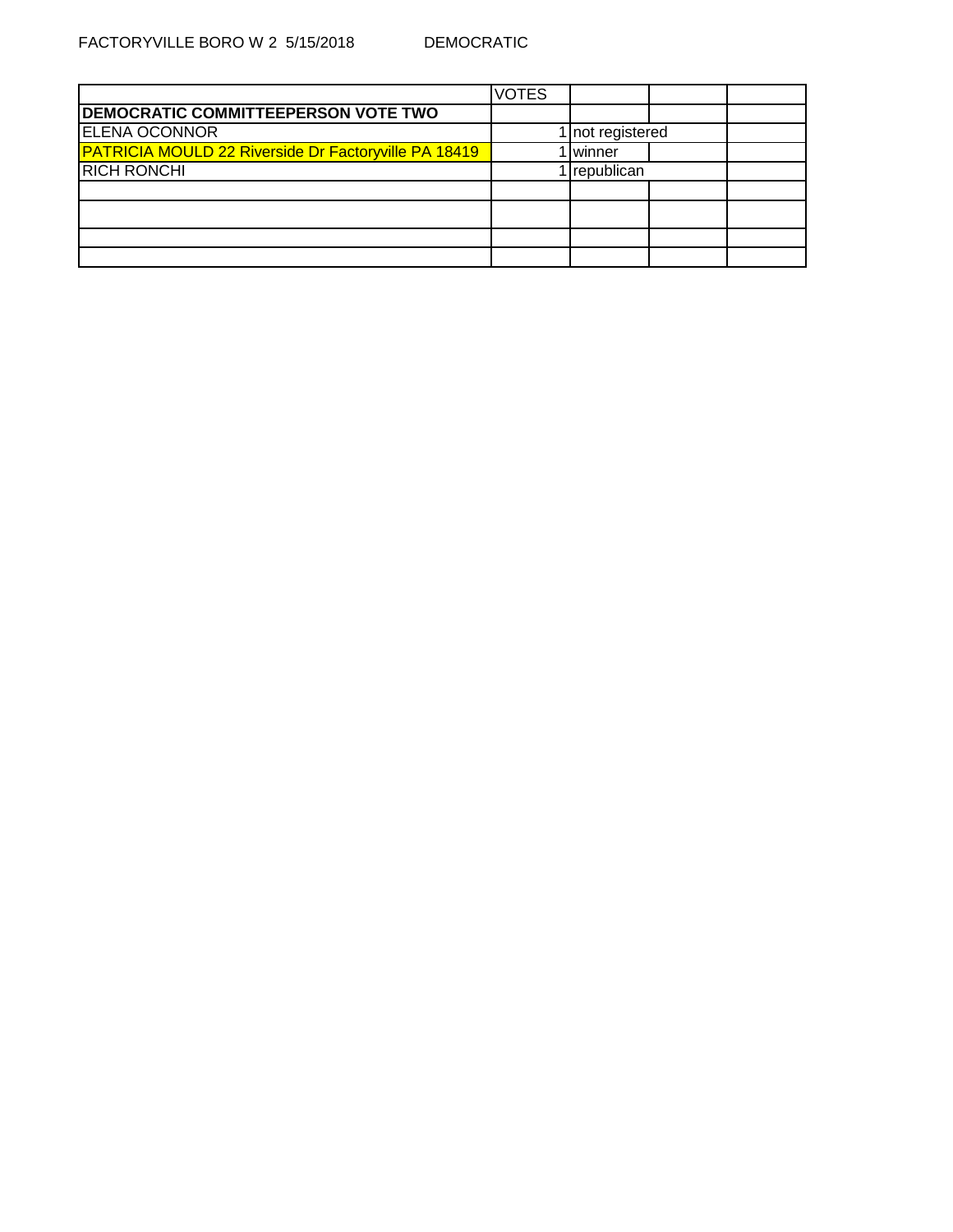|                                                      | <b>VOTES</b> |                 |  |
|------------------------------------------------------|--------------|-----------------|--|
| <b>DEMOCRATIC COMMITTEEPERSON VOTE TWO</b>           |              |                 |  |
| <b>ELMER FRANKO 3 399 Overlook Dr Falls PA 18615</b> |              | <b>I</b> winner |  |
| JAMES GREENIP                                        |              | 1 NO PARTY      |  |
|                                                      |              |                 |  |
|                                                      |              |                 |  |
|                                                      |              |                 |  |
|                                                      |              |                 |  |
|                                                      |              |                 |  |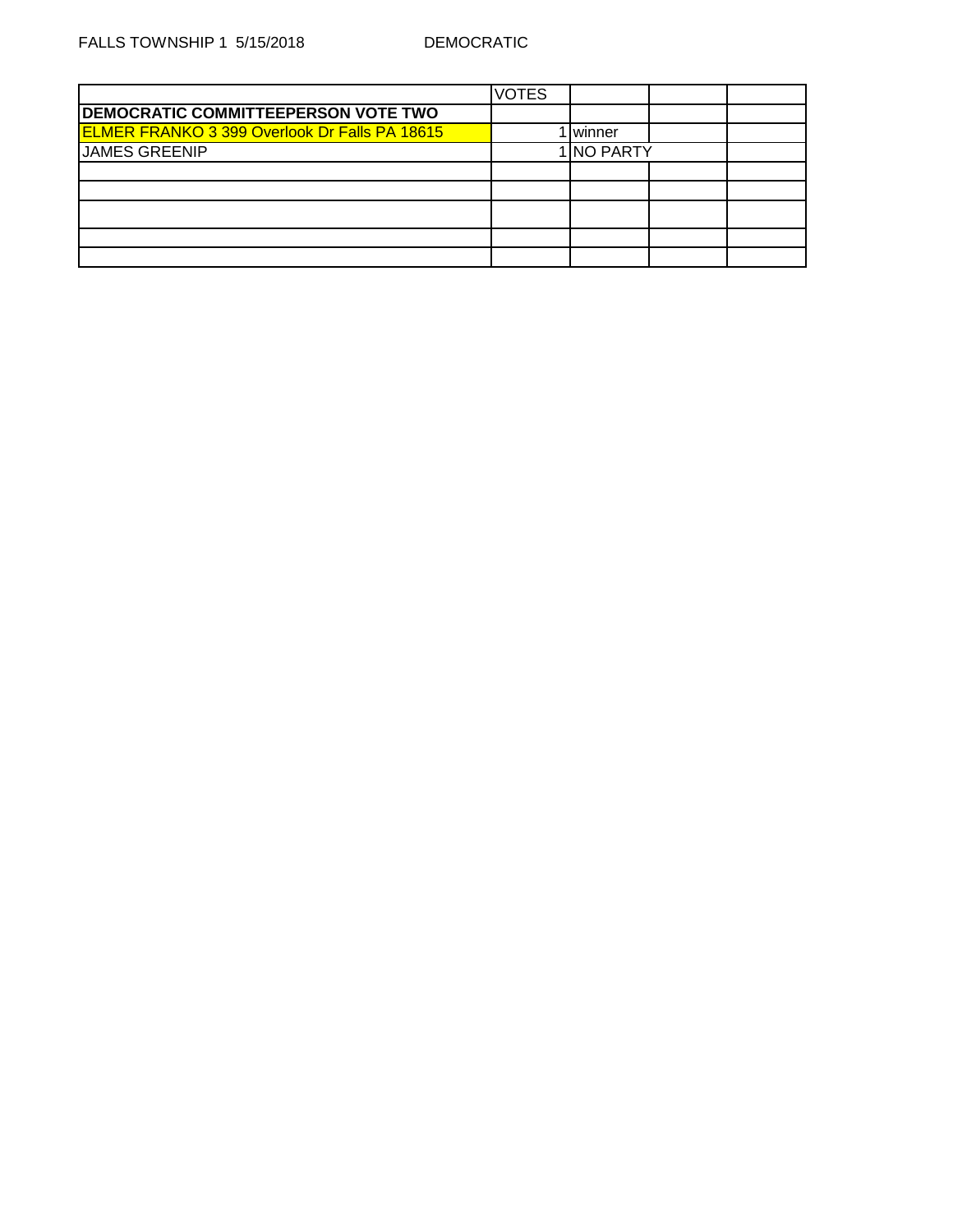|                                                    | VOTES |           |  |
|----------------------------------------------------|-------|-----------|--|
| <b>DEMOCRATIC COMMITTEEPERSON VOTE TWO</b>         |       |           |  |
| Jeffery Zimmerman 522 Dickinson Rd Dalton PA 18414 |       | 30 Winner |  |
| Nadia Villanueva 126 Spirit Ln Dalton PA 18414     |       | 27 Winner |  |
|                                                    |       |           |  |
|                                                    |       |           |  |
|                                                    |       |           |  |
|                                                    |       |           |  |
|                                                    |       |           |  |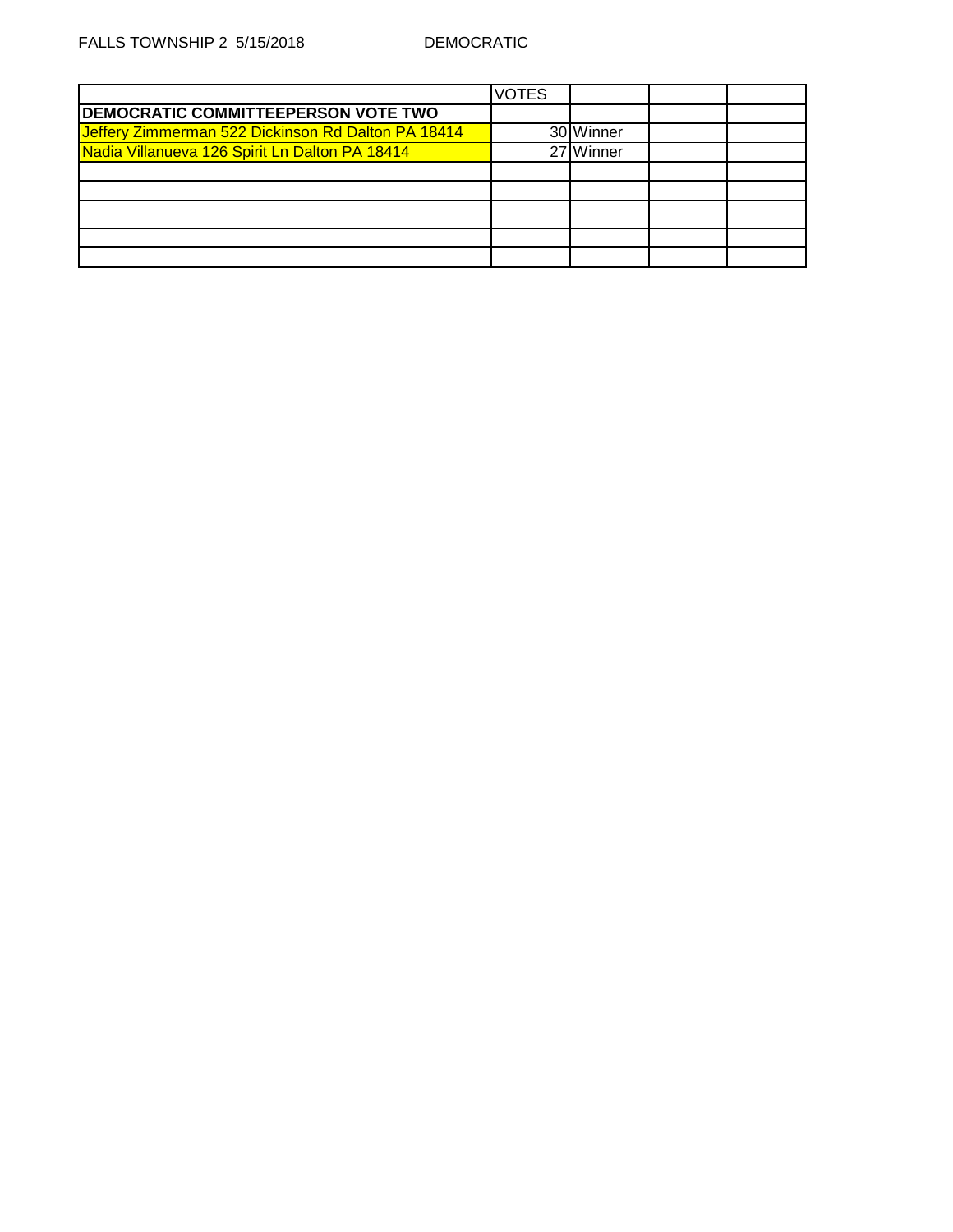|                                            | <b>VOTES</b> |  |  |
|--------------------------------------------|--------------|--|--|
| <b>DEMOCRATIC COMMITTEEPERSON VOTE TWO</b> |              |  |  |
|                                            |              |  |  |
|                                            |              |  |  |
|                                            |              |  |  |
|                                            |              |  |  |
|                                            |              |  |  |
|                                            |              |  |  |
|                                            |              |  |  |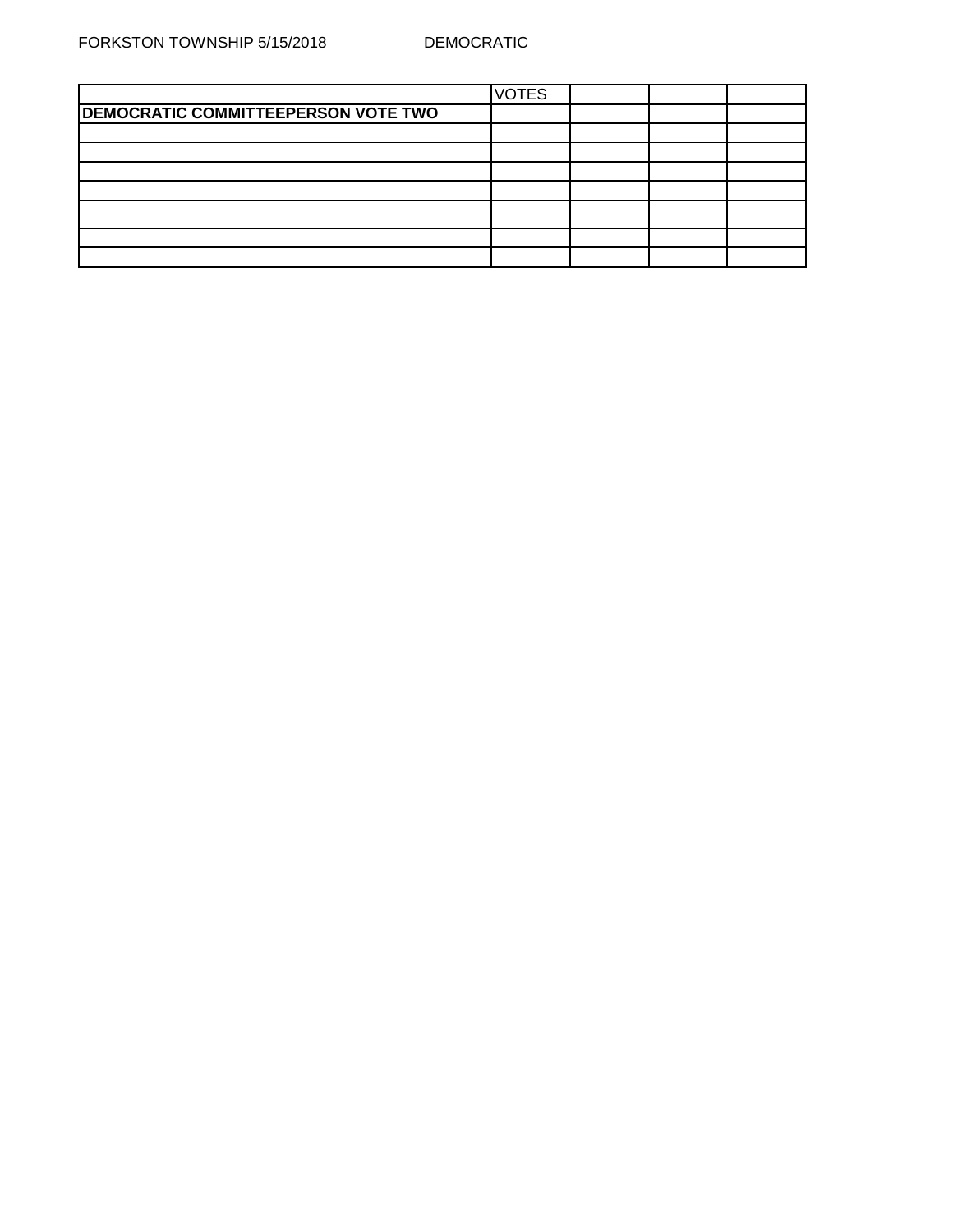|                                     | <b>VOTES</b> |  |  |
|-------------------------------------|--------------|--|--|
| DEMOCRATIC COMMITTEEPERSON VOTE TWO |              |  |  |
|                                     |              |  |  |
|                                     |              |  |  |
|                                     |              |  |  |
|                                     |              |  |  |
|                                     |              |  |  |
|                                     |              |  |  |
|                                     |              |  |  |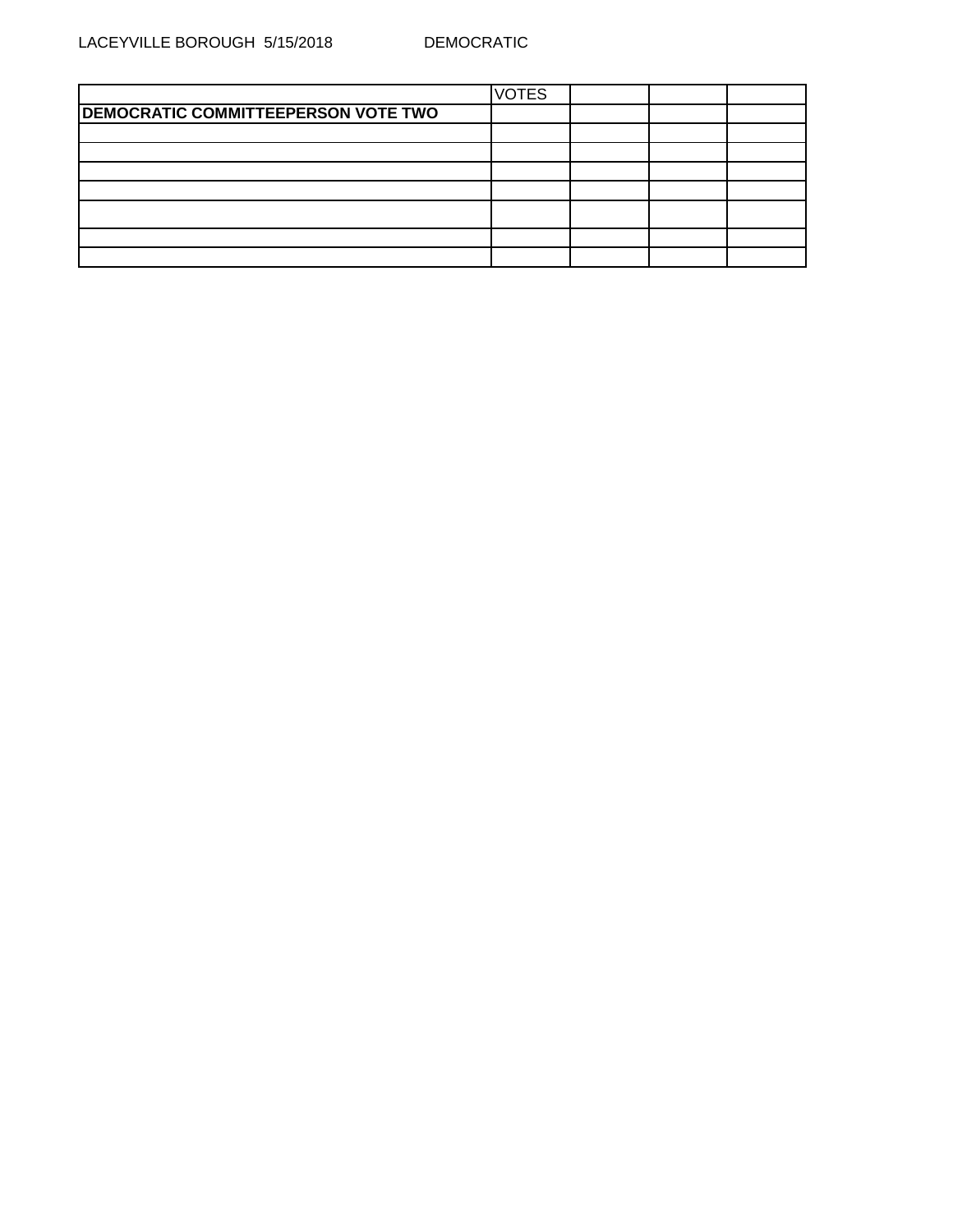|                                     | <b>VOTES</b> |  |  |
|-------------------------------------|--------------|--|--|
| DEMOCRATIC COMMITTEEPERSON VOTE TWO |              |  |  |
|                                     |              |  |  |
|                                     |              |  |  |
|                                     |              |  |  |
|                                     |              |  |  |
|                                     |              |  |  |
|                                     |              |  |  |
|                                     |              |  |  |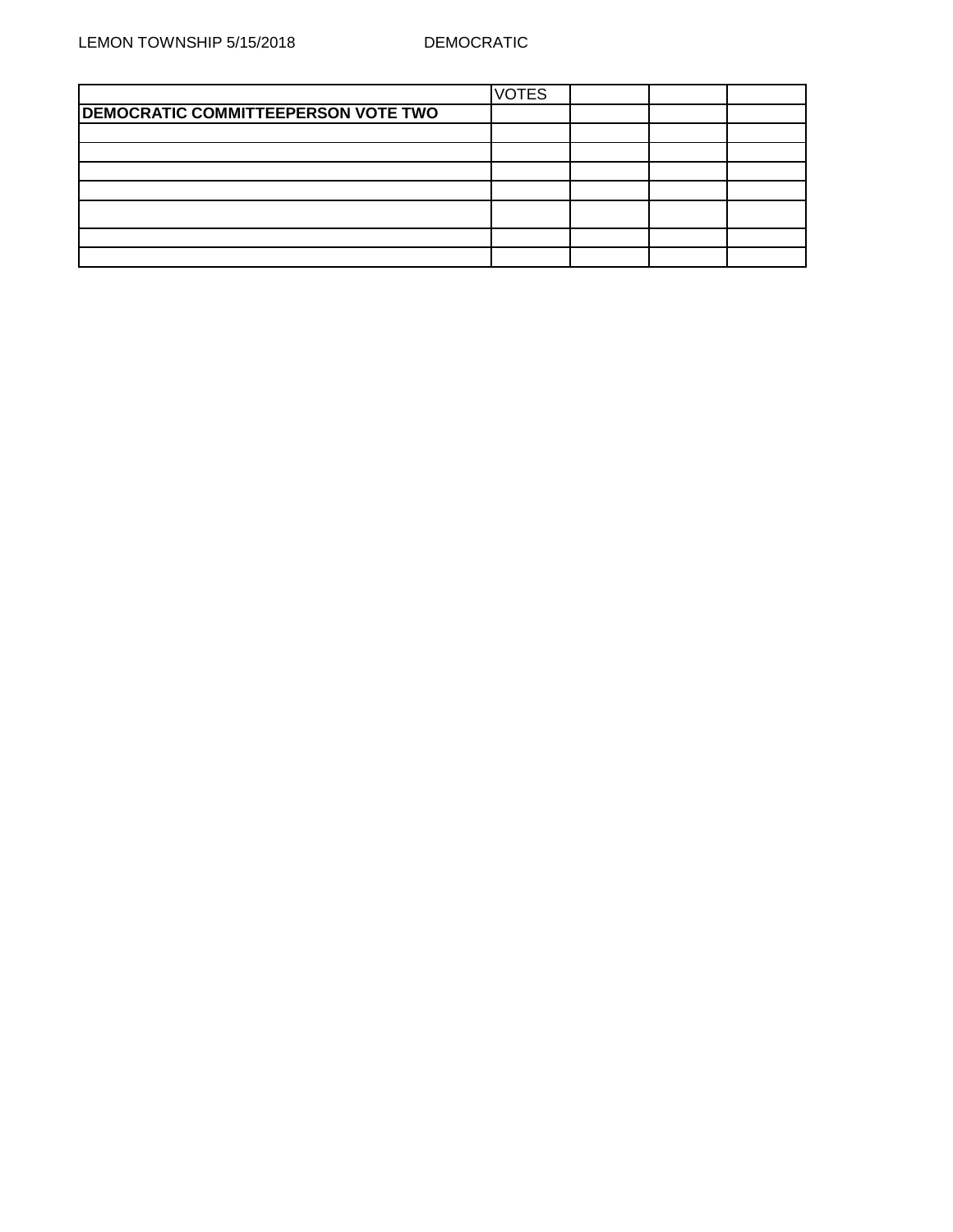|                                                | VOTES |                   |  |
|------------------------------------------------|-------|-------------------|--|
| <b>DEMOCRATIC COMMITTEEPERSON VOTE TWO</b>     |       |                   |  |
| JAMES BOSCO 686 Shady Ln Mehoopany PA 18629    |       | . <b>I</b> Winner |  |
| SHARON NEUMANE 733 Shady Ln Mehoopany PA 18629 |       | 6 Winner          |  |
|                                                |       |                   |  |
|                                                |       |                   |  |
|                                                |       |                   |  |
|                                                |       |                   |  |
|                                                |       |                   |  |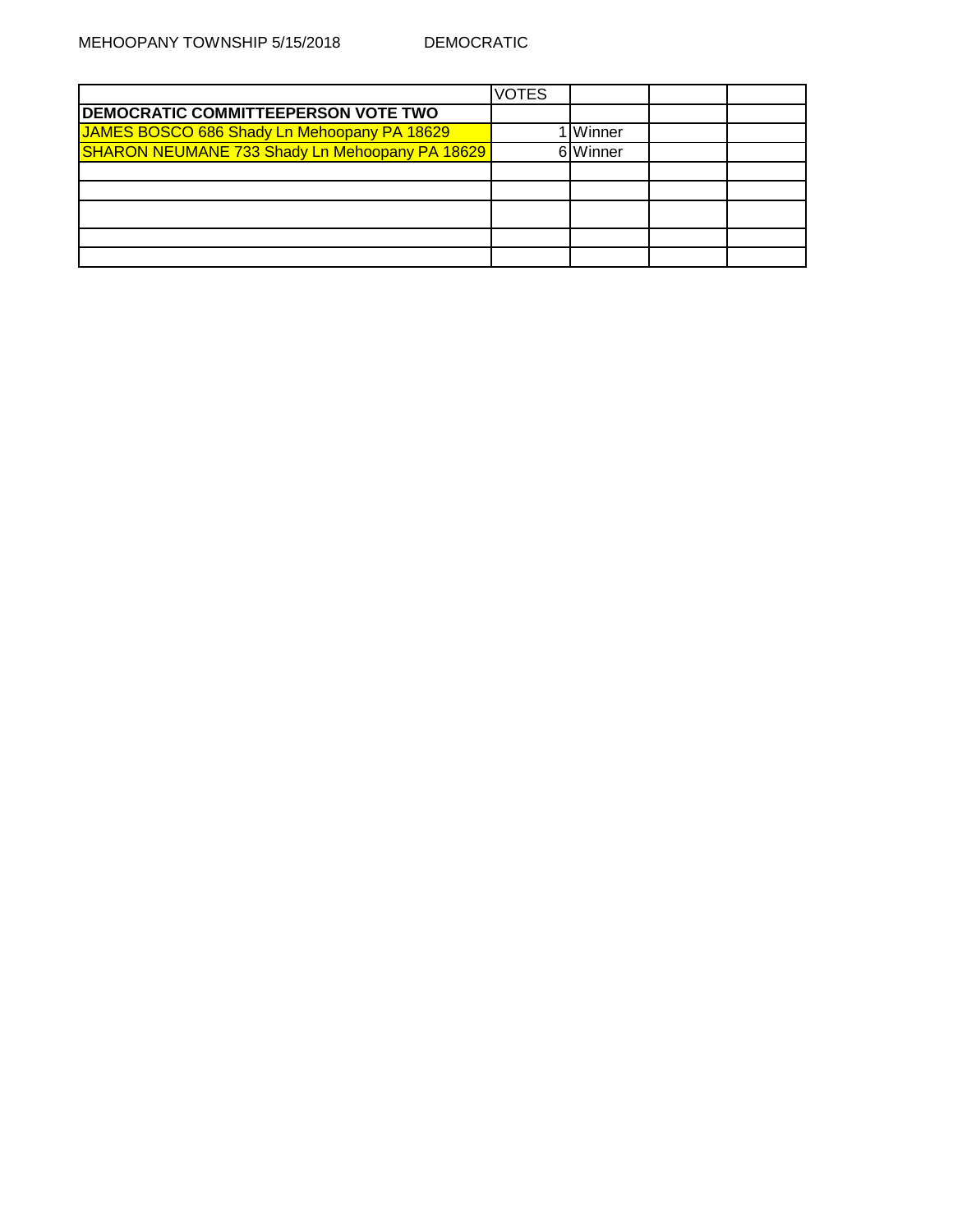|                                            | <b>VOTES</b> |  |  |
|--------------------------------------------|--------------|--|--|
| <b>DEMOCRATIC COMMITTEEPERSON VOTE TWO</b> |              |  |  |
|                                            |              |  |  |
|                                            |              |  |  |
|                                            |              |  |  |
|                                            |              |  |  |
|                                            |              |  |  |
|                                            |              |  |  |
|                                            |              |  |  |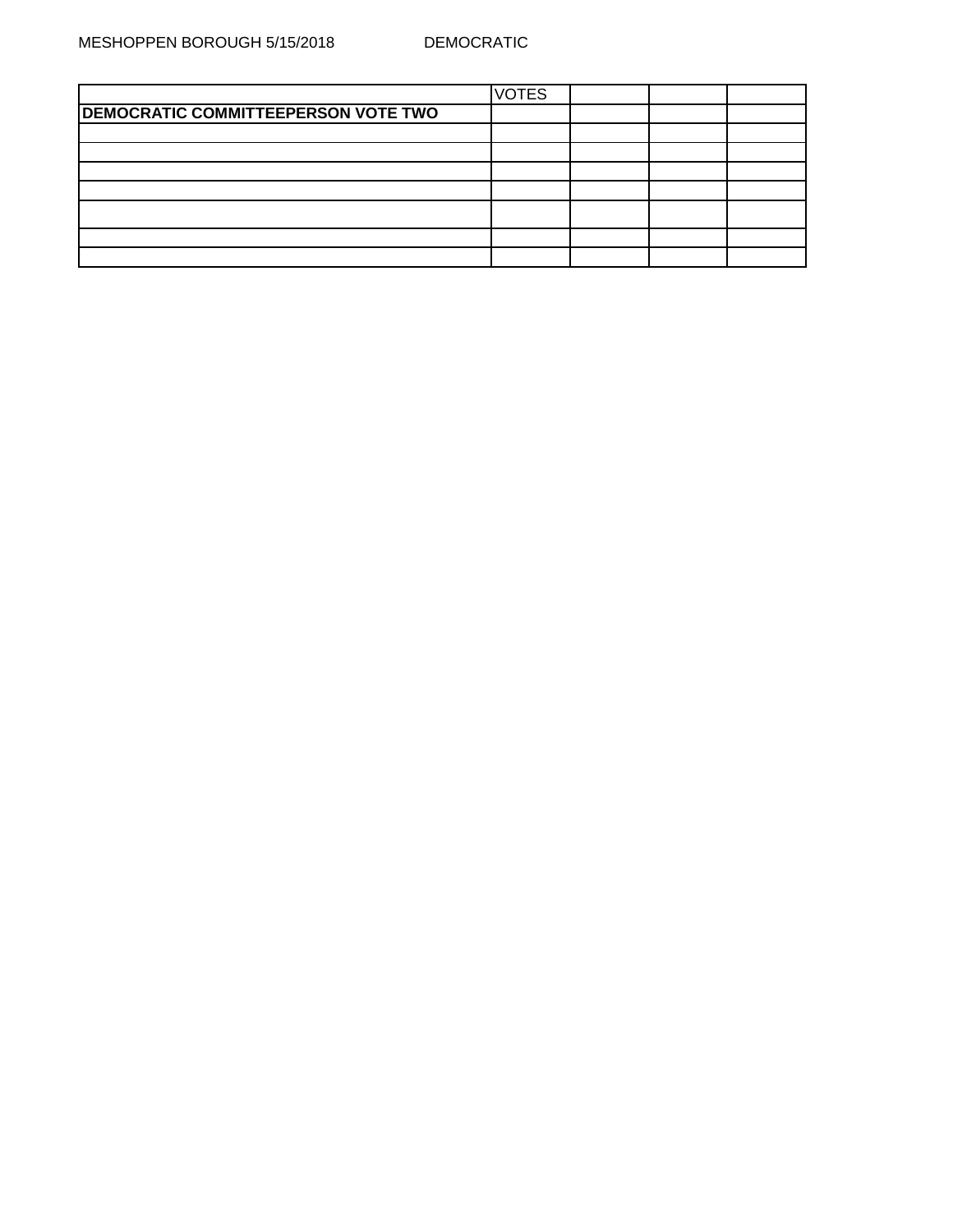|                                                          | <b>VOTES</b> |        |  |
|----------------------------------------------------------|--------------|--------|--|
| <b>DEMOCRATIC COMMITTEEPERSON VOTE TWO</b>               |              |        |  |
| DANIEL MAYER 106 Townshouse In Apt A2 Meshoppen PA 18630 |              | Winner |  |
|                                                          |              |        |  |
|                                                          |              |        |  |
|                                                          |              |        |  |
|                                                          |              |        |  |
|                                                          |              |        |  |
|                                                          |              |        |  |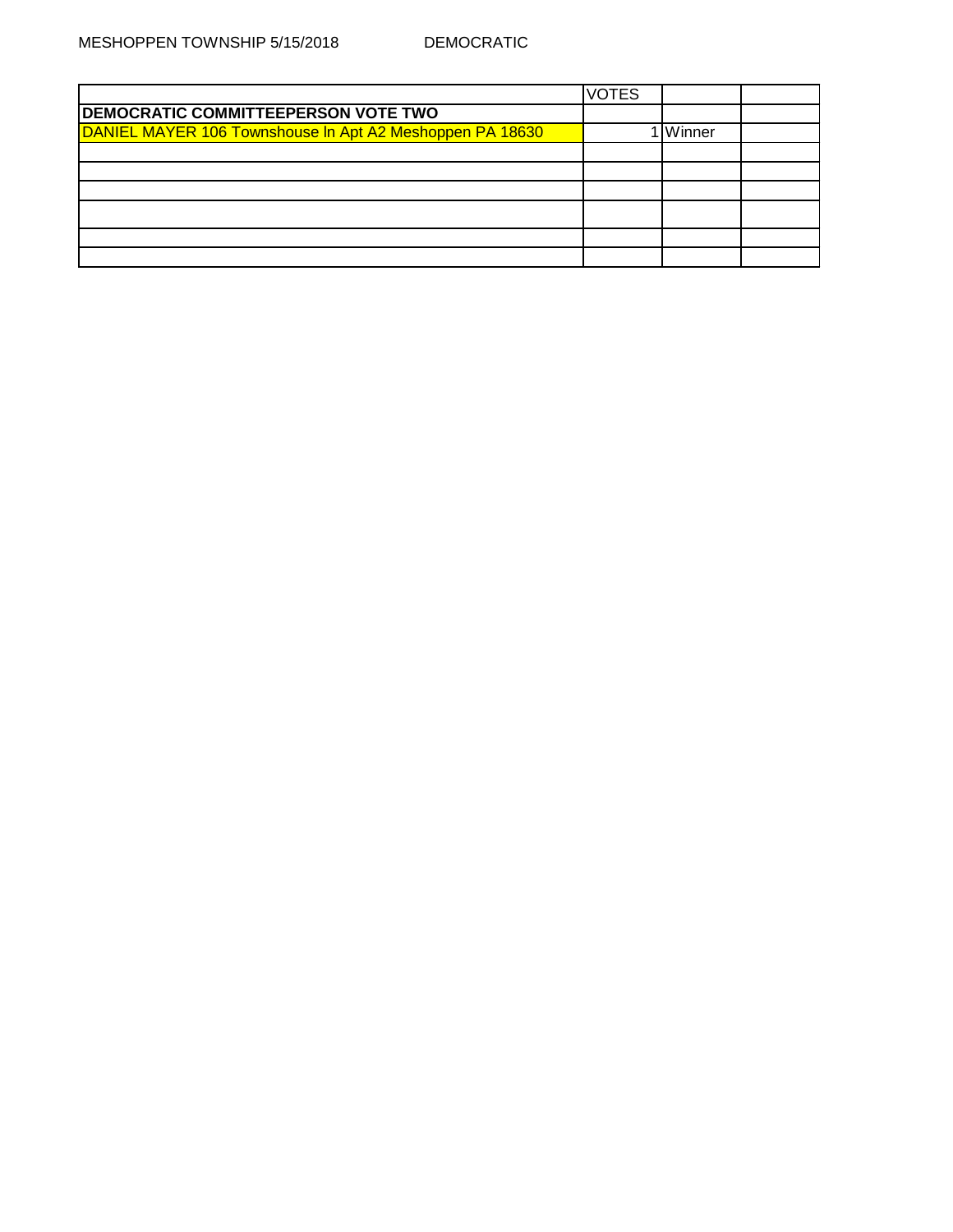|                                                       | <b>VOTES</b> |           |  |
|-------------------------------------------------------|--------------|-----------|--|
| <b>DEMOCRATIC COMMITTEEPERSON VOTE TWO</b>            |              |           |  |
| SANDRA GOODWIN 1327 Plattsburg Rd Monroe Twp PA 18618 |              | 60 Winner |  |
| <b>HELEN QUAGLIARIELLO</b>                            |              |           |  |
|                                                       |              |           |  |
|                                                       |              |           |  |
|                                                       |              |           |  |
|                                                       |              |           |  |
|                                                       |              |           |  |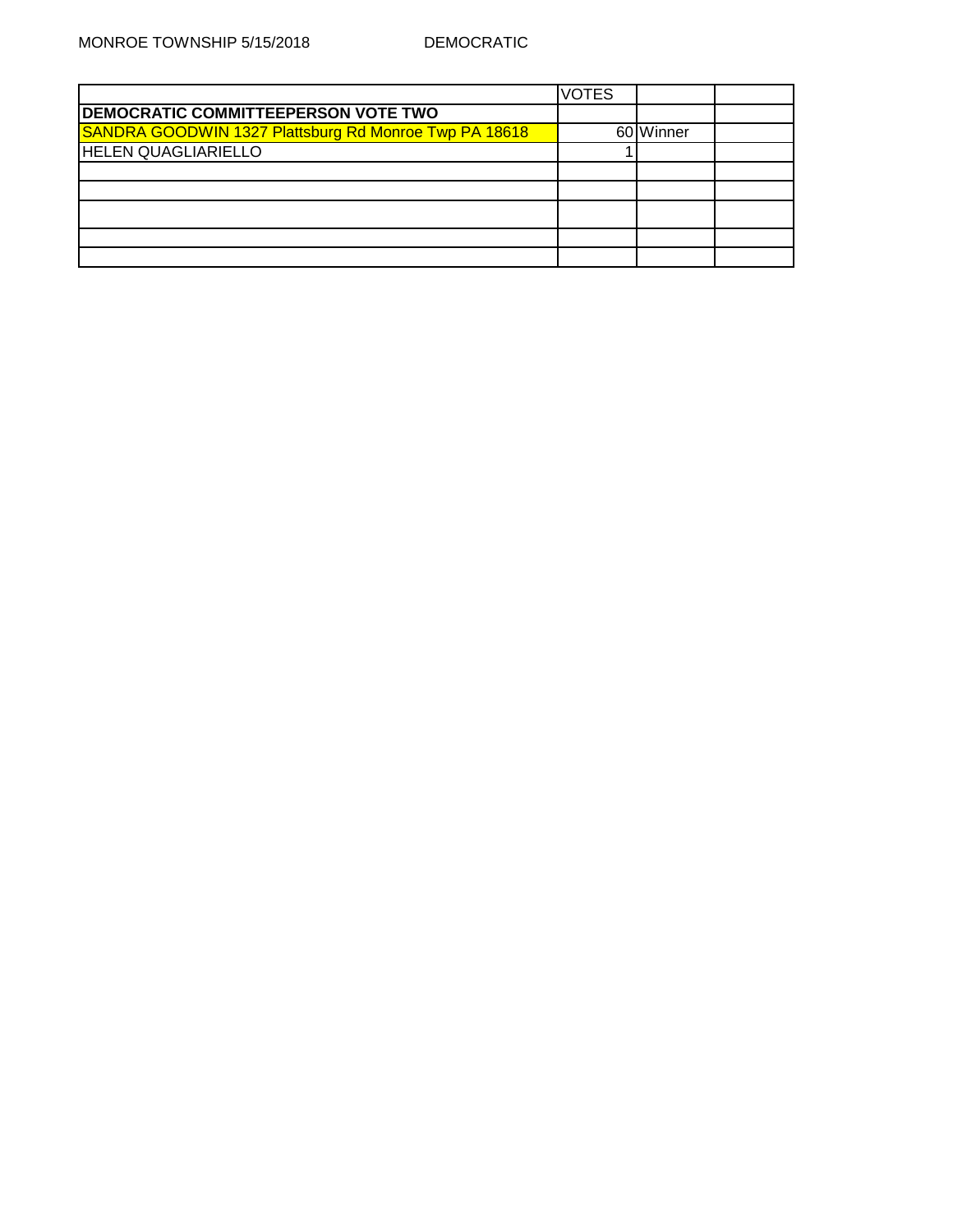|                                                  | <b>VOTES</b> |           |  |
|--------------------------------------------------|--------------|-----------|--|
| <b>DEMOCRATIC COMMITTEEPERSON VOTE TWO</b>       |              |           |  |
| Cynthia C. Stevens PO Box 397 Nicholson PA 18446 |              | 33 Winner |  |
|                                                  |              |           |  |
|                                                  |              |           |  |
|                                                  |              |           |  |
|                                                  |              |           |  |
|                                                  |              |           |  |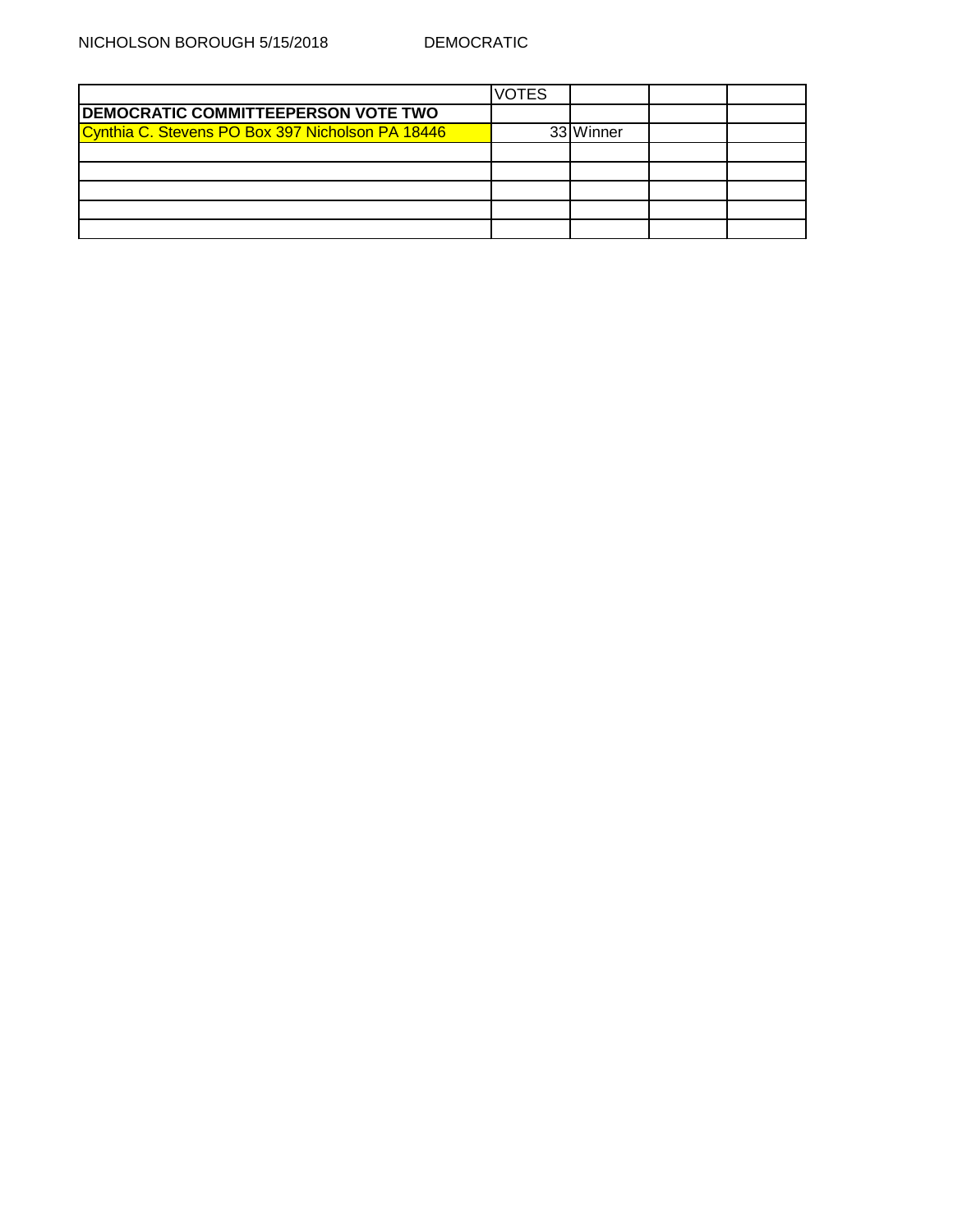|                                                                   | <b>VOTES</b> |            |  |
|-------------------------------------------------------------------|--------------|------------|--|
| <b>IDEMOCRATIC COMMITTEEPERSON VOTE TWO</b>                       |              |            |  |
| <b>NONE</b>                                                       |              |            |  |
| <b>ITOM CAWLEY 151 Pedrick Rd Nicholson PA 18446</b>              |              | Tie        |  |
| JOANN RITTER 90 Padula Rd Tunkhannock PA 18657                    |              | <b>Tie</b> |  |
| <b>IPATRICK JOSEPH MAHONEY 209 Sheridan Ln Nicholson PA 18446</b> |              |            |  |
|                                                                   |              |            |  |
|                                                                   |              |            |  |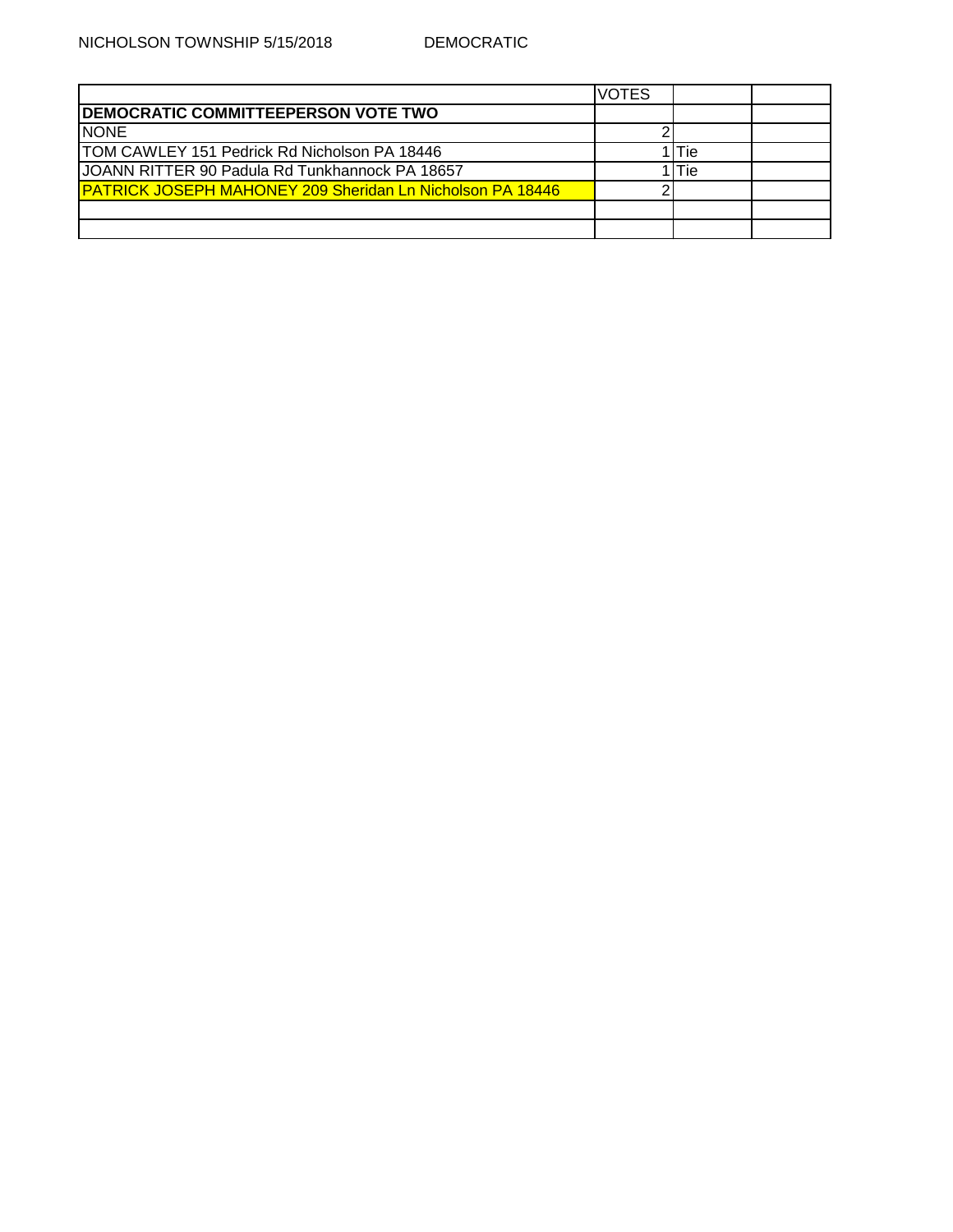|                                            | <b>VOTES</b> |  |  |
|--------------------------------------------|--------------|--|--|
| <b>DEMOCRATIC COMMITTEEPERSON VOTE TWO</b> |              |  |  |
|                                            |              |  |  |
|                                            |              |  |  |
|                                            |              |  |  |
|                                            |              |  |  |
|                                            |              |  |  |
|                                            |              |  |  |
|                                            |              |  |  |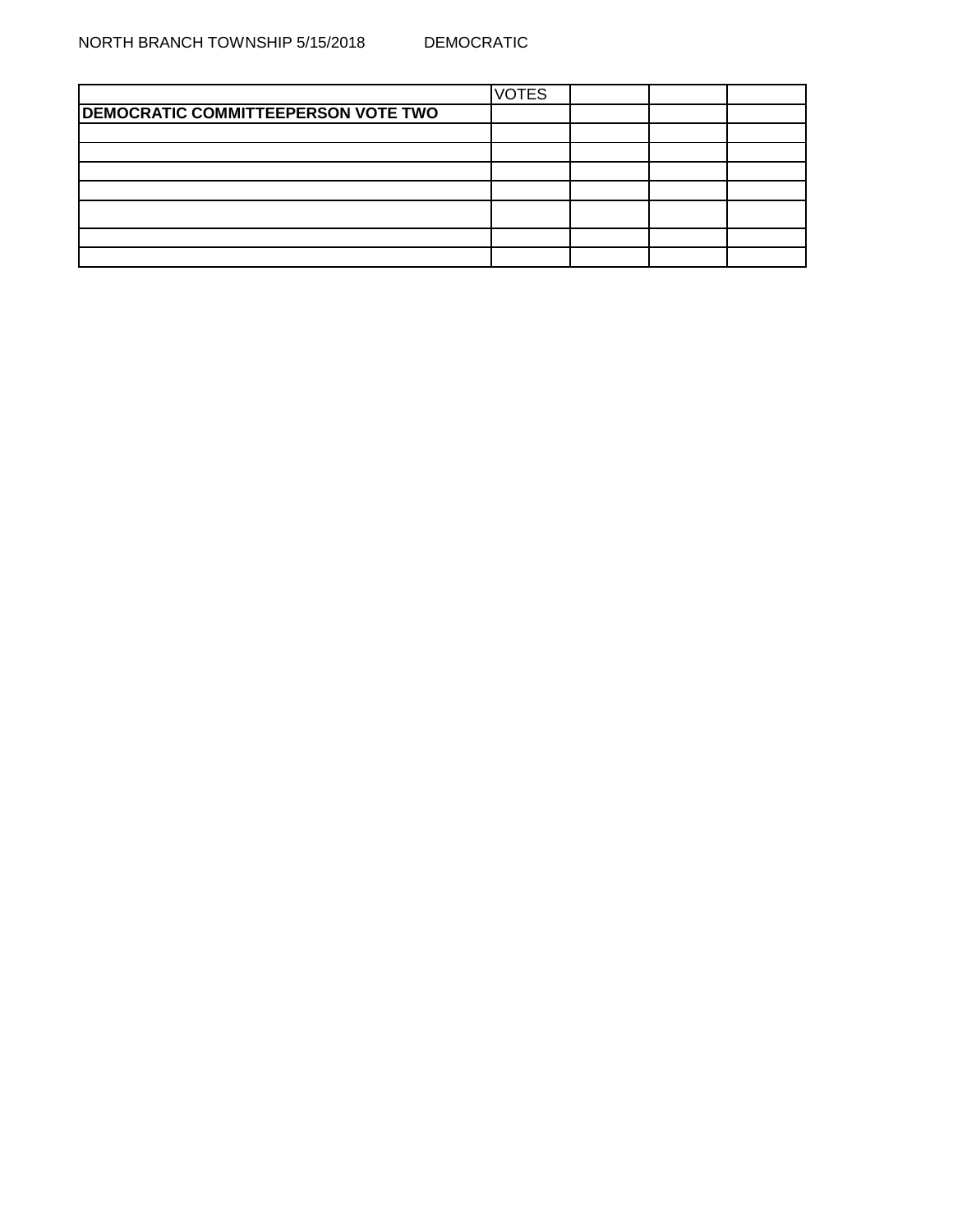|                                                      | <b>VOTES</b> |                    |  |
|------------------------------------------------------|--------------|--------------------|--|
| <b>DEMOCRATIC COMMITTEEPERSON VOTE TWO</b>           |              |                    |  |
| David Martin 1341 SR 292 E Tunkhannock PA 18657      |              | 54 winner          |  |
| Victoria Prekel 44 Old Trail Rd Tunkhannock PA 18657 |              | 48 <b>I</b> winner |  |
|                                                      |              |                    |  |
|                                                      |              |                    |  |
|                                                      |              |                    |  |
|                                                      |              |                    |  |
|                                                      |              |                    |  |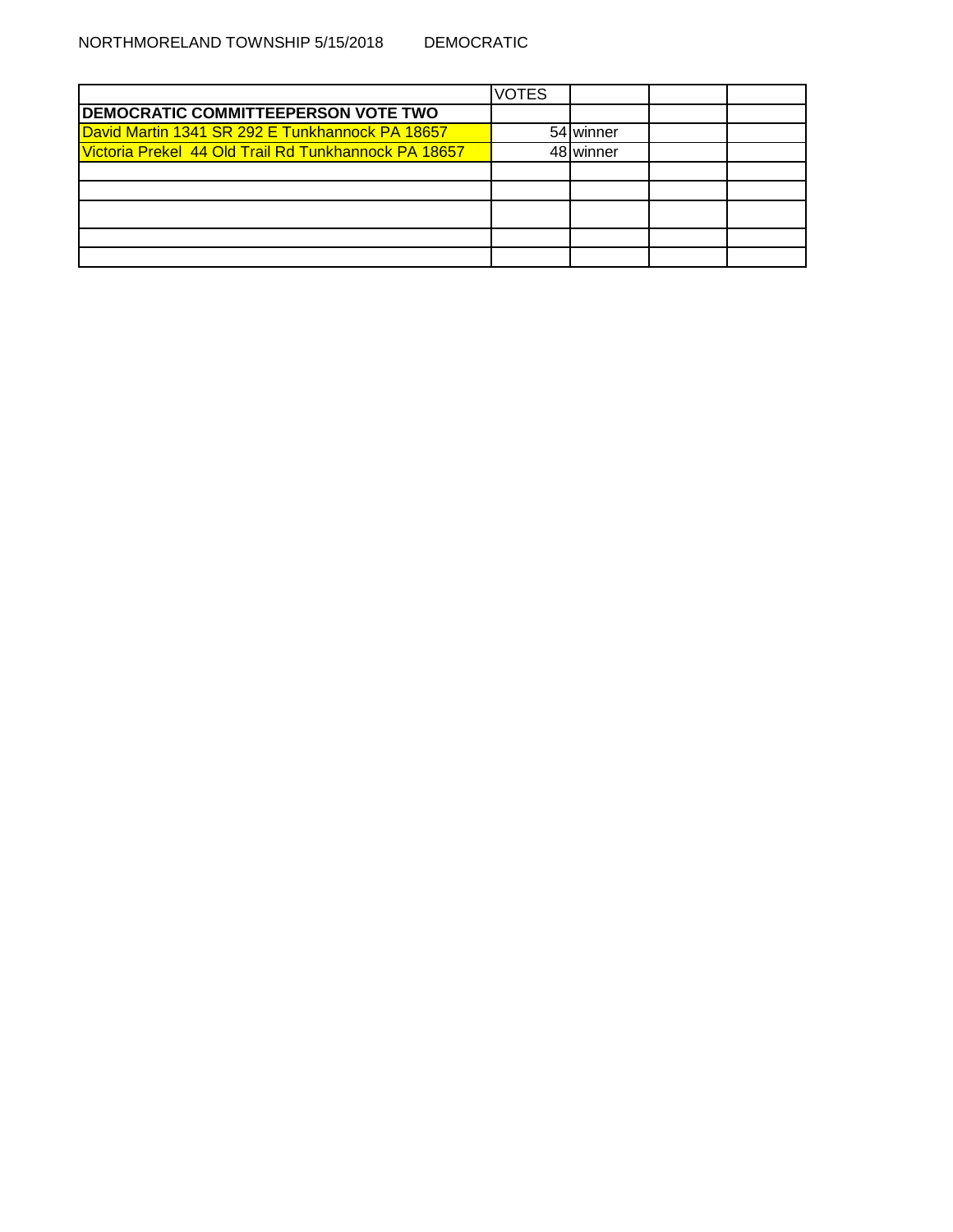|                                            | <b>VOTES</b> |               |  |
|--------------------------------------------|--------------|---------------|--|
| <b>DEMOCRATIC COMMITTEEPERSON VOTE TWO</b> |              |               |  |
| <b>STAR GUBBIOTTI</b>                      |              | <b>WINNER</b> |  |
| <b>CHRISTINE SHOOK</b>                     |              |               |  |
|                                            |              |               |  |
|                                            |              |               |  |
|                                            |              |               |  |
|                                            |              |               |  |
|                                            |              |               |  |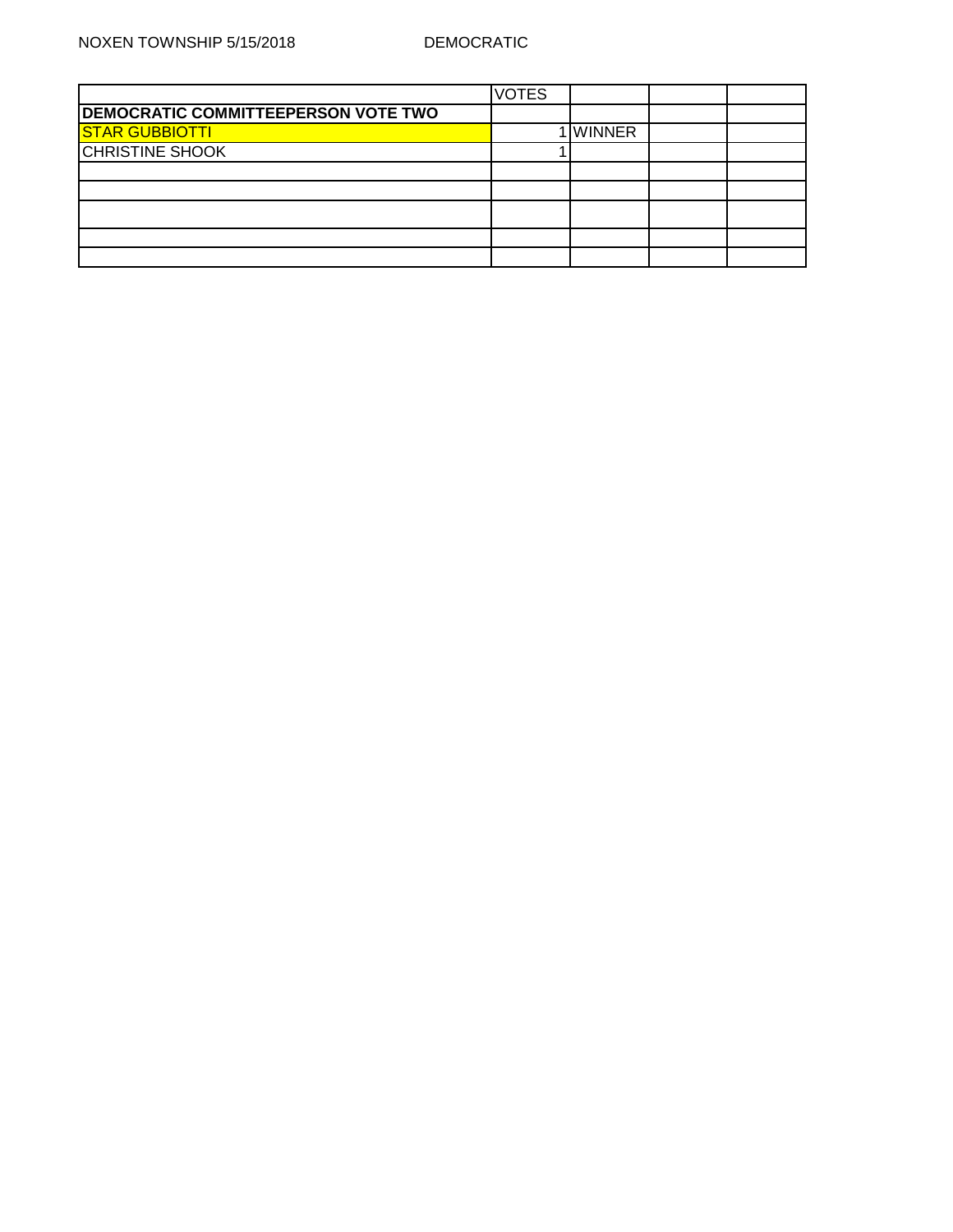|                                            | <b>VOTES</b> |               |  |
|--------------------------------------------|--------------|---------------|--|
| <b>DEMOCRATIC COMMITTEEPERSON VOTE TWO</b> |              |               |  |
| <b>JAY SWEENEY</b>                         |              |               |  |
| <b>PHILIP F SHEBBY</b>                     |              | <b>WINNER</b> |  |
|                                            |              |               |  |
|                                            |              |               |  |
|                                            |              |               |  |
|                                            |              |               |  |
|                                            |              |               |  |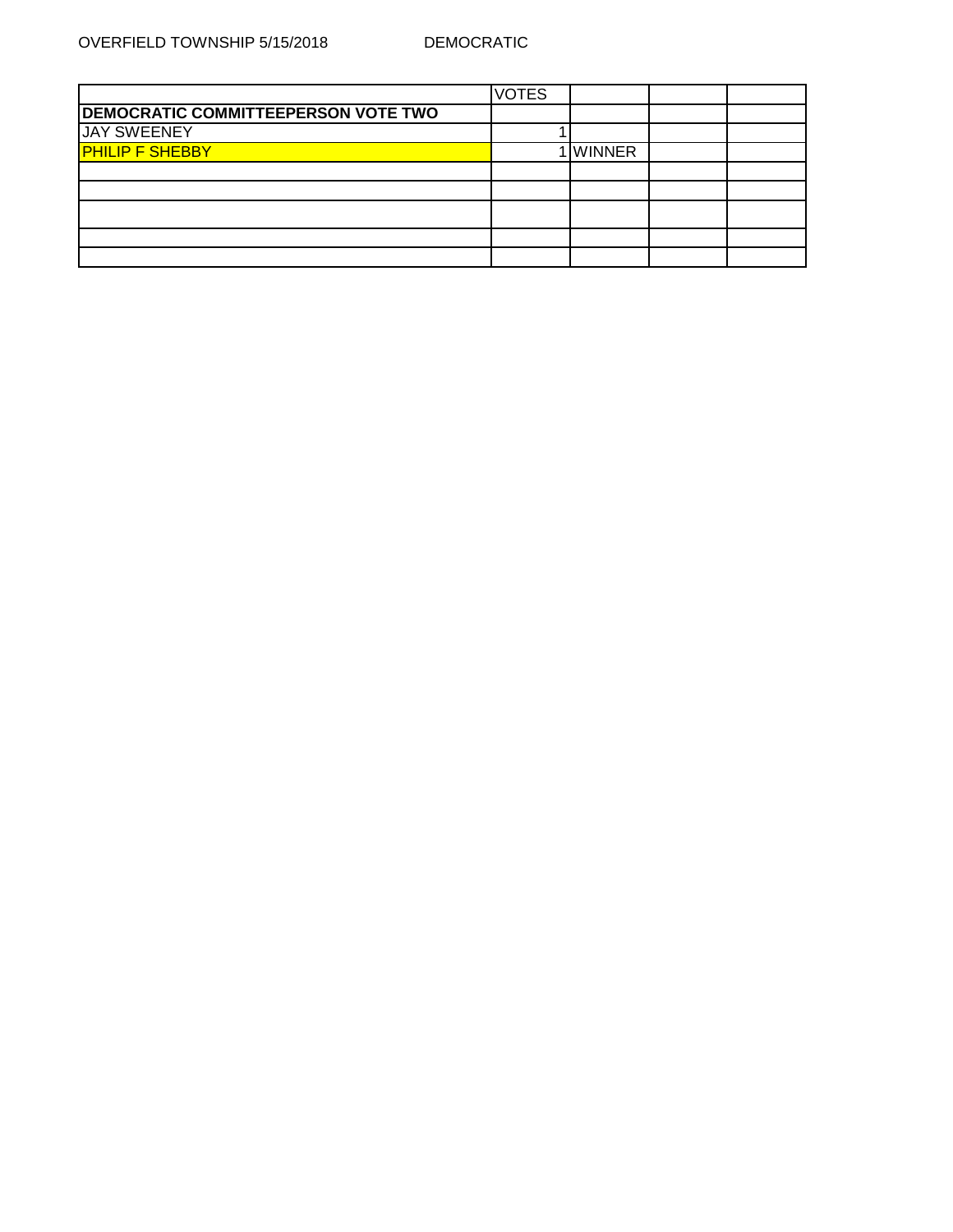TUNKHANNOCK BOROUGH WARD 1 5/15/2018

|                                            | <b>VOTES</b> |  |  |
|--------------------------------------------|--------------|--|--|
| <b>DEMOCRATIC COMMITTEEPERSON VOTE TWO</b> |              |  |  |
| <b>PEG BALL</b>                            |              |  |  |
|                                            |              |  |  |
|                                            |              |  |  |
|                                            |              |  |  |
|                                            |              |  |  |
|                                            |              |  |  |
|                                            |              |  |  |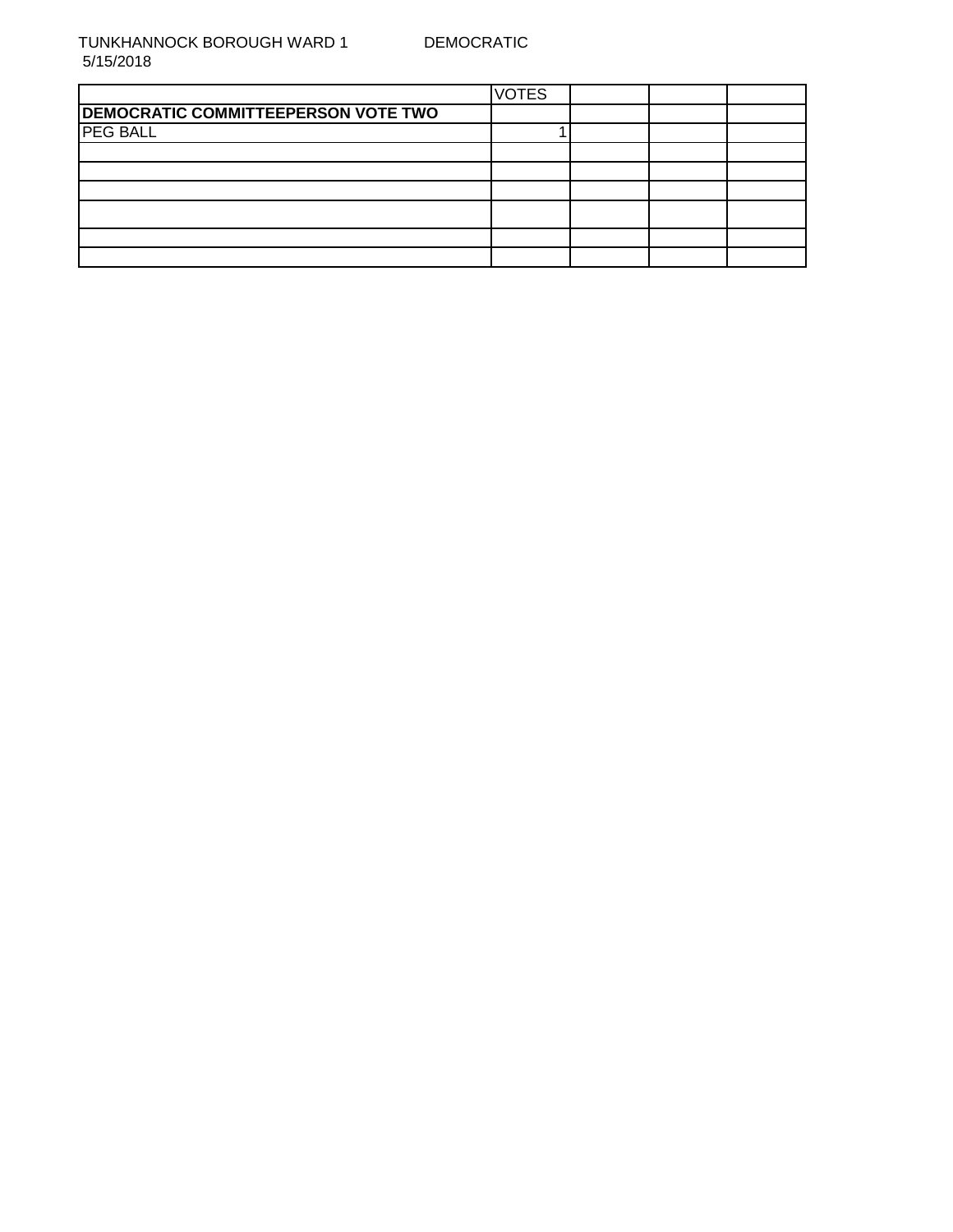TUNKHANNOCK BOROUGH WARD 2 5/15/2018

|                                            | <b>VOTES</b> |  |  |
|--------------------------------------------|--------------|--|--|
| <b>DEMOCRATIC COMMITTEEPERSON VOTE TWO</b> |              |  |  |
| <b>PEG BALL</b>                            |              |  |  |
| <b>NORM BALL</b>                           |              |  |  |
|                                            |              |  |  |
|                                            |              |  |  |
|                                            |              |  |  |
|                                            |              |  |  |
|                                            |              |  |  |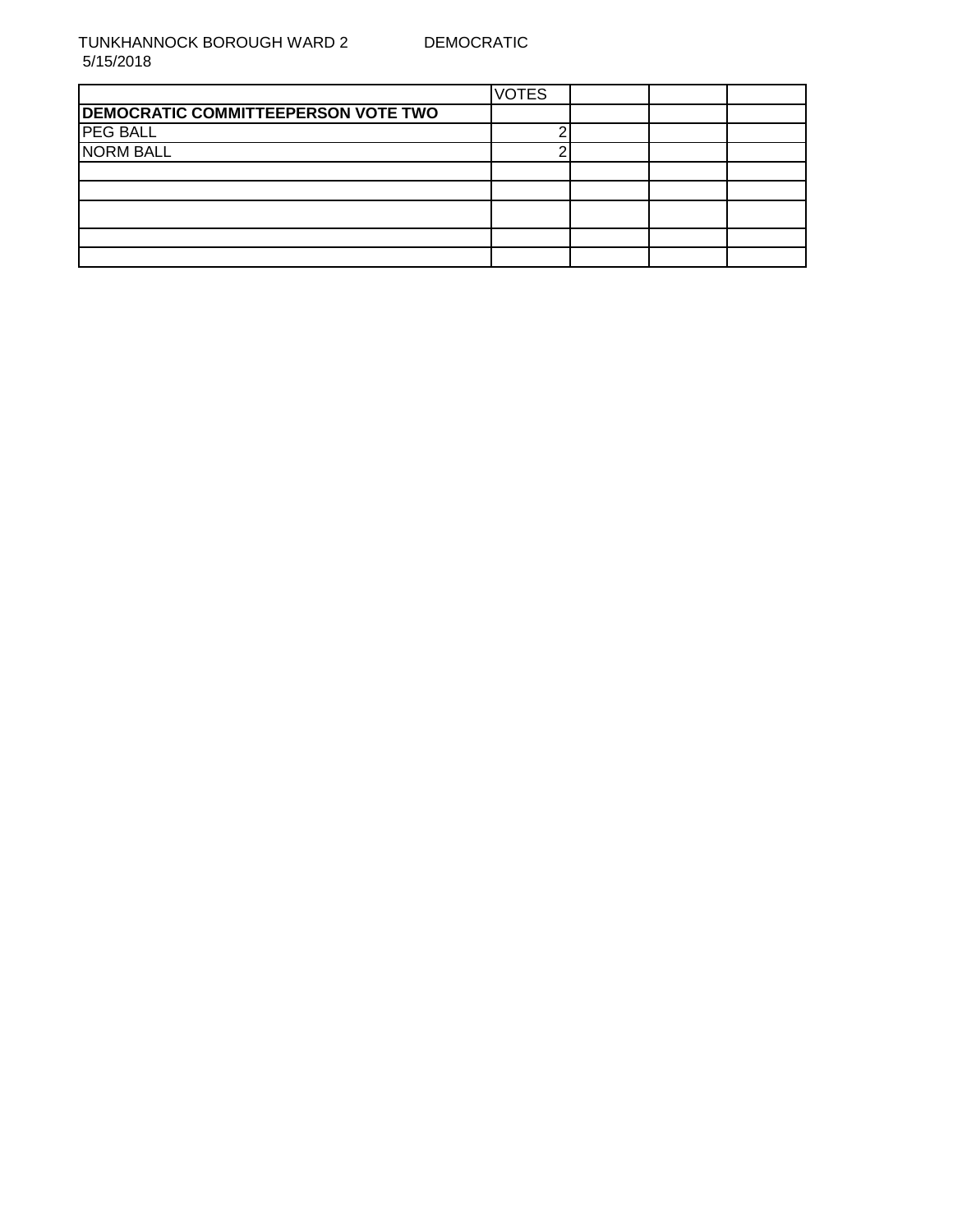TUNKHANNOCK BOROUGH WARD 3 5/15/2018

|                                            | <b>VOTES</b> |  |  |
|--------------------------------------------|--------------|--|--|
| <b>DEMOCRATIC COMMITTEEPERSON VOTE TWO</b> |              |  |  |
| <b>PEG BALL</b>                            |              |  |  |
| <b>NORM BALL</b>                           |              |  |  |
|                                            |              |  |  |
|                                            |              |  |  |
|                                            |              |  |  |
|                                            |              |  |  |
|                                            |              |  |  |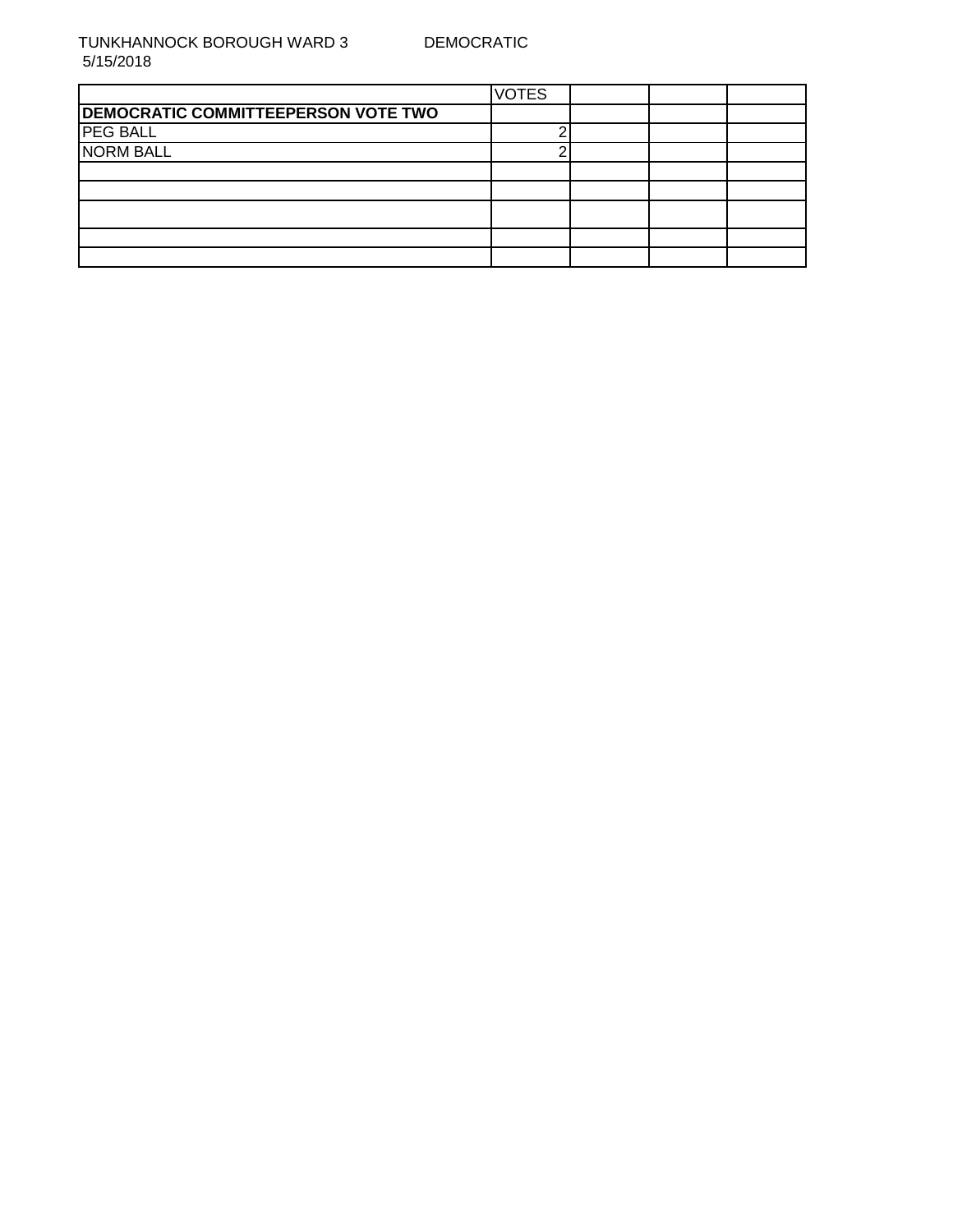|                                     | <b>VOTES</b> |  |  |
|-------------------------------------|--------------|--|--|
| DEMOCRATIC COMMITTEEPERSON VOTE TWO |              |  |  |
|                                     |              |  |  |
|                                     |              |  |  |
|                                     |              |  |  |
|                                     |              |  |  |
|                                     |              |  |  |
|                                     |              |  |  |
|                                     |              |  |  |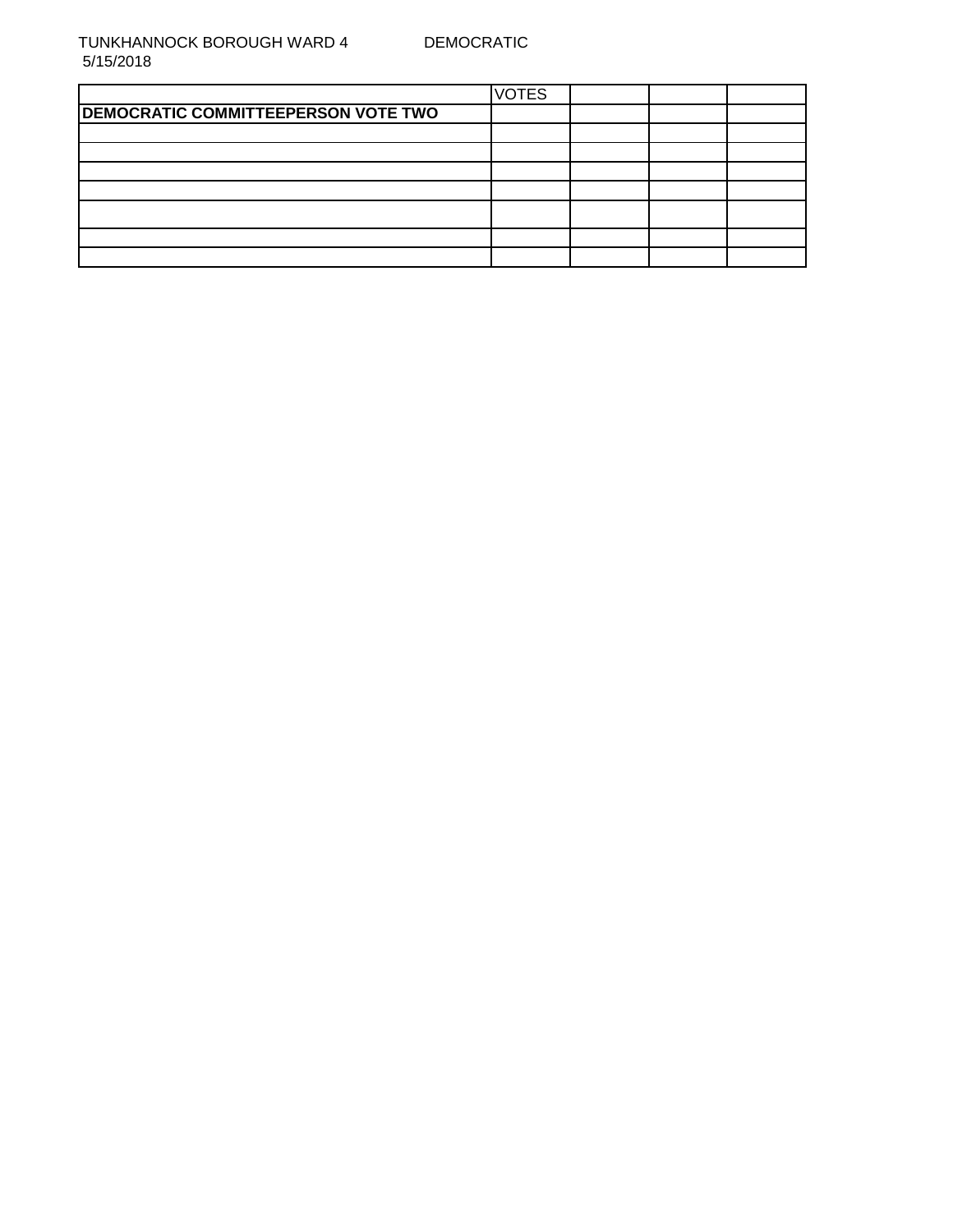|                                            | <b>VOTES</b> |           |  |
|--------------------------------------------|--------------|-----------|--|
| <b>DEMOCRATIC COMMITTEEPERSON VOTE TWO</b> |              |           |  |
| <b>LAURA DICKSON</b>                       |              | 87 WINNER |  |
| <b>JOANNE LINDSAY</b>                      |              |           |  |
| <b>PAUL OHEARN</b>                         |              |           |  |
| <b>WILLIAM EGGLESTON</b>                   |              |           |  |
|                                            |              |           |  |
|                                            |              |           |  |
|                                            |              |           |  |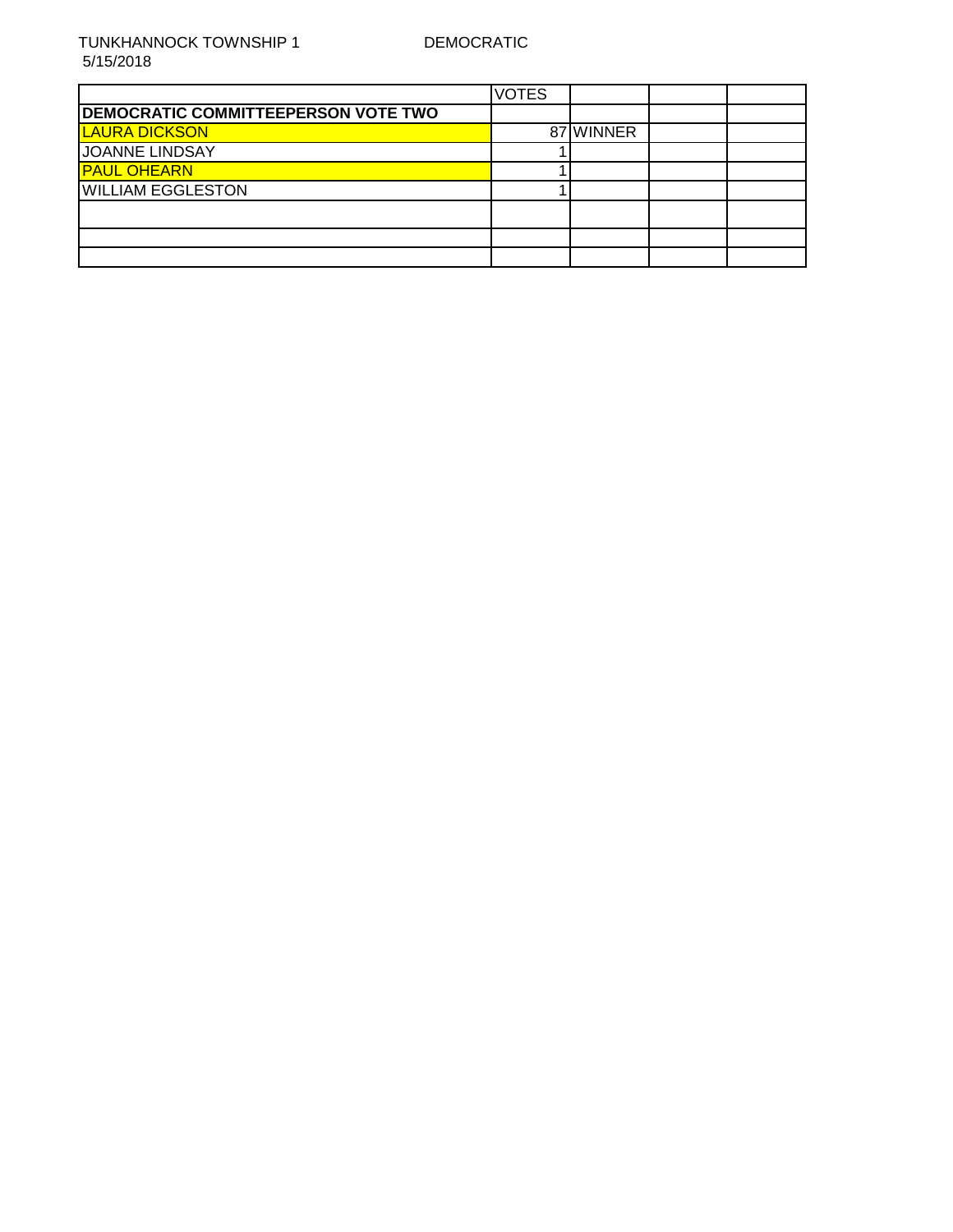|                                            | <b>VOTES</b> |  |  |
|--------------------------------------------|--------------|--|--|
| <b>DEMOCRATIC COMMITTEEPERSON VOTE TWO</b> |              |  |  |
|                                            |              |  |  |
|                                            |              |  |  |
|                                            |              |  |  |
|                                            |              |  |  |
|                                            |              |  |  |
|                                            |              |  |  |
|                                            |              |  |  |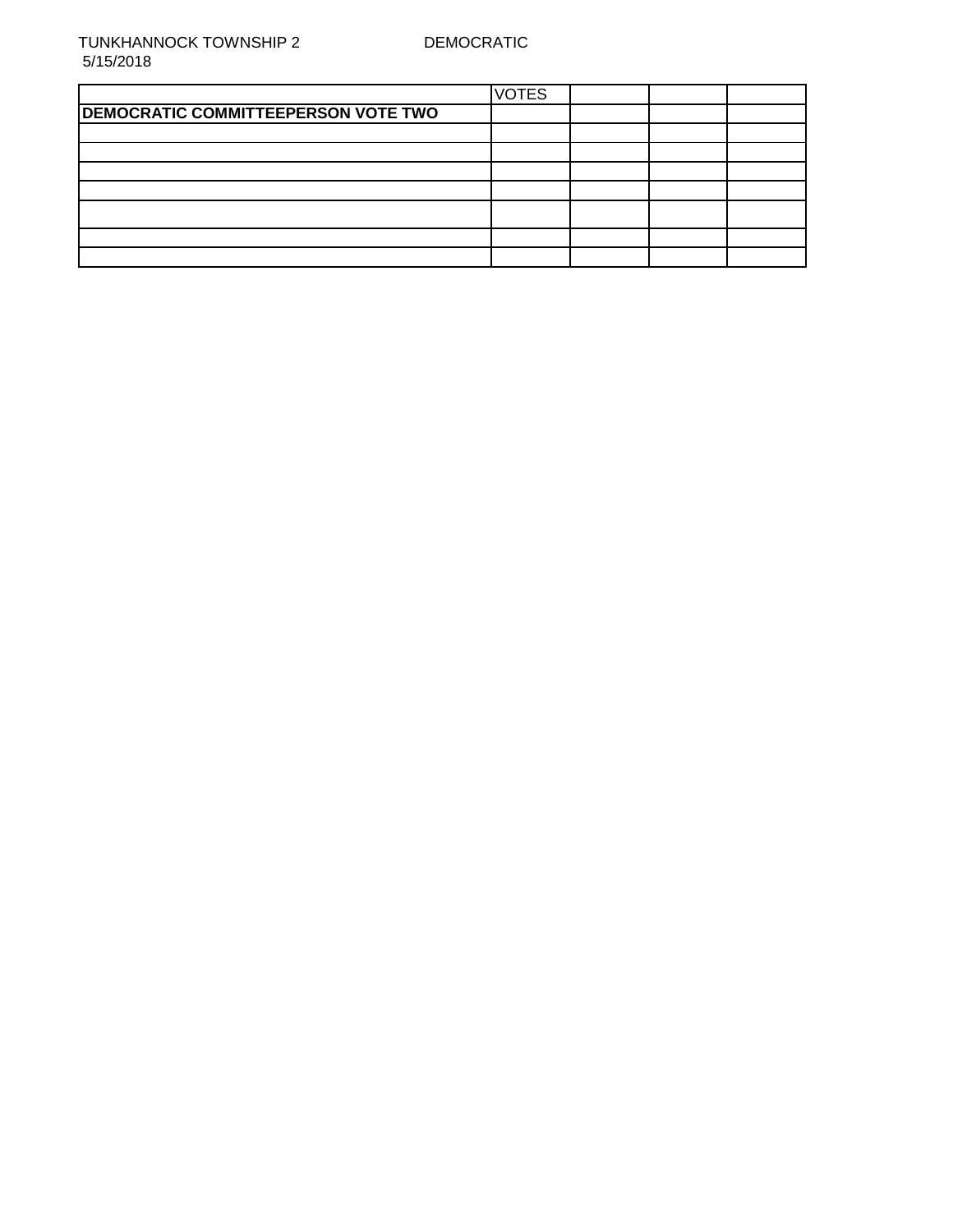|                                            | <b>VOTES</b> |               |  |
|--------------------------------------------|--------------|---------------|--|
| <b>DEMOCRATIC COMMITTEEPERSON VOTE TWO</b> |              |               |  |
| <b>MICHAEL KLEES</b>                       |              | <b>WINNER</b> |  |
|                                            |              |               |  |
|                                            |              |               |  |
|                                            |              |               |  |
|                                            |              |               |  |
|                                            |              |               |  |
|                                            |              |               |  |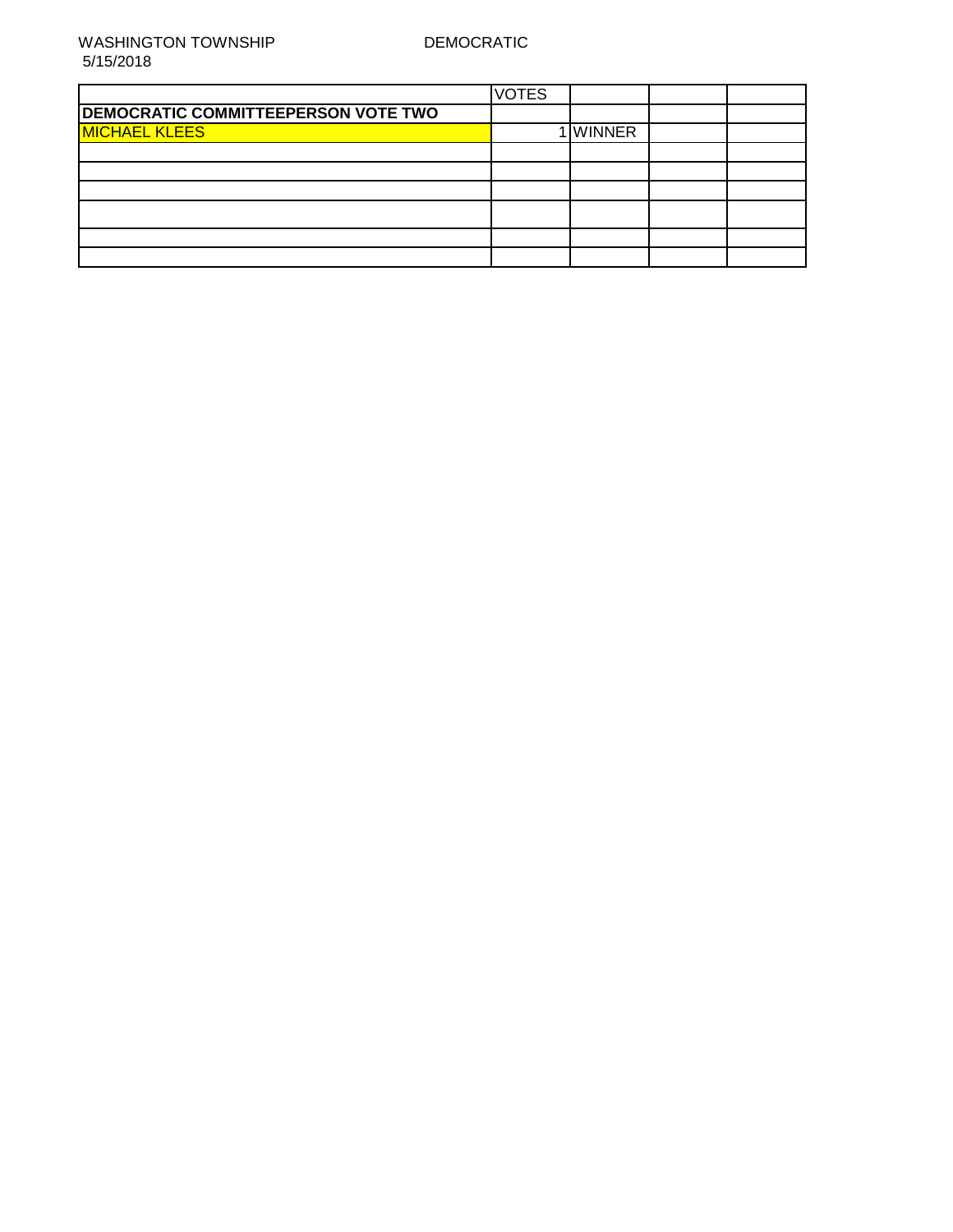|                                            | <b>VOTES</b> |          |  |
|--------------------------------------------|--------------|----------|--|
| <b>DEMOCRATIC COMMITTEEPERSON VOTE TWO</b> |              |          |  |
| <b>MICHAEL STABINSKY</b>                   |              | 8 WINNER |  |
| <b>JANIE STABINSKY</b>                     |              |          |  |
| <b>SUSAN WALTER</b>                        |              | 4 WINNER |  |
| <b>MARIE COLLETTE</b>                      |              |          |  |
|                                            |              |          |  |
|                                            |              |          |  |
|                                            |              |          |  |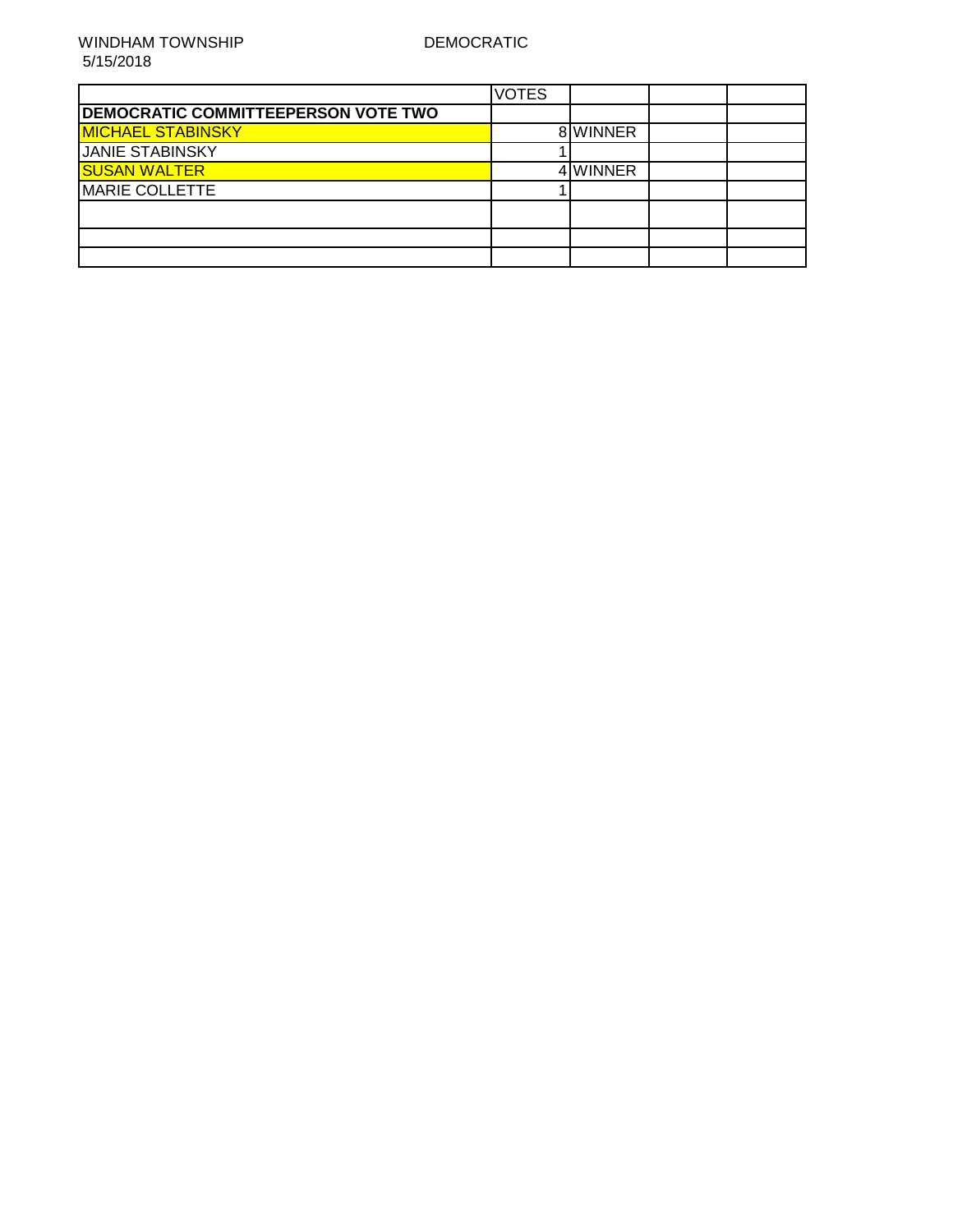| <b>WYOMING COUNTY May 15, 2018</b> |                         |                          |  |  |  |  |  |  |  |  |
|------------------------------------|-------------------------|--------------------------|--|--|--|--|--|--|--|--|
|                                    |                         | <b>REGISTERED VOTERS</b> |  |  |  |  |  |  |  |  |
|                                    |                         |                          |  |  |  |  |  |  |  |  |
|                                    |                         |                          |  |  |  |  |  |  |  |  |
|                                    |                         |                          |  |  |  |  |  |  |  |  |
|                                    |                         |                          |  |  |  |  |  |  |  |  |
|                                    |                         |                          |  |  |  |  |  |  |  |  |
|                                    |                         |                          |  |  |  |  |  |  |  |  |
|                                    |                         |                          |  |  |  |  |  |  |  |  |
|                                    |                         |                          |  |  |  |  |  |  |  |  |
|                                    |                         |                          |  |  |  |  |  |  |  |  |
| <b>District</b>                    | REPUBLICAN              | DEMOCRATIC               |  |  |  |  |  |  |  |  |
|                                    |                         |                          |  |  |  |  |  |  |  |  |
| <b>Braintrim Township</b>          |                         |                          |  |  |  |  |  |  |  |  |
| <b>Clinton Township</b>            |                         |                          |  |  |  |  |  |  |  |  |
| <b>Eaton Township</b>              |                         |                          |  |  |  |  |  |  |  |  |
| <b>Exeter Township</b>             |                         |                          |  |  |  |  |  |  |  |  |
| <b>Factoryville Borough Ward 1</b> |                         |                          |  |  |  |  |  |  |  |  |
| <b>Factoryville Borough Ward 2</b> |                         |                          |  |  |  |  |  |  |  |  |
| <b>Falls Township #1</b>           |                         |                          |  |  |  |  |  |  |  |  |
| Falls Township #2                  |                         |                          |  |  |  |  |  |  |  |  |
| <b>Forkston Township</b>           |                         |                          |  |  |  |  |  |  |  |  |
| Laceyville Borough                 |                         |                          |  |  |  |  |  |  |  |  |
| <b>Lemon Township</b>              |                         |                          |  |  |  |  |  |  |  |  |
| <b>Mehoopany Township</b>          |                         |                          |  |  |  |  |  |  |  |  |
| <b>Meshoppen Borough</b>           |                         |                          |  |  |  |  |  |  |  |  |
| <b>Meshoppen Township</b>          |                         |                          |  |  |  |  |  |  |  |  |
| <b>Monroe Township</b>             |                         |                          |  |  |  |  |  |  |  |  |
| <b>Nicholson Township</b>          |                         |                          |  |  |  |  |  |  |  |  |
| Nicholson Borough at Large         |                         |                          |  |  |  |  |  |  |  |  |
| <b>North Branch Township</b>       |                         |                          |  |  |  |  |  |  |  |  |
| <b>Northmoreland Township</b>      |                         |                          |  |  |  |  |  |  |  |  |
| <b>Noxen Township</b>              |                         |                          |  |  |  |  |  |  |  |  |
| <b>Overfield Township</b>          |                         |                          |  |  |  |  |  |  |  |  |
| <b>Tunkhannock Borough Ward 1</b>  |                         |                          |  |  |  |  |  |  |  |  |
| <b>Tunkhannock Borough Ward 2</b>  |                         |                          |  |  |  |  |  |  |  |  |
| <b>Tunkhannock Borough Ward 3</b>  |                         |                          |  |  |  |  |  |  |  |  |
| <b>Tunkhannock Borough Ward 4</b>  |                         |                          |  |  |  |  |  |  |  |  |
| <b>Tunkhannock Township #1</b>     |                         |                          |  |  |  |  |  |  |  |  |
| <b>Tunkhannock Township #2</b>     |                         |                          |  |  |  |  |  |  |  |  |
| <b>Washington Township</b>         |                         |                          |  |  |  |  |  |  |  |  |
| <b>Windham Township</b>            |                         |                          |  |  |  |  |  |  |  |  |
|                                    |                         |                          |  |  |  |  |  |  |  |  |
| <b>TOTAL</b>                       | $\overline{\mathbf{0}}$ | 01                       |  |  |  |  |  |  |  |  |